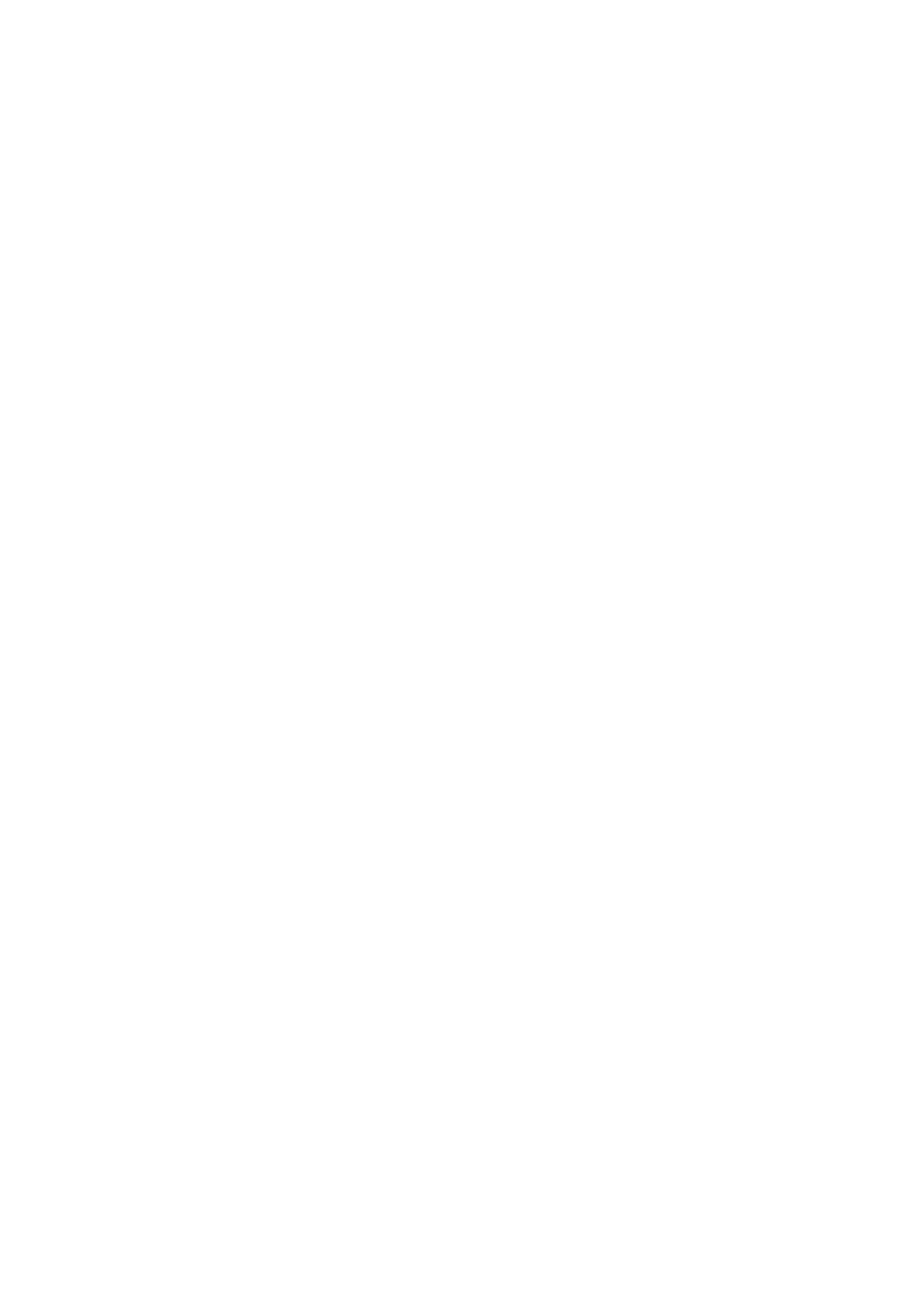**©** 2022

Bruno Caruso, Riccardo Del Punta, Tiziano Treu Catania, Firenze, Roma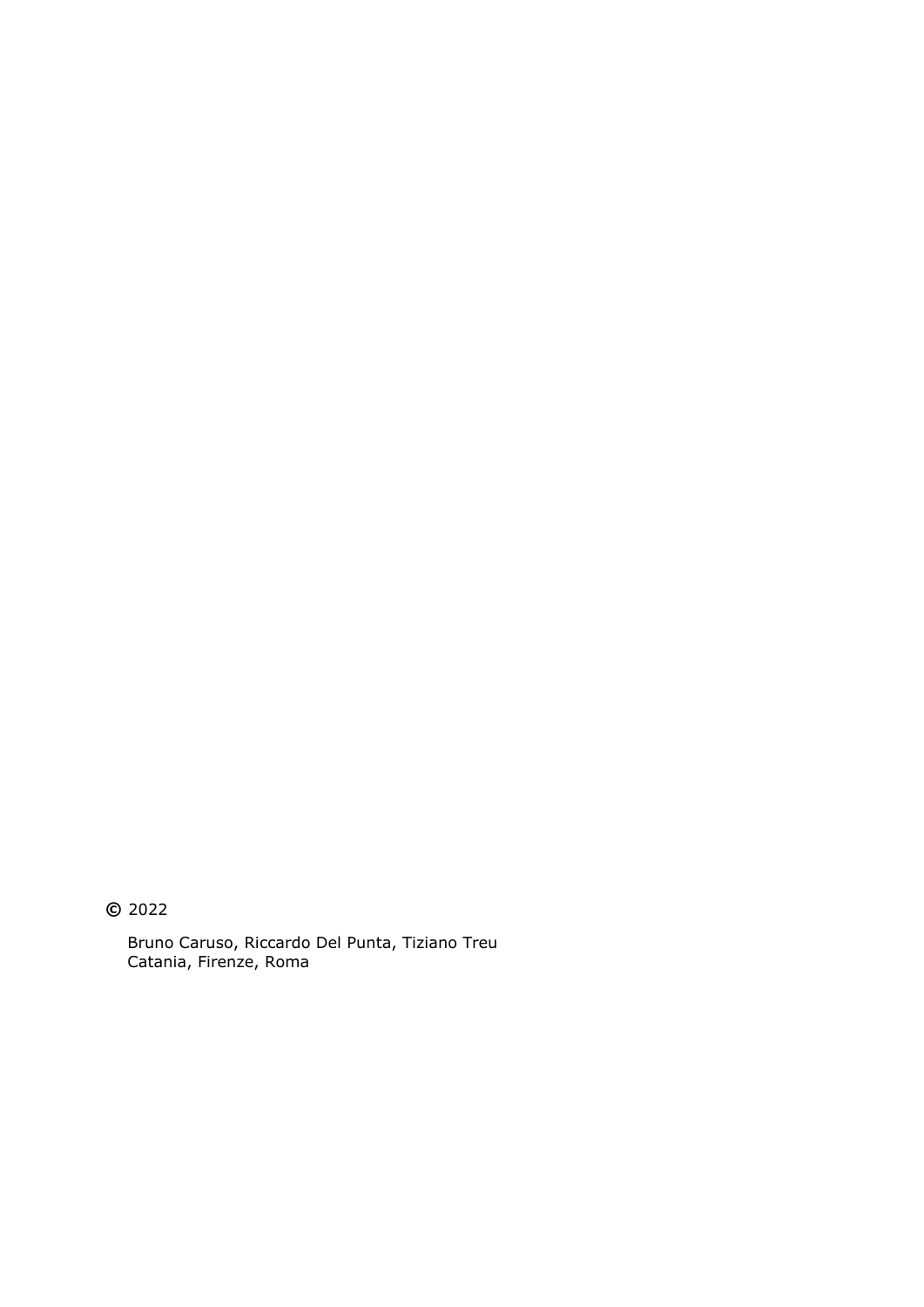# **"MANIFESTO"**

# **FOR A SUSTAINABLE LABOUR LAW**

**Bruno Caruso, Riccardo Del Punta, Tiziano Treu**

| I. The values of labour law. The relationship with the economy in a                                                                                                                                                                                           |
|---------------------------------------------------------------------------------------------------------------------------------------------------------------------------------------------------------------------------------------------------------------|
| II. The transformation of work and the frayed category of<br>subordination. The "new" employment contract. Standard basic<br>protections and differentiated workers' statutes. The<br>new<br>interconnections between the employment relationship, the labour |
| III. How to regulate changing work. Times, places, and ways of                                                                                                                                                                                                |
| IV. Work environment and worker well-being 28                                                                                                                                                                                                                 |
| V. Privacy in the workplace, controls, and social media  32                                                                                                                                                                                                   |
| VI. New protection techniques: anti-discrimination law  34                                                                                                                                                                                                    |
| VII. Flexicurity: inside and outside the enterprise. Protection in the<br>employment relation and the labour market: convergent objectives,<br>integration of legal techniques. Regulation of dismissals 37                                                   |
| VIII. How to revitalise collective actors and activities. Collective<br>bargaining and workers' participation. Proposals for legislation on                                                                                                                   |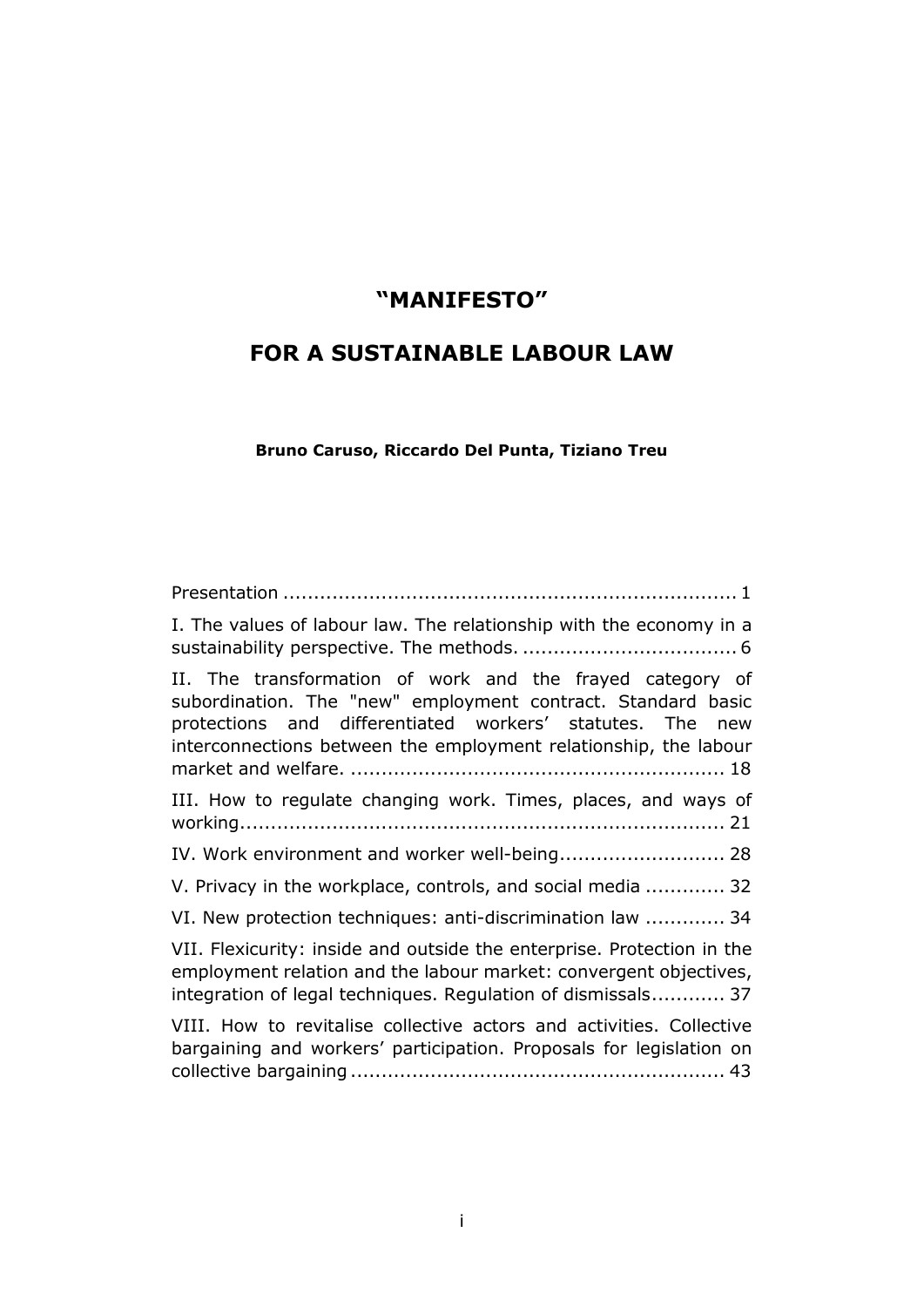[IX Beyond insurance-based public welfare? Cases of universal](#page-53-0)  [welfare supported by taxes. Forms and limits of](#page-53-0) private contractual welfare [...............................................................................](#page-53-0) 49 [X. Demographic challenges. How to revise the intergenerational](#page-62-0) 

pact. Social ageing policies [....................................................](#page-62-0) 58

[XI. Labour law beyond national borders. Transnational public](#page-67-0)  [institutions and contractual instruments of international social](#page-67-0)  regulations. [How to reach migrant workers and companies........](#page-67-0) 63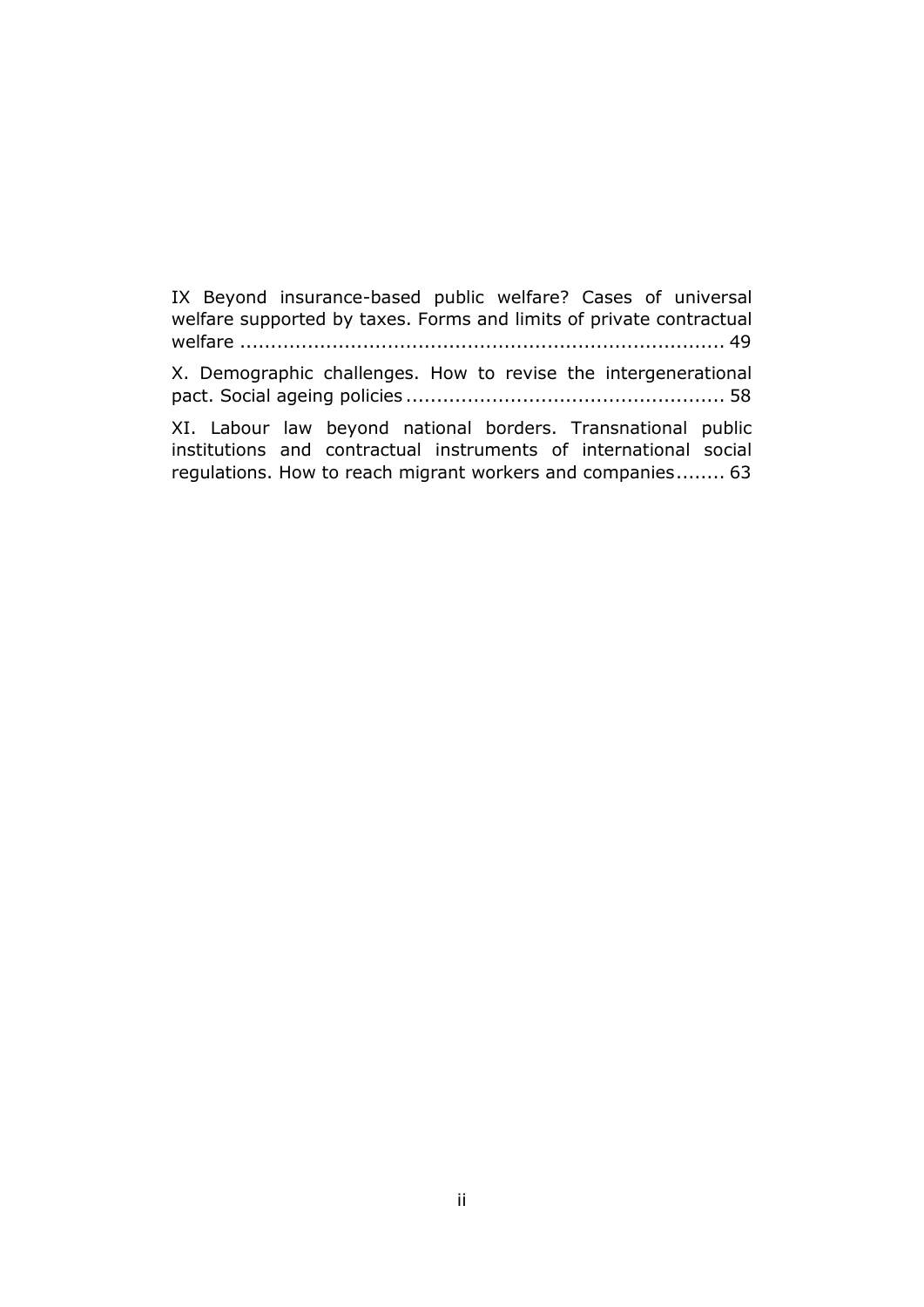# <span id="page-5-0"></span>**Presentation**

The idea of writing this text, which we have called Manifesto, not for emphasis, but to justify its assertive rather than argumentative style, came to its authors (who have different origins and backgrounds but share some values and principles underlying labour law) about a year ago. Finally, it was with some hesitation that we decided to write it due to the need to question ourselves publicly on issues that are raging in the world of work and on the future that lies ahead for its actors and our discipline.

As testified by many debates, we believe that such a need is shared by those who care about the fate of work and labour law.

We do not claim to provide a complete picture of the problems affecting our subject today, let alone definitive solutions. Instead, we intend to share questions, rather than answers, offering some stimuli for broader reflection on the most important and critical issues, in the hope that our thoughts will stimulate more in-depth research.

Moreover, when the text was already at an advanced stage, the whole world was overwhelmed by the Covid-19 pandemic. The impact it has had, and still promises to have for who knows how long, on the economy and society, has naturally led us to question the relevance of our reflections.

However, we believe these reflections remain valid, although they need to be brought up to date. We know that no one holds the keys to the future at a time like this.

Still, among the many readings and interpretations that are being advanced in the public debate, we are struck by the positions of those who see the unfolding events of the present as a starting point for reviving the expectation of a sort of ethical-spiritual palingenesis of human beings, which should be accompanied by the renewal, if not the overcoming, of the current economic models and their reference values. In this perspective, the labour law of the "coronavirus emergency" is viewed, albeit with all due precaution, as a model, or at least as a source of inspiration, for a labour law aimed at re-establishing a strong priority of ethics and rights over the logic of the economy.

This is not our approach, as will become more evident as the text unfolds. First of all, history teaches that 'the new' will not concern people and their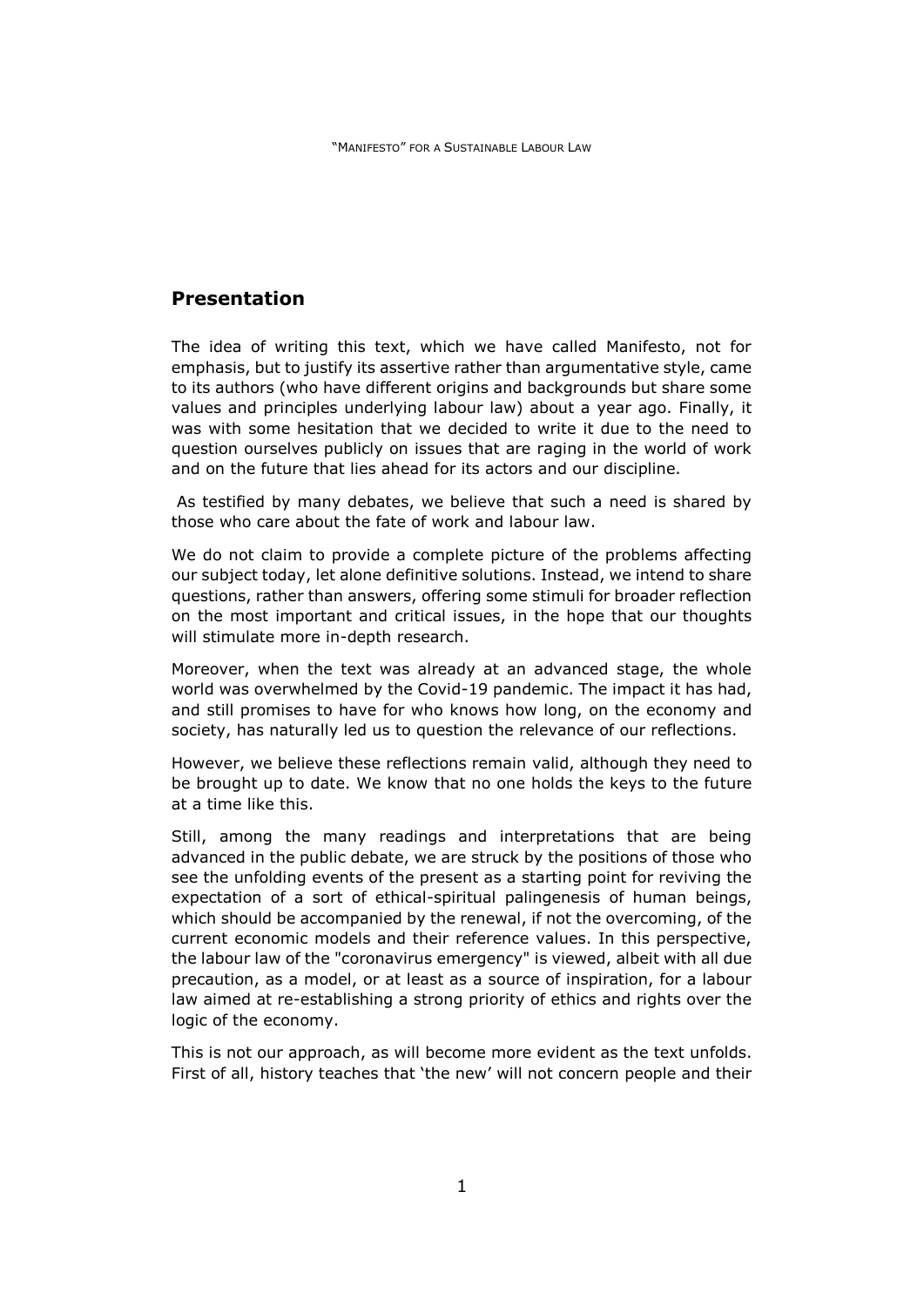basic inclinations, which will continue to vary across the whole multicoloured spectrum of what is human, although hopefully starting (at least in the immediate future) from a greater sense of community and collective responsibility, as well as increased individual self-responsibility.

Instead, the new will concern the organised contexts of action: economic mechanisms, social and cultural models and personal forms of interaction. However, there will be discontinuities, even radical ones, that will be woven into a pre-existing fabric, often shaped by evolutionary dynamics already in progress, which will respond, in turn, to the new context. Like nature, history does not proceed by leaps, but by additions and transformations, which always carry with them a part of the past even in the presence of exceptional events such as those which, despite ourselves, we are now witnessing.

To the advocates of "nothing will ever be (rectius, must ever be) the same again" our position will sound disheartening. On the contrary, we believe it opens the door to significant opportunities. The interpretative hypotheses that seem most convincing to us are, in fact, those that underline how the pandemic crisis will lead to a dramatic acceleration in socio-economic transformations that were – to various degrees - already underway. Two reflections, in particular, are enough to comfort us on this point.

The first is that the main driving force behind the processes mentioned above will undoubtedly be represented by digital technologies, the economic and social weight of which will be further increased by the current crisis; the second is that the systemic response to the new state of affairs will have to revolve around the word "sustainability", which has been crucial since the time this Manifesto was first conceived.

Therefore, the real crux remains that of how to deal with these transformations - before and after the emergency - to try to orient them in a positive direction and, at the same time, to manage, as far as possible, the risks they entail. In short, in our view, the pandemic crisis reinforces the reasons for which this Manifesto was conceived. This does not, of course, exempt us from building on our analyses by taking into account the main challenges that this crisis has brutally thrown up, even if we were already aware of several of them: the inestimable value of public health; the duty to provide more generous care for the elderly, whose silent massacre is the most dramatic element of this terrible period; the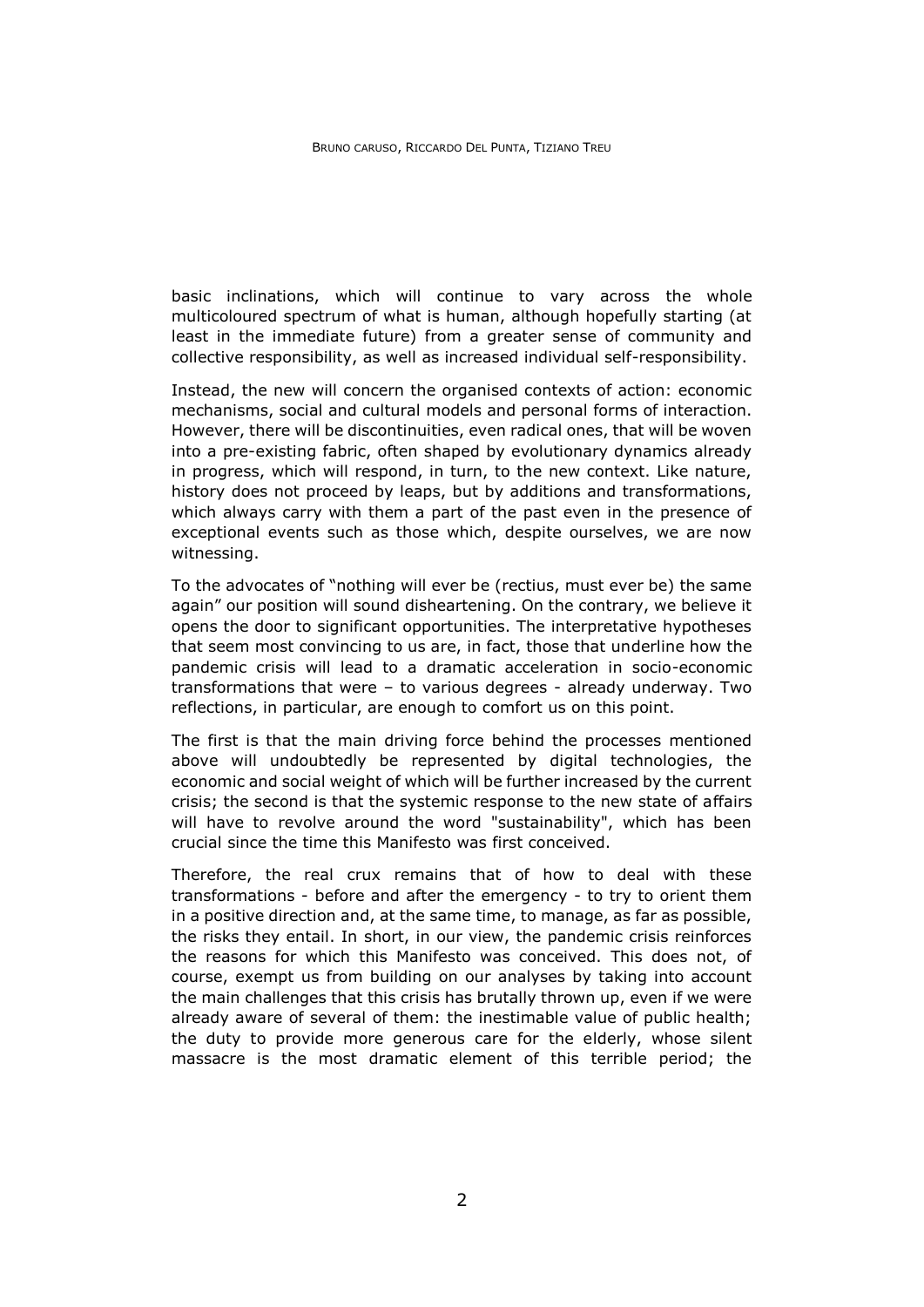opportunity to go back to valuing the intelligence of material work and not just of cognitive work, and to reconsider that the Italian Republic is founded on work, seen both as a means of personal fulfilment and as every individual's contribution to social coexistence; the need to reinforce the systems that protect the health and safety of workers; the intrinsic difficulty of balancing health and privacy; the European and global implications of the above (particularly the interactions between the fight against the pandemic and environmental policies).

That said, in this presentation we limit ourselves to mentioning some thematic avenues that will guide the in-depth analyses in the following sections.

An important assumption for us is that many of the categories hitherto used in labour law are no longer suitable to interpret the new realities of work and business, much less the innovations foreshadowed by the digital, global, and post-pandemic world. We also believe that simple adjustments are not enough to revive them. But we are equally convinced that the founding principles and values of labour-law tradition do not require profound upheavals. Instead, a constructive re-examination of their implications in the current and future context can yield new methods of application and new tools capable of updating their meaning to make labour law relevant to the actors of the world of work of today and tomorrow.

We believe that our responsibility, as intellectuals and jurists, is to look at the above uncertain events with new eyes, without prejudice and the preconceptions of the past. This attitude would be useful, if not to overcome the conflicts, at least to clarify their reasons and the issues at stake.

We have tried to explain our reasons and the value options underlying the reconstructive hypotheses presented here, with our minds focused on the challenges of the future rather than the disputes of the past. This attitude has not prevented us from looking at the difficulties of the present in the face and criticising the numerous regulatory solutions advanced in recent years and the worst shortcomings in our social policies: the lack of active labour policies, the ineffectiveness of employment support, the inability of welfare to meet the needs of old and new workers and to combat growing inequalities, the issue of labour productivity, and the underestimation of the links between labour and industrial policies.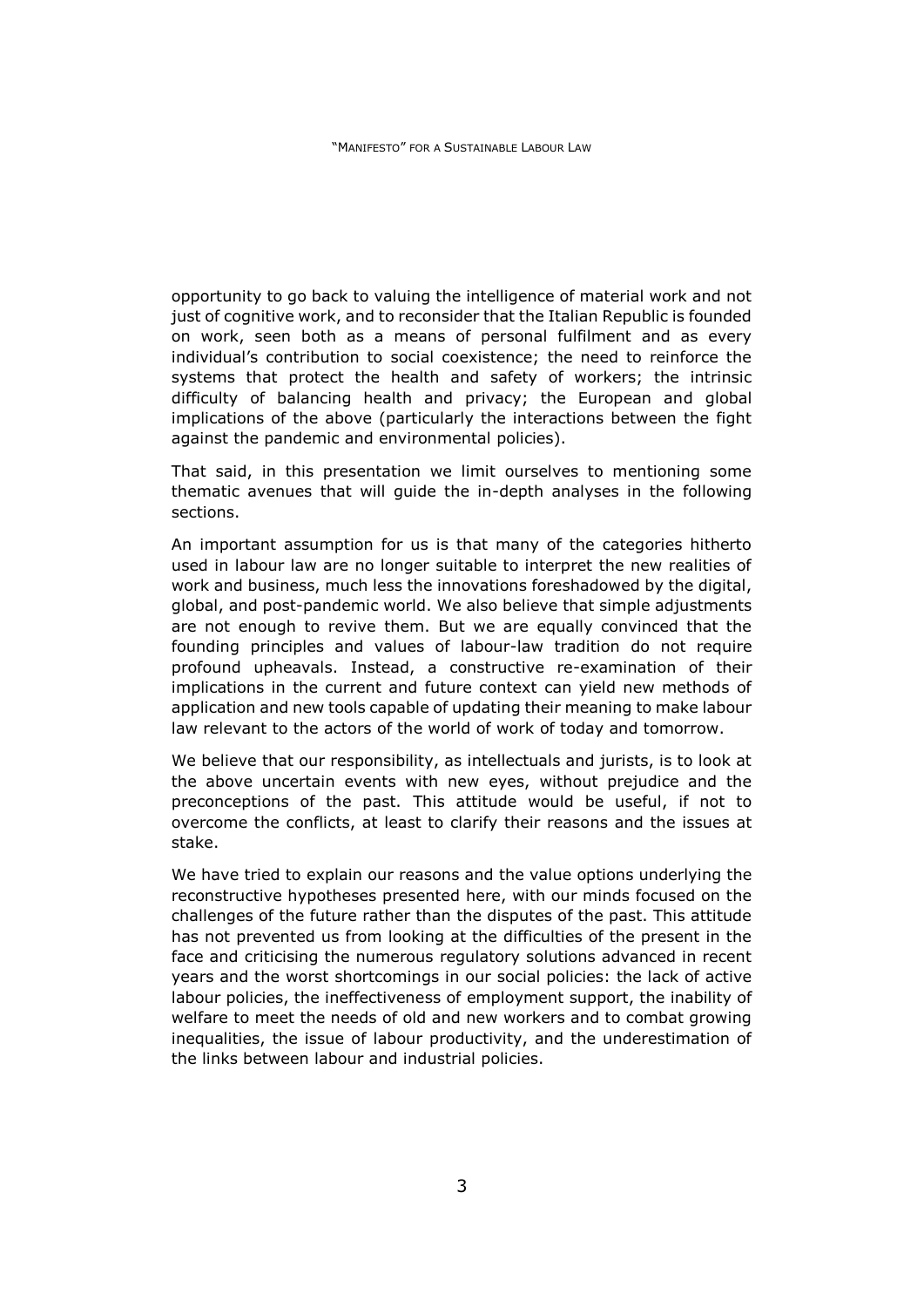We have also advanced proposals - some provocative - on neglected but already looming issues such as the dramatic implications of demographic change, the stability of the intergenerational pact and the role of globalisation in national labour relations, a prime example of which is the transfer of entire production chains outside our borders, along the global value and distribution chains.

History has caused our discipline to broaden its objectives and areas of activity beyond those deriving from tradition. These objectives correspond to different functions and techniques.

The traditional mission of labour law (to protect the worker from the inequality of power that characterises the subordinate employment relationship), is not exhausted. However, it must be measured in terms of its ability to extend protection, with modulations, to non-standard employment relationships, not only subordinate ones but also those characterised by various degrees of autonomy.

It is precisely here that we need to enrich the forms of labour law protection with goals and instruments for defending and promoting the fundamental rights of the individual.

Furthermore, to meet the needs of the complex society and the selffulfilment needs of people who work, the traditional legal approach of limitations and prohibitions must be accompanied by measures to promote the enrichment of personal resources, allowing everyone to fully develop their personality, also at work.

We are talking here about measures that promote the skills of individuals and strengthen the collective voice of workers and their representatives to counter-balance the powers of the employer and influence the company's choices.

At a broader level, our discipline must reconcile, not oppose, the enforcement of labour rules and the governance of the labour market. The functions to be performed in this respect are new and manifold; not only to match labour supply and demand, but also to include increasingly diverse forms of employment in the labour market and enhance all jobs, including care jobs, which the market penalises because it is unable to evaluate them. A historical task, but one that needs to be reinterpreted, is that of educating people to orient themselves in civil life and the world of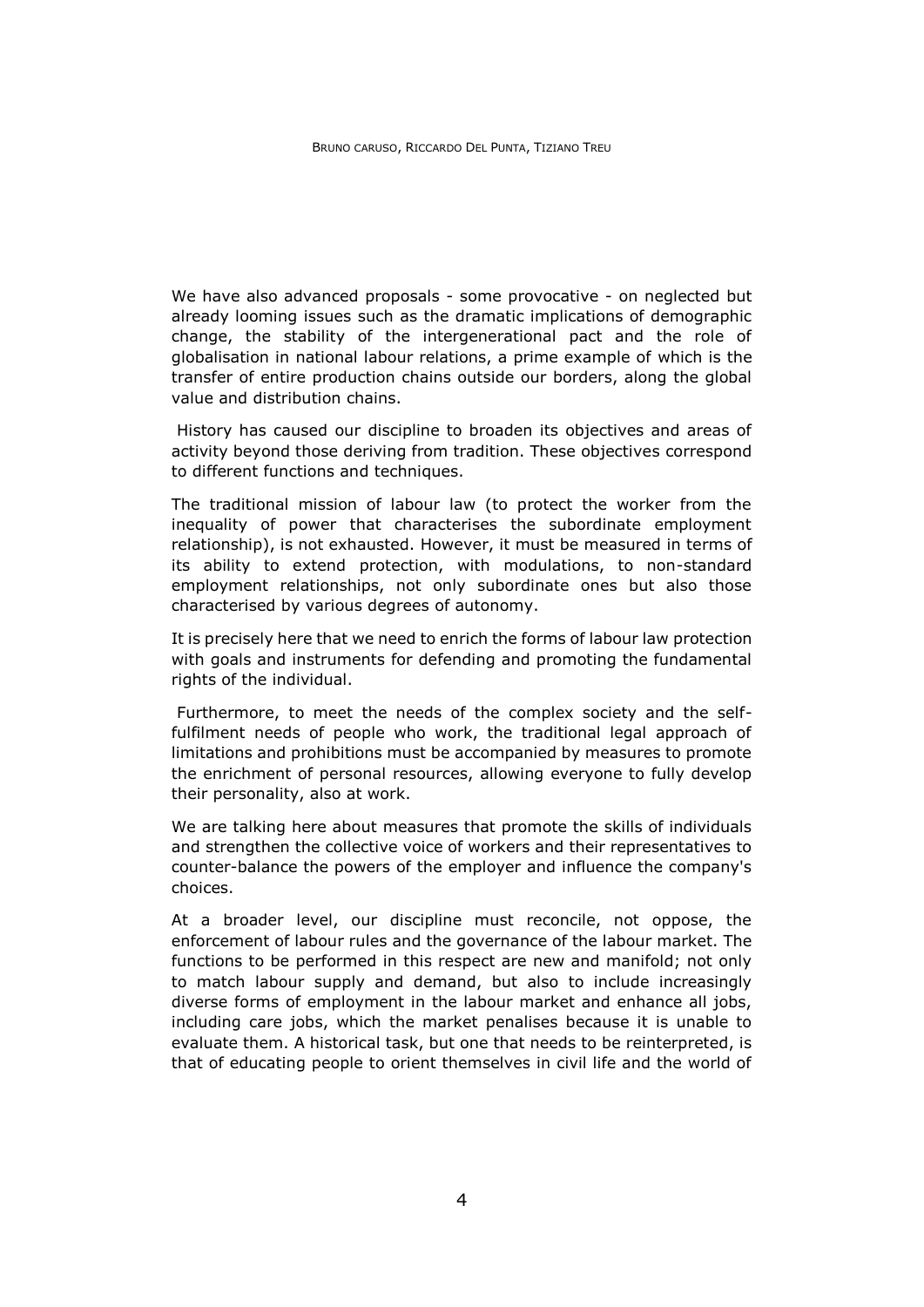work. For workers and companies, the goal must be to improve the quality of the human resources employed, by offering support for professional growth during the increasingly frequent transitions between different jobs.

Furthermore, labour law must help create bridges and connections between the rules concerning the work of the employed and the welfare measures able to satisfy security needs differing from the risks traditionally covered by social insurances and requiring forms of organisation and services adapted to market instability. In our view, the regulation of individual labour relationships has lost its centrality; instead, we need to assign tasks and seek contributions from the labour market institutions and develop instruments aimed at providing security between occupational transitions. This applies even more in the post-pandemic phase in which there will be a greater need to reallocate workers from the sectors of the economy most affected and weakened by the pandemic to those spared or even strengthened by it.

Labour law, understood in this broad sense, cannot, therefore, yield to the temptation of isolation and must open up to a theoretical and operational dialogue with other economic, sociological, and technical disciplines. Its traditional attention to distributive problems cannot lead it to disregard the issue of growth, particularly at present, in the post-pandemic recovery. To be effective and credible with workers, it must share with other disciplines and public policies the intention of promoting sustainable development so that it does not neglect any of the three dimensions to which this expression refers: economic, social, and environmental.

Even the most recent declarations by the ILO have reiterated that the central function of labour law today more than ever, is that of reconciling the imperatives of social justice with the goals of growth. For this reason, labour rules and policies must take account of the economic context and not passively suffer from its conditioning, but rather guide the structures and markets to look for the best possible compromise between efficiency and social justice.

It is the task of experts in the sector and its protagonists to translate this research into coherent public policies, without losing faith in the possibility of reconciling the rationales of work with those of the economy, even more so in a phase of a necessary rethinking of this relationship. Our Manifesto intends to contribute to this research and provide arguments for reinforcing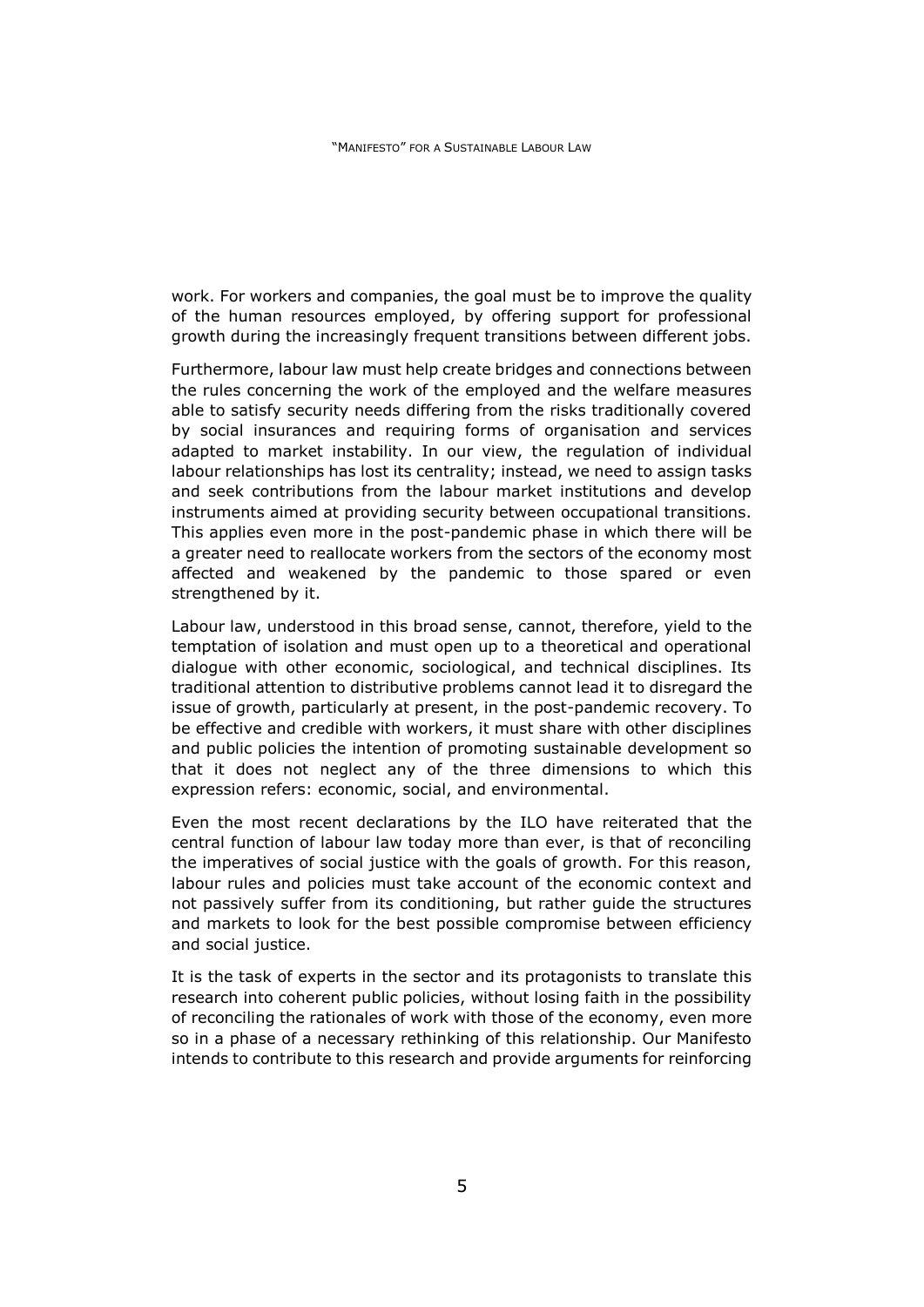this necessary trust, even more so in the dramatic context of the emergency the world is going through.

It can be assumed, as has been critically pointed out, that our arguments and proposals embody yet another variant of the "Third Way". But we believe that if we do not want to pursue improbable exits from market economies or accept market rules outright, we must look for some intermediate way, as reformers of different eras have done.

We, therefore, do not look at a single predefined path, but one that best interprets the rationales of work and of the economy in the current context - a path that can achieve a fair and sustainable balance between the opposing interests of the world of work and business in the mutually shared context of the ecological protection of the planet.

The objective, indicated by the European Union, of a sustainable, just transition offers a new horizon not only for the world of work but also for businesses, or at least the most innovative ones, as it indicates a development model in which economic, social, and environmental values, are reunited in the medium and long term. In this horizon, growth is not measured only on the production of material objects, but also, as indicated by the UN 2030 Agenda (in the wake of previous achievements such as those contained in the Human Development Index), on the ability to provide the tangible and intangible goods necessary for the well-being and quality of individual and collective life.

# <span id="page-10-0"></span>**I. The values of labour law. The relationship with the economy in a sustainability perspective. The methods.**

#### *Labour law and its paradigm: change or decline*

Labour law has long been in the eye of the storm throughout the economically advanced world. This situation has meant that the discipline has undergone continuous and profound transformations. Hence the proliferation of public debates on its crisis. Attitudes oscillating between extreme polarities have engendered on the one hand, the guardians of tradition, and on the other, the revolutionaries of iconoclastic change in the name of modernisation.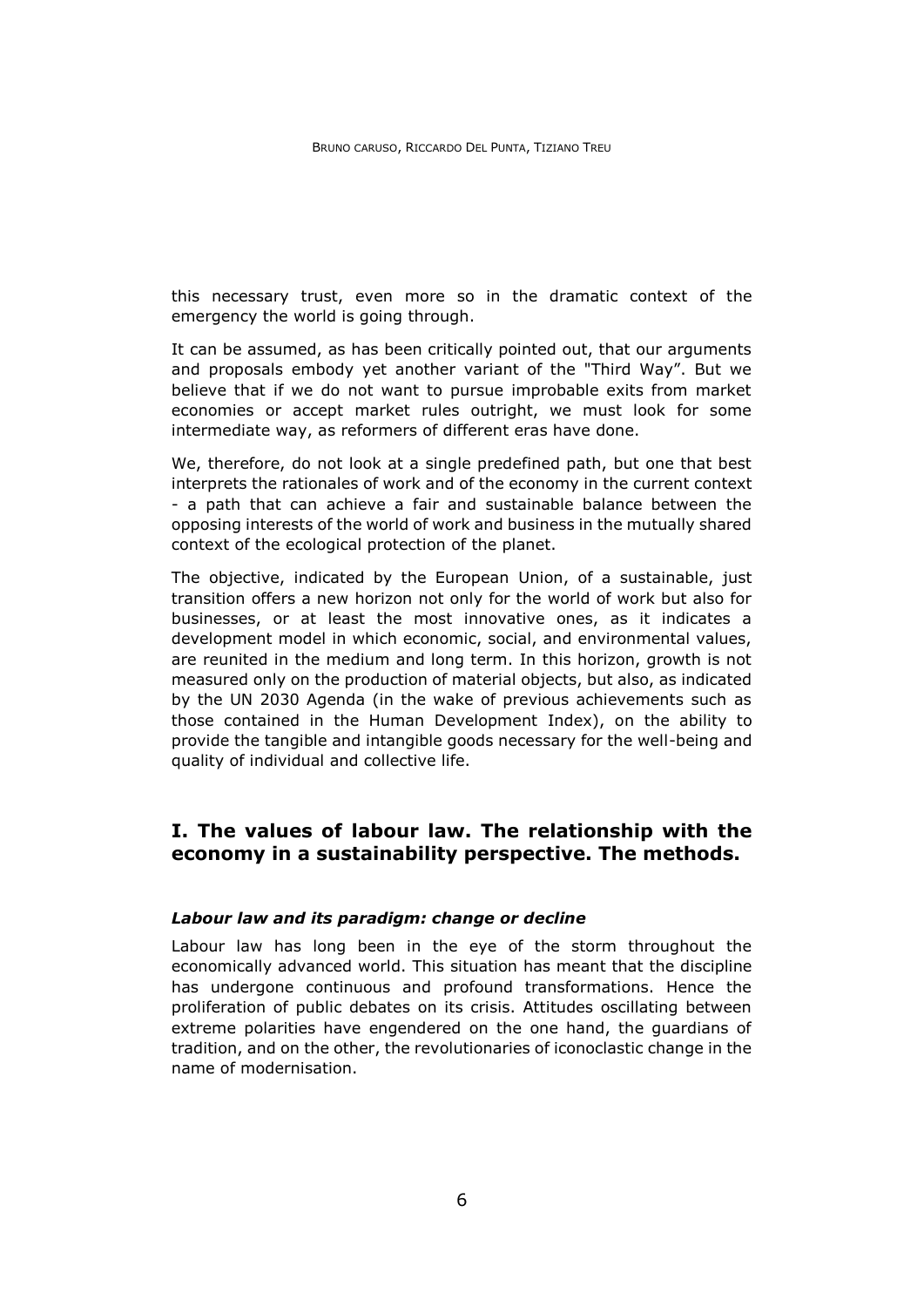Indeed, in retrospect, it is almost surprising that labour law has remained standing. The foundations of the discipline were established in a relatively stable environment, characterised by limited competition. Economic crises naturally occurred, being inherent to capitalist cycles, but they were transient and led to only minor adjustments. Although the 1973 oil crisis perhaps the most serious of the second half of the twentieth century - had significant repercussions on labour law systems (including the 'emergency labour law' in Italy), it did not change its trajectory.

In any case, nothing compares to the impressive sequence of transformations and shocks that have occurred above all since the 2000s. In order of appearance: the growth of post-Fordist production systems; the 'true' globalisation, namely, the Chinese one, with what has ensued in terms of the deconstruction of the value and distribution chains and the displacement of entire sectors in economically advanced countries; the financial crisis, and then the subsequent Great Recession of 2008; the 2011 sovereign debt crisis in Italy and other European countries; continual technological leaps, finally entering the terra incognita of the digital revolution; the worsening of global warming and the ineffectiveness, especially during the Trump presidency, of the policies adopted to counter it; and finally, and no less severe (also because it is connected to at least two of the others), the pandemic.

In addition to this, labour law, for example in institutions such as collective bargaining which have been (and still are) essential for democratic development, is experiencing difficulties deriving from a broader crisis of the classic forms of democratic participation and the disintermediation processes underway at various levels (also linked, in turn, to technological globalisation, in particular in the form of social media).

Those listed above cannot be classified as mere factors of uncertainty, albeit radical (in the sense of the 'Knightian uncertainty' evoked by Maurizio Ferrera surrounding the consequences of Covid-19). We are facing a series of discontinuities of increasing gravity that tend to feed each other, and that have made 'our part of the world' (to use an expression of Salvatore Veca) structurally more fragile and vulnerable. We are fully inside the 'risk society' that was prefigured by Ulrich Beck. In this regard, it is surprising that many labour law criticisms have too often made do with lashing out (often with good reason, but this is not the point) against certain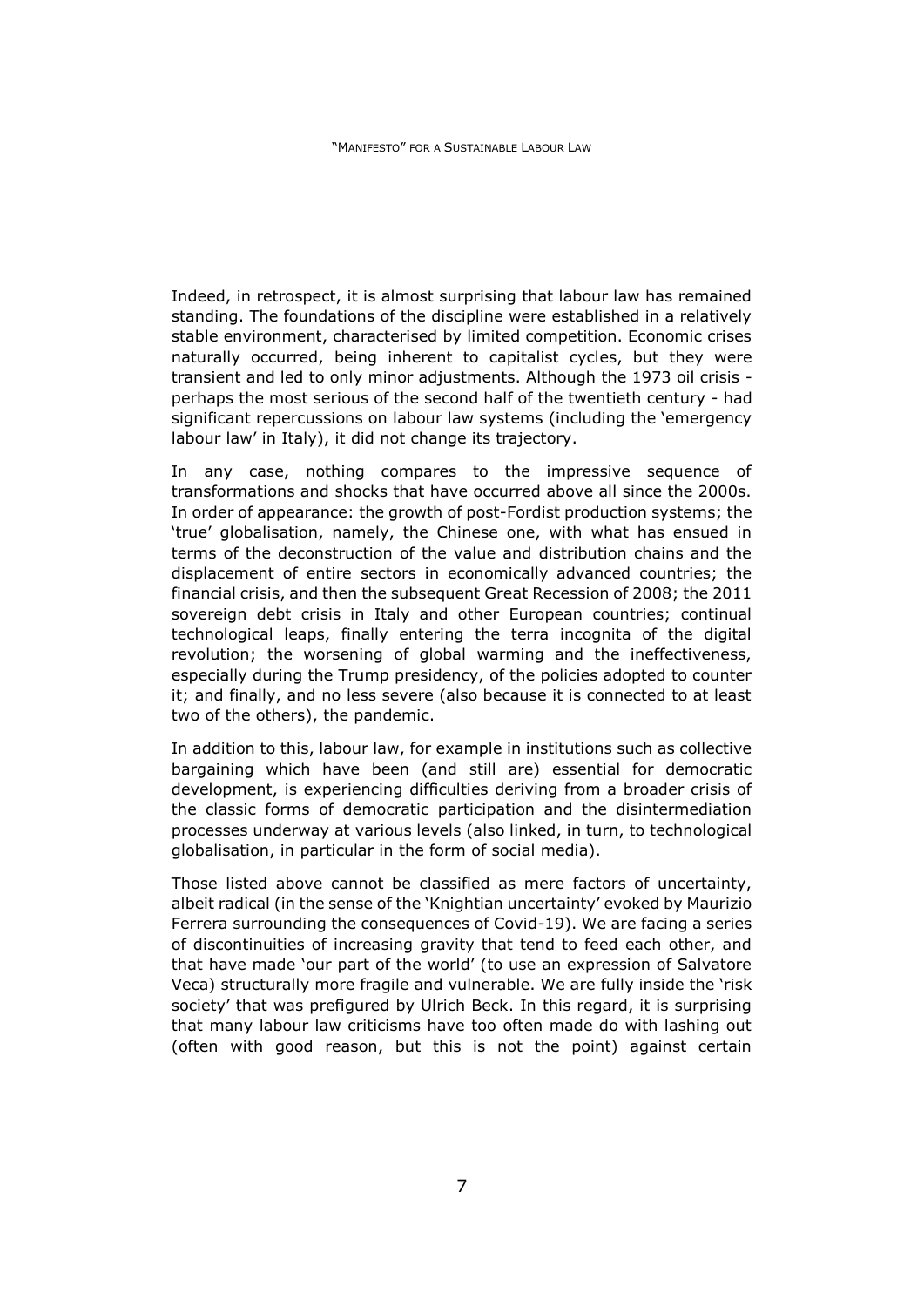simplifications of liberal thinking, without adequately confronting the extent of the changes described.

Nevertheless, despite everything, labour law remains a fundamental and inalienable conquest of liberal democracies. Reaffirming its underlying values remains a crucial step in building a concept of social citizenship that can counterbalance the destabilising forces. But the deep-seated reasons are one thing, and the historical forms of its realisation are another, as the latter must adapt to changing external contexts to be able to address the present challenges adequately. This non-alignment brings with it the risk of losing contact with these contexts, generating a process of decline.

It is also crucial that labour lawyers experience these processes constructively, not as disillusioned spectators of the loss of an identity that was supposedly fixed once and for all, but as protagonists in the natural and periodic redefinition of the mission of labour law.

#### *Values, old and new inequalities, and social upheavals*

In this spirit, it seems justified to go back to reflecting on the founding values of labour law, as has been done for some time in the international literature. This is also for reasons connected to the transformations mentioned above. Due to the thrust of powerful historical forces, labour law has emerged and developed in various countries particularly in collective and social movements. While the latter has now almost disappeared, the spaces for discursive communication within societies are incomparably larger, even at a global level.

Such a change increases the importance of basing the regulatory process on values. However, these can no longer be limited to the work dimension, which today does not have that exclusive nature or those emancipatory projections that it had in the twentieth century.

That said, we do not believe that the traditional values of labour law need to be overturned, but rather, adapted and made better suited to the conditions and needs of the times we are living in. Preserving by changing: this was, after all, the cultural and methodological approach of the founding fathers of modern labour law, as well as thoroughbred reformists, such as Otto Kahn-Freund and Gino Giugni.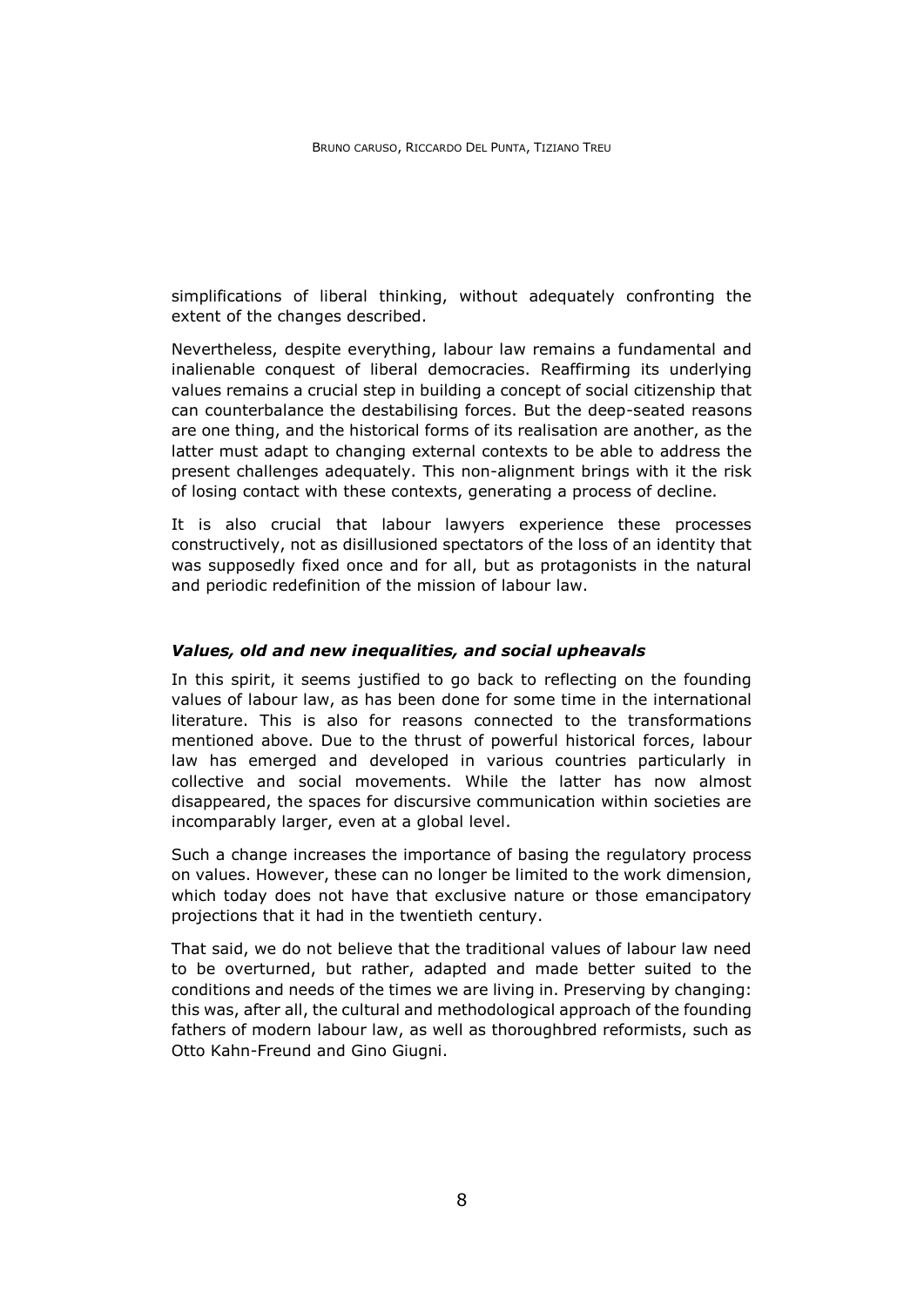There is no doubt that the future labour law will have to continue to protect workers – especially employees - from the inequality of bargaining power inherent in the employment relationship and from commodification and exploitation risks. Workers continue to need this protection, consisting of prohibitions and mandatory limits, to limit the employer's domination and safeguard their fundamental resources and rights.

At the same time, labour law must also perform the function of ensuring economic support for workers and possibly redistribution, to counterbalance the global markets, which are experiencing an exponential increase in inequalities, especially in the more developed countries. As is well known, the middle classes have not been spared, but the most exposed victims have been the poorest workers, many of whom are immigrant workers, caught up in the traps of precariousness; agricultural labourers; domestic workers - almost all informal workers - mainly present in southern Europe.

However, we must stress that the pandemic and the macroeconomic shock that will follow is likely to generate an upheaval in the morphology of the social classes and a possible re-mapping of poverty. These phenomena, which will be better understood once the pandemic's effects have settled, should be analysed with appropriate investigation tools.

However, some issues deserve to be mentioned here. As far as the first phenomenon is concerned, the pandemic could accentuate the breakdown of the middle class and work already triggered by globalisation and new technologies, as well as adding something of its own. In other words, it could increase what has been described as the 'bad equality syndrome' i.e. a process of further loss of identity of the middle-class status, which was produced in a framework of fair and reasonable stability, predictability, and security, and which constituted the solidity of the society we have known.

In this context, the pandemic crisis could also help redraw the map of winners and losers. There could be a strengthening of the securities and protections of the 'remote workers', namely, the technicians and professionals of companies that had already adopted remote working. Likewise, there could be an increase in the visibility of the role of key workers, namely, the professions that have been rediscovered and/or emancipated by the pandemic emergency in a sort of "redistribution of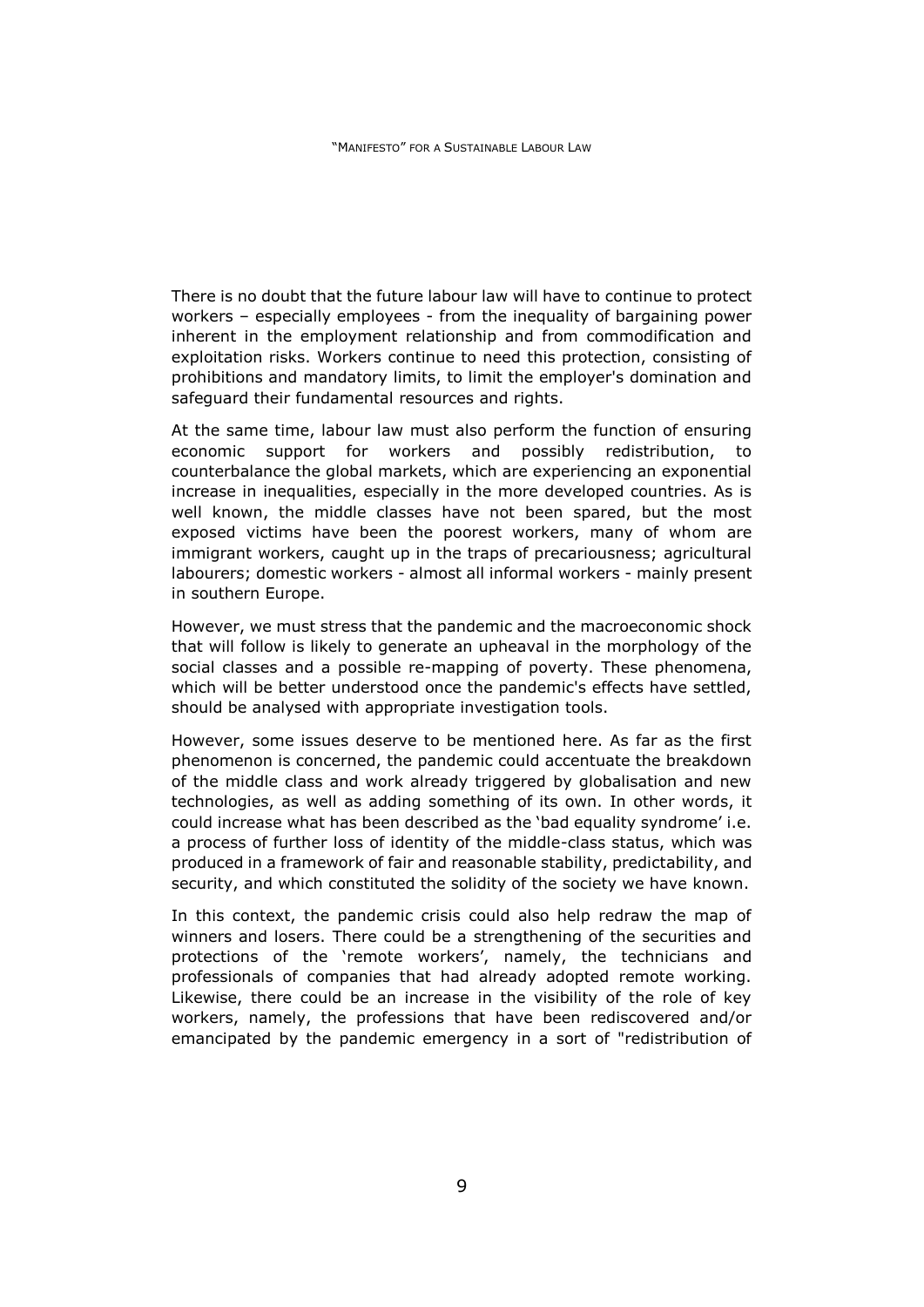respect": doctors and healthcare workers, logistics workers, shop assistants, riders, etc.

But all this is against the backdrop of possible new "losers", since they depend on the macro sectors (tourism, hospitality, etc.) most affected by the social distancing measures, to the extent that these remain in force. They could find themselves exposed not only to new job insecurity, or to radical processes of mobility and relocation, but also to the abyss of poverty if compensatory mechanisms fail to work. This will lead to further geographical and territorial imbalances, both old and new, a case in point being the crises in cities highly dependent on international tourism and university students.

Hence the second factor, poverty, which the pandemic is tragically and rapidly remapping. The macro-economic shock of the pandemic affects in different ways, not only the worker categories dependent on the macrosectors mentioned above, but also individual micro-activities even in the informal economy, and not only. As already mentioned, the effects will differ in the various areas of countries. As far as Italy is concerned, there is the likelihood of new and aggravated gaps between North and South and risks for social cohesion.

The above scenarios confirm that the primary mission of labour law and welfare policies remains that of protecting against all economic and social vulnerabilities; therefore, first and foremost, to quote Maurizio Ferrera, of the members of the "Fifth State".

#### *The two levels of protection*

If what has been outlined above is to remain the first level of protection, its importance will grow in proportion to the conditions of accentuated socio-economic weakness. But a second level of intervention of labour law is emerging, one where employee status remains central. We will describe this in more detail when we talk about the 'new employment contract' (see III below).

However, we can say here that the new employment contract must be developed or consolidated on the basis of a precise set of values (founded, for example, on the capabilities approach of Amartya Sen and Martha Nussbaum), which consists of a protection that is not merely 'tutorial', but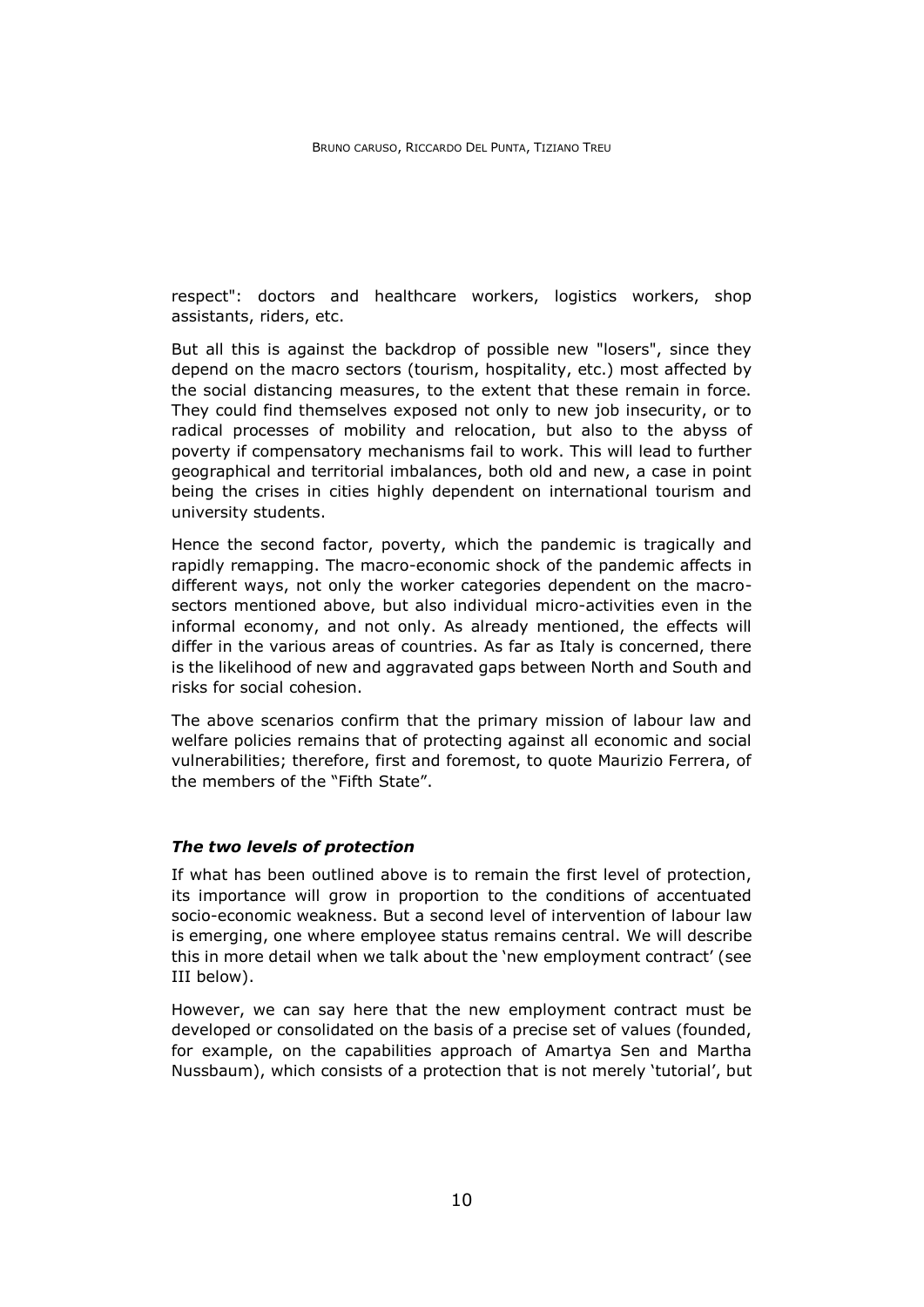rather, proactive and enabling; i.e., aimed at supporting workers in enhancing their professional and personal resources, so as to allow them to fully develop their own personality at work and reconcile it as much as possible with other spheres of life.

In work, as in social life in general, the objective to be pursued must be that of the maximum possible promotion, within the given context, of the subjectivity of people, removing them from any form of enslavement, guided by social individualism linked to protection of fundamental human rights, as well as the fight against the renewed power of big business (see, for this approach, the latest work by Alain Touraine).

On the other hand, this new focus on individual capacities and even on the different needs of workers should not imply the loss of collective links or the dimension of social solidarity. However, vectors of these links, and the concept of solidarity, must be revisited in the light of the changes taking place, which require that we follow mobile aggregations of interests, and in any case beyond the rigid boundaries of the traditional social classes and the possible redefinition that will follow. The community of labour lawyers can no longer escape from the challenge of rethinking traditional ideas and values through the prism of technological, economic, and social change.

#### *Looking economic rationality in the eye*

Over the last twenty-five years, the dialogue between mainstream economic science and labour law culture has been little more than a dialogue between the deaf: the former anxious to subsume the "diversity" of the labour market by re-establishing pure market dynamics as far as possible; the latter as tight as a clam, sometimes claiming the moral high ground in an attempt to repel the attack of neoliberalism. Regardless of the scientific disputes, it is evident this confrontation that has been conditioned by the alliance that has taken place in the name of the Washington consensus, between the influencing certainties of mainstream economic thought and the leading economic and international financial institutions.

More recently, as a cultural fallout of the global crisis that exploded in 2008, the grip of neoliberal thought has weakened considerably, leaving room for more multifaceted and problematic approaches. A number of economists -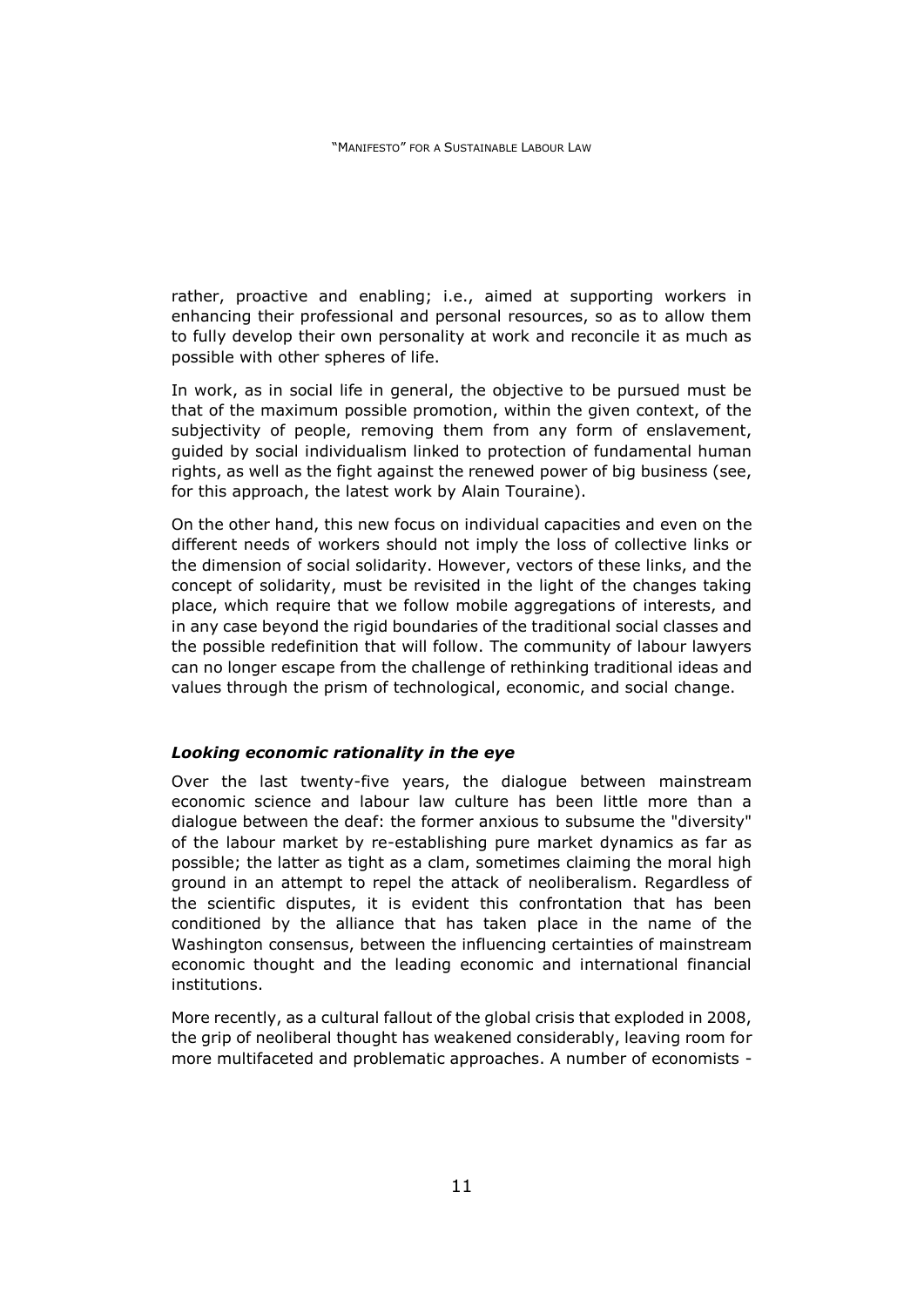though their ranks are bound to grow following the pandemic - are engaged in an effort to rethink their assumptions and methodologies.

In this new context – shaped moreover by the digital revolution, which we will discuss below -labour law culture cannot avoid confronting economic issues. We must also try to dialogue with neo-institutional thought, focusing on the quality of corporate governance mechanisms, and consider law and economics in the manner of Guido Calabresi.

#### *'Keeping in touch' with the transformations of the real economy.*

However, the question is obviously not just about promoting scientific dialogue among disciplines, but also about staying in touch with economic reality and the ongoing transformations in production and organisation.

Labour law cannot fail to be concerned, for the sake of workers, about defending the capacity of businesses to compete, which remains the primary driver of economic development and employment. The market economy must be well regulated, not opposed. This idea is by no means incompatible - as is almost superfluous to stress - with the growth in the presence of state entrepreneurs in strategic sectors of the economy.

Hence the additional implication: labour lawyers must look at industrial policies, and their quality, as the other side of the coin of labour policies.

Nonetheless, what is important to note is that today it is not just a question of negotiating compromises with the business system, as has always happened. It is not even a problem of playing defence as happens in crisis situations, but rather, of building, together with businesses and the public sector, new positive-sum synergies that focus on the interest of businesses in increasing the value of human resources and cultivating their market reputation.

The strategic point concerns the opportunity to support the transformation of business models and the organisation of work. These transformations have been going on since the decline of Fordism. They must be considered as an opportunity, rather than an a priori threat, to widen the spaces of industrial democracy, and promote, also through a new generation of rights as well as by virtue of a renewal of trade union action, the enhancement of personal work.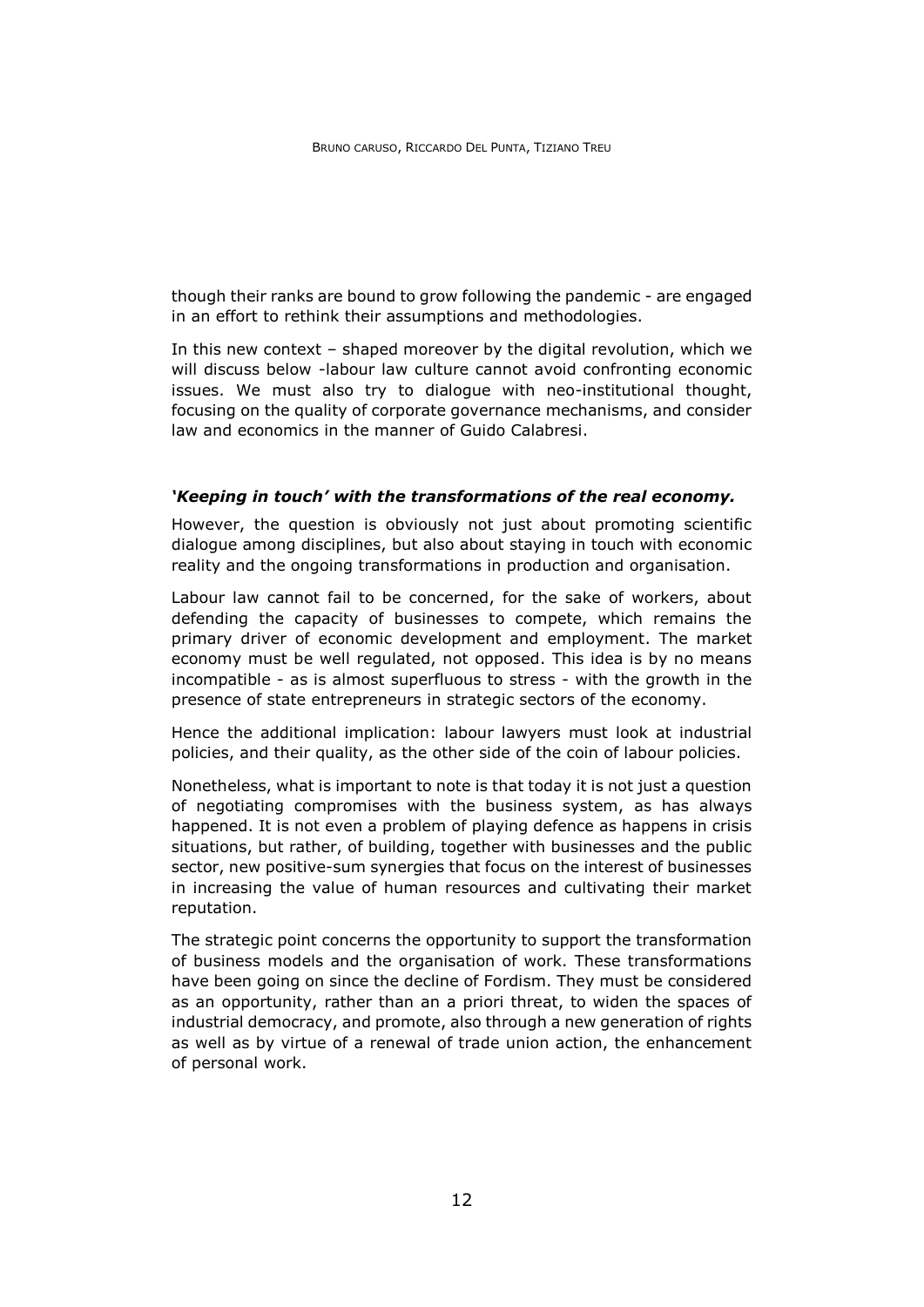The digital revolution in progress promises to be a decisive leap in the quality of this evolution, to the extent that it raises, in addition to the great fear of the disappearance of work, the great opportunity of its enhancement as knowledge-intensive work, and as such, less and less "dependent" in the traditional sense of the term.

In the meantime, this must take place without forgetting the disturbing and already noted tendency towards polarisation of new jobs between a technologically talented group and a poorly paid and often precarious group (including gig workers) which must be subject to specific protection.

## *The sustainability trail*

All this is part of a context in which experiences and movements proposing new ways of doing business are growing in importance in real capitalism and the sociological and managerial literature, one which sees greater internalisation by companies of stakeholder interests and therefore, greater assumption of social responsibility. More generally, the challenge is to include social value within the process of generating economic value so it becomes a "shared value". In this regard, the role of trade unions can be significant in consolidating the Italian model of capitalism, which has always been far removed from neo-liberal simplifications.

In this context, sustainability is key. It arouses growing interest among the most innovative businesses, especially those operating on an international scale. The leading such businesses are to be found on the Euro Stoxx Sustainability Index, which records the adoption of sustainability strategies in the Eurozone. They exemplify a new development model that combines economic value and social value in the medium or long term.

Sustainability, as is well known, is the daughter of environmentalist culture, and is at the centre of ambitious programs such as the UN 2030 Agenda, which makes even more sense in the post-pandemic world.

There is a growing awareness of the need for an integrated approach to the three types of sustainability - environmental, social, and economic -, and labour law should take this into account.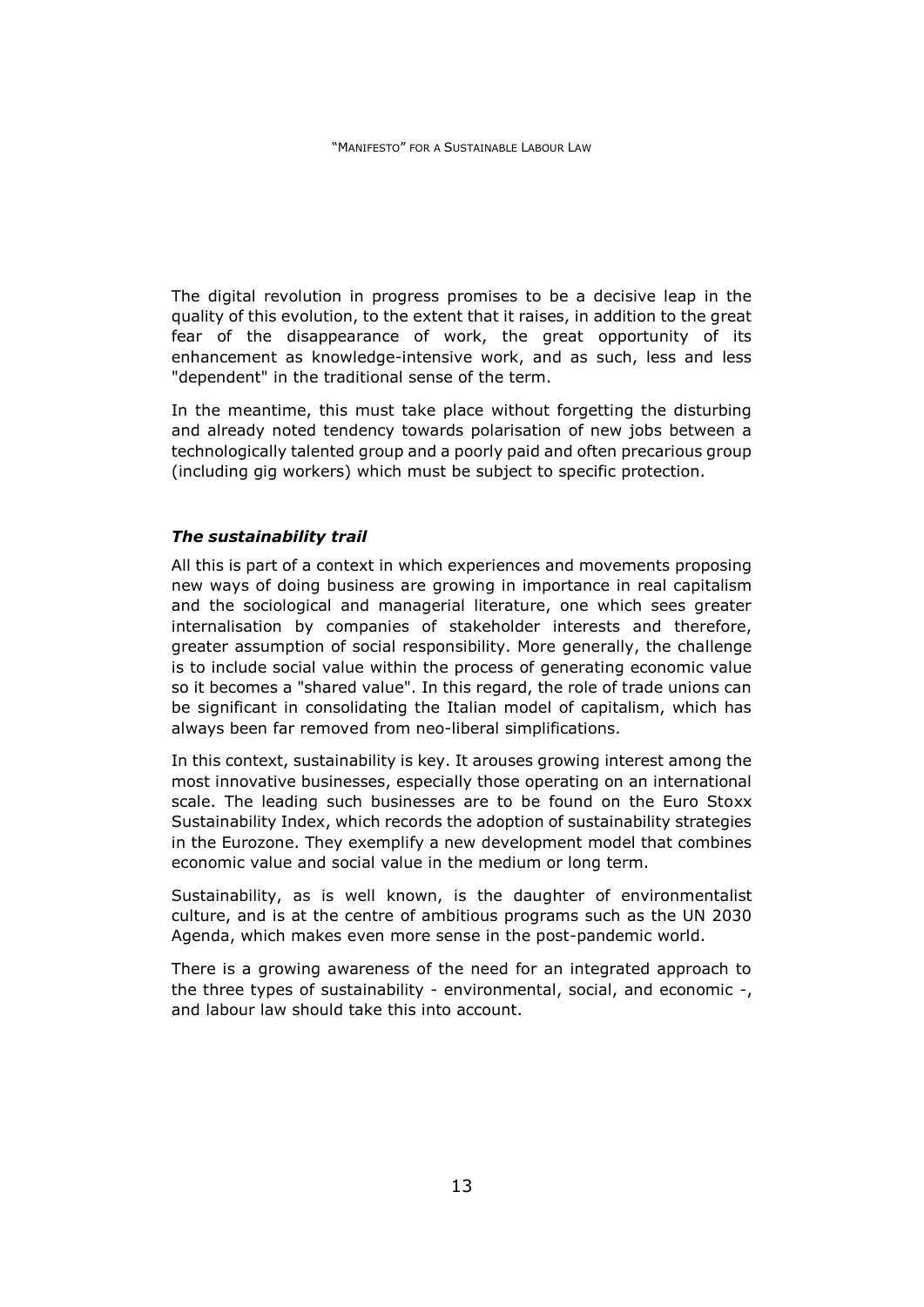However, the integration of social, economic, and environmental sustainability is neither easy nor achievable in the short term. To argue otherwise would sound vaguely irenic.

Nor do we want to deny the existence of tragic conflicts, for example, not only between public health and the economy, as in the current pandemic, but also between environmental protection and employment protection.

Rather, we want to reiterate how the medium and long-term perspective can only be that of thinking together and trying to resolve these three significant issues, all of which are, among other things, of great social importance.

This is all in the awareness that while we cannot realise such policies in the "all and now", they cannot be postponed to an indeterminate future either; they must be visible, tangible and produce results in the present. The current dramatic environmental damage (first and foremost climate change, and now also the pandemic) calls for immediate responses, albeit with effects and repercussions spread over time. The burden of responsibility for the choices that must be made today cannot be transferred to future generations. A fact worth underlining, however, is that new technologies have solutions for reconciling ways of working and producing and environmental sustainability which were unthinkable in previous industrial revolutions. Proof of this is their massive use during the pandemic, both to counter infection, making social distancing possible, and to continue working and producing, thus avoiding an even more dramatic fall in GDPs.

These trends, already clearly recognisable in recent years, will probably be accentuated by the current emergency, due to the drive towards a greater sense of collective responsibility, which it will hopefully trigger, at least in the immediate future. However, the critical point for the social scientist and the jurist is to understand to what extent these trends are the result of systemic dynamics, which have global communication networks as their primary vector, and for this reason are capable of affecting the framework of advantages for the business system.

In this perspective, the moment of consumption itself can become a key factor in sustainability, the more consumers are encouraged to turn to products and services coming from the virtuous part of the production system. Of course, this is not a question of simplistically opposing an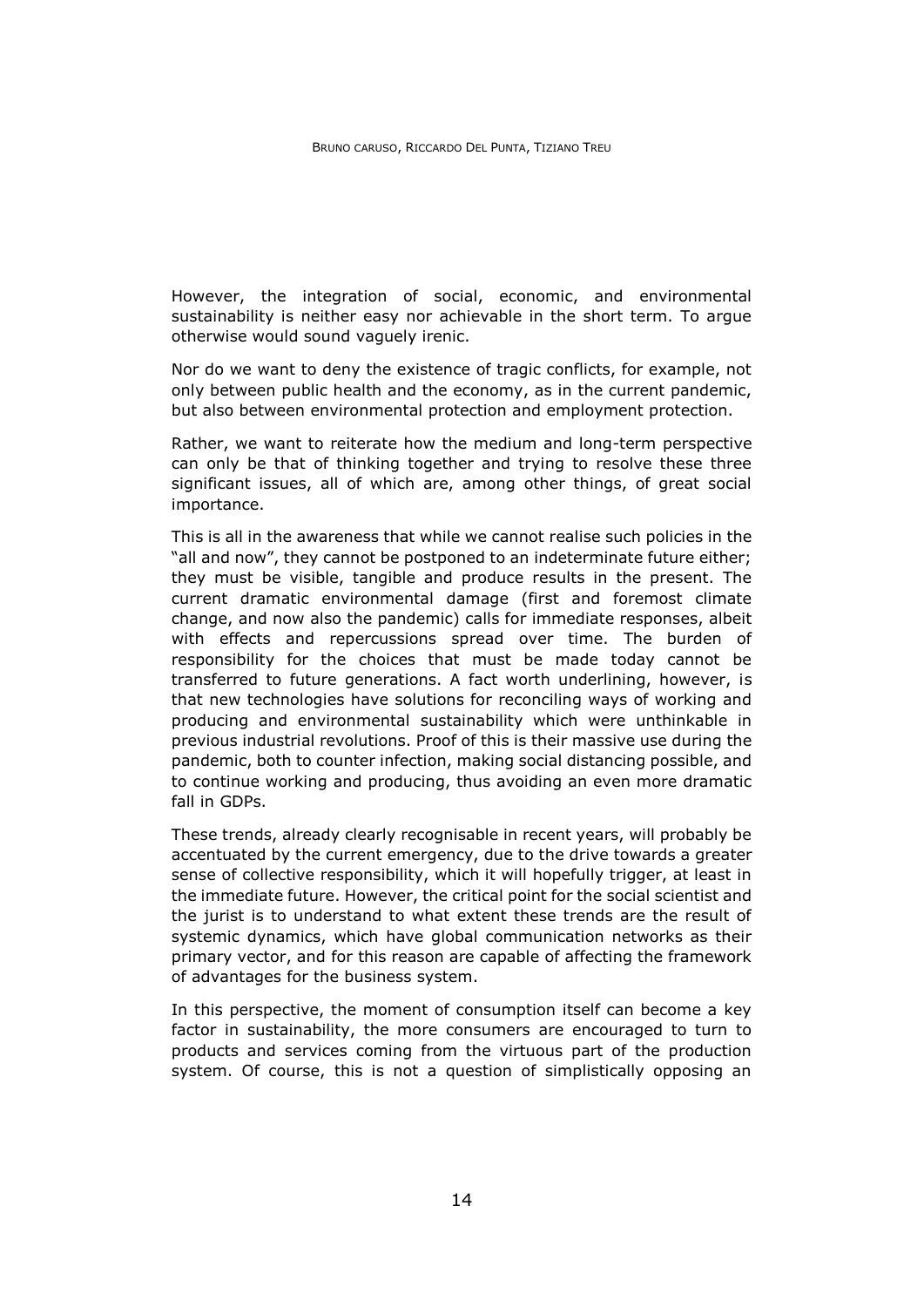ethical approach to sustainability (sustainability is a must) with a realistic one (sustainability is convenient). Each of the two visions must play its part, while the legislator must know how to enter this dialogue with appropriate mechanisms, especially of an incentive nature.

#### *Labour law and capitalism*

In conclusion, labour law culture must know how to fully insert itself in these new dynamics, keeping its guard up but without thinking that they only conceal deceptions with which capitalism, considered holistically, tries, for the umpteenth time, to shift the balance of power in its favour.

The economic dimension is, moreover, an ontological dimension of human existence: while it is necessary to go beyond the reductionism of the homo oeconomicus, one cannot take refuge in a homo juridicus constructed regardless of material living conditions, including that of consumption, above all if sustainable in the sense just illustrated. This is also bearing in mind that an anthropological or ethical contrast between work and consumption, which emerges in some Frankfurt-style or more simply moralising approaches, overlooks the fact that consumption is also the result of the human aspiration of everyone to improve their material living conditions, when not to achieve important existential aspirations. We need only think of the importance of low-cost flights, the future of which is currently uncertain, for family reunions, as well as for sacrosanct mass recreation.

To be even more precise, the alternative to neoliberalism must not be a vision in which the future of work is conceived independently from the dynamics of the company and the market. This often entails a sort of elimination of the economic dimension and is accompanied by a vague, complacent yearning for new models of development - even regressive ones (degrowth) - which, among other things, are typically characterised by their lack of any appreciable concreteness, at least compared to the changes that are already taking place in the traditional model, and avoid confronting the real (and undoubtedly Darwinian) context of global economic relations, in which Hobbesian behaviour prevails by far over cooperative behaviour. The mission of labour law is to protect the employment contract, as far as possible, from this Darwinism. Still, we can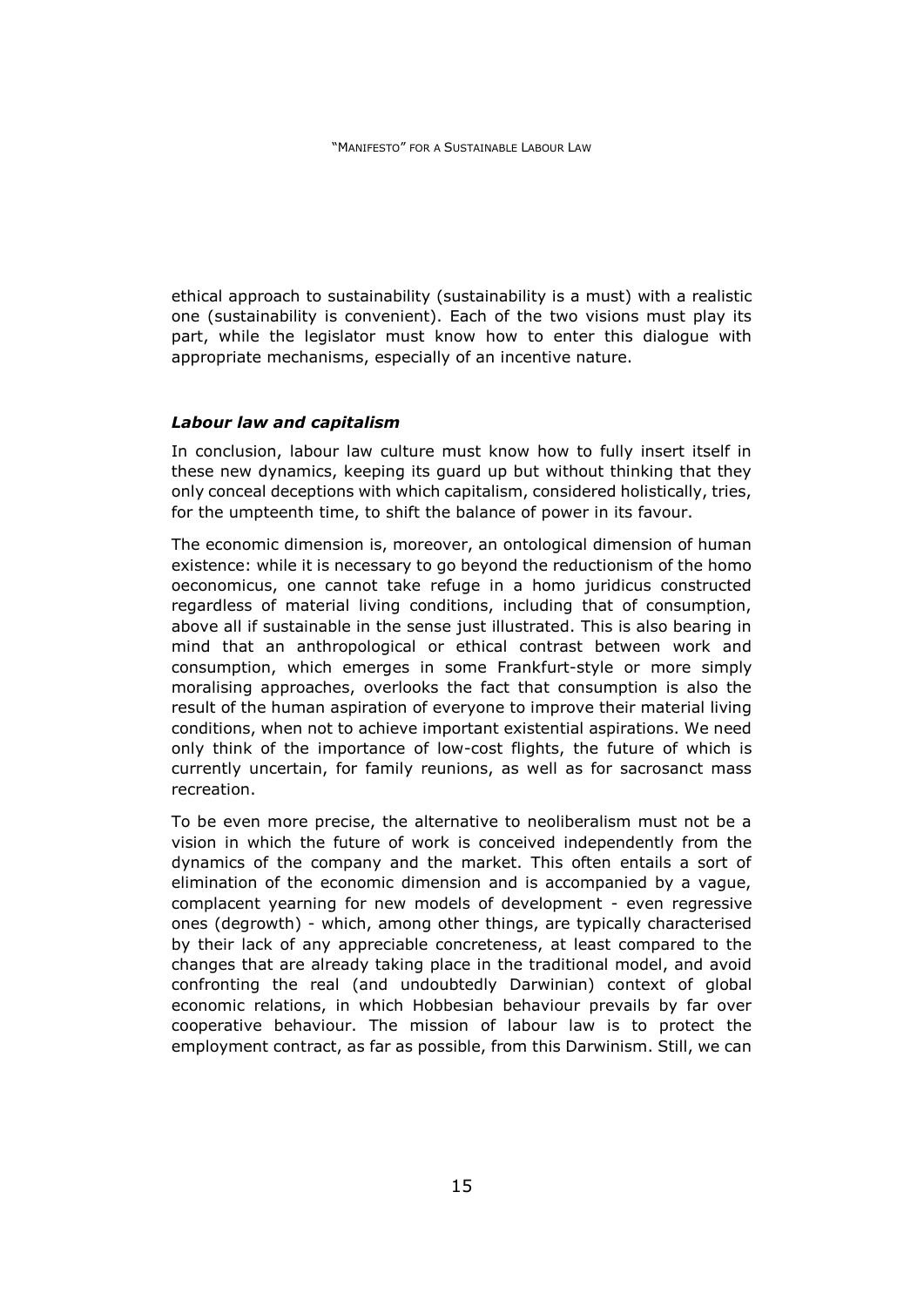pursue it provided we do not forget that companies are, instead, totally immersed in it, without the possibility of a plan-B.

Capitalism must be subjected to appropriate regulations that force it to consider the people who work as sacred and encourage it to value them as fundamental players in the system, thus making means and ends work together. However, it cannot be supplanted in its hitherto historically unmatched capacity for producing wealth, which is the precondition for its redistribution. In this context, "Third Ways", rather than being the result of political engineering, are the natural outcome of the search for sustainable solutions, hic et nunc, as long as they are always redefined according to the periods and contexts of reference.

#### *For a critical culture imbued with the complexity of knowledge: how not to lose the soul*

In an era in which social systems show increasing complexity, and the chasm between the former and the political debate, which, instead, is dominated by simplistic messages, the methods of analysis and research of labour lawyers must evolve accordingly. The interdisciplinary openness, always one of the traditional methods of labour lawyers, must be reaffirmed and renewed through genuine attention to the evolution of social sciences at an international level.

On the other hand, the alleged "autonomy" of labour law, which some advance vis-a-vis the economy, has often been misrepresented. We must not oppose the rationale of labour law with other rationales, economic or otherwise, but instead conceive it as one that benefits from being the endpoint of a wide range of information drawn from the various forms and experiences of social knowledge. Methodological syncretism must therefore be recognised as the most up-to-date characteristic of social science methodologies, including legal science.

At the same time, labour law scholars would make a serious mistake if they were to disregard (or rather, continue to disregard) what is happening in the more general field of legal theory. Legal reflection has also changed its skin, both in relation to general legal theory and the various legal systems.

As for the first aspect, post-positivism, which is so natural to the labour lawyer, remains to be consolidated, with the contribution of everyone, in a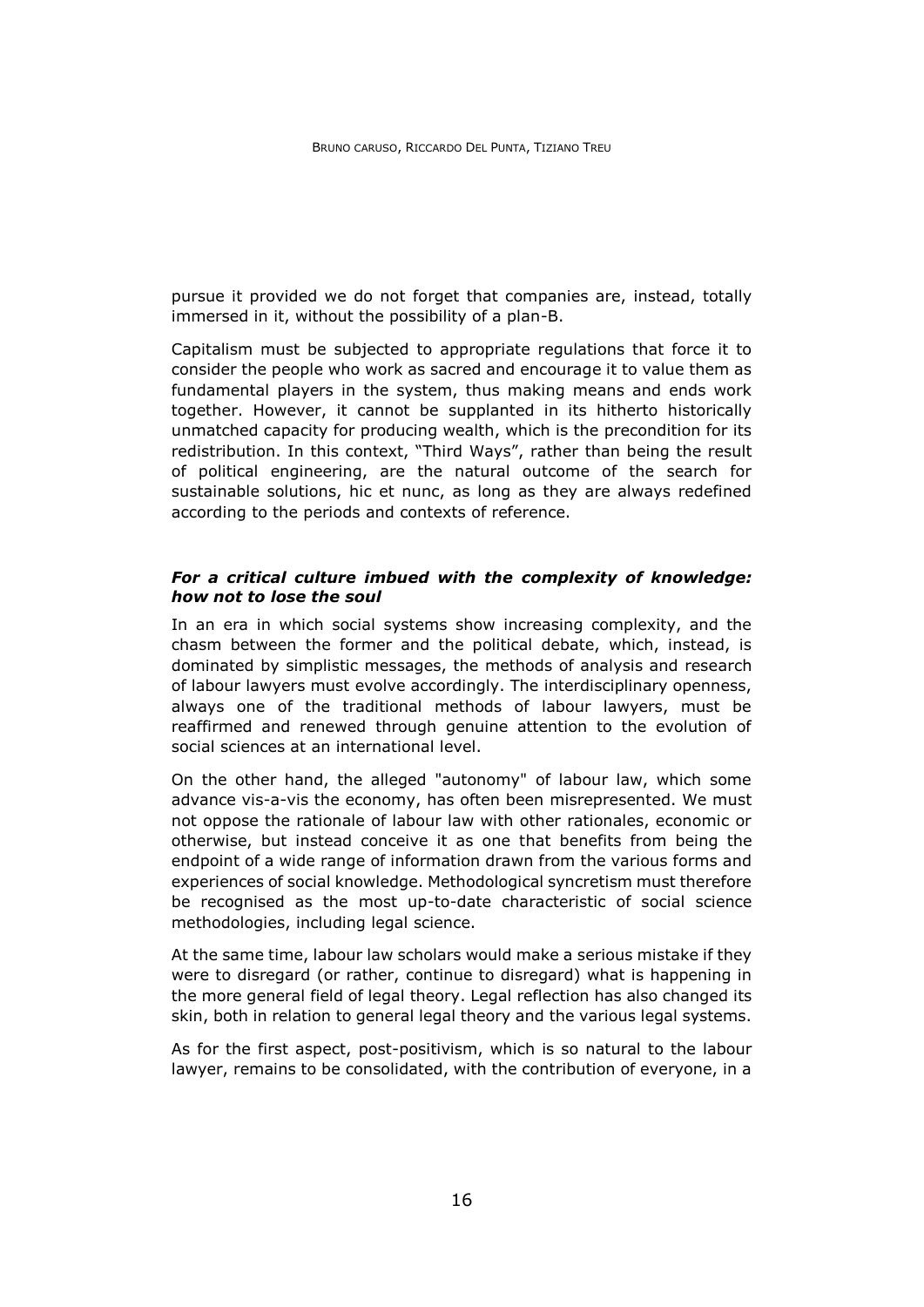new paradigm of legal theory that adequately accounts for its discursive and polycentric character. As regards the second aspect, we should note that the considerations on specific legal disciplines have often started (this is the case of essential research in civil law) on paths already trodden for decades in a pioneering way by labour law itself. However, this merit has rarely been recognised. The dialogue between labour law and other legal disciplines must therefore be re-established on different terms compared to the era in which labour law had to emphasise its diversity in order to affirm, as was then indispensable, its own rebellious identity. This must happen particularly with scholars of the private law area, where nondialogue with commercial law stands out.

In reaffirming the traditional dual "soul" of labour law, a direct dialogue with public law disciplines is equally essential. We are thinking, first and foremost, of constitutional law, including European Union law, whose fundamental constitutional principles profoundly permeate the connective tissue of labour law because of the growing legal integration among Member States.

On the other hand, it would be essential to understand better - without falling into the trap of sociologism – how working conditions are changing (workplaces, times and ways of working) and the impact of new technologies on them. This same also applies to companies and entrepreneurs. The latter are market subjects who, like workers, are increasingly diversified: as the literature on the subject shows, they no longer constitute a "homogeneous class" with a single, compact ideology (in the Marxian sense) or even a simple, unique, and undifferentiated area of interest, in the logic (still central though no longer overriding) of the priority of shareholder value. All this without neglecting the reality constituted by the facts as reinterpreted by the labour courts: it is almost obvious to note that judge-made law is deeply linked to the transformation of contemporary law in argumentative and discursive terms.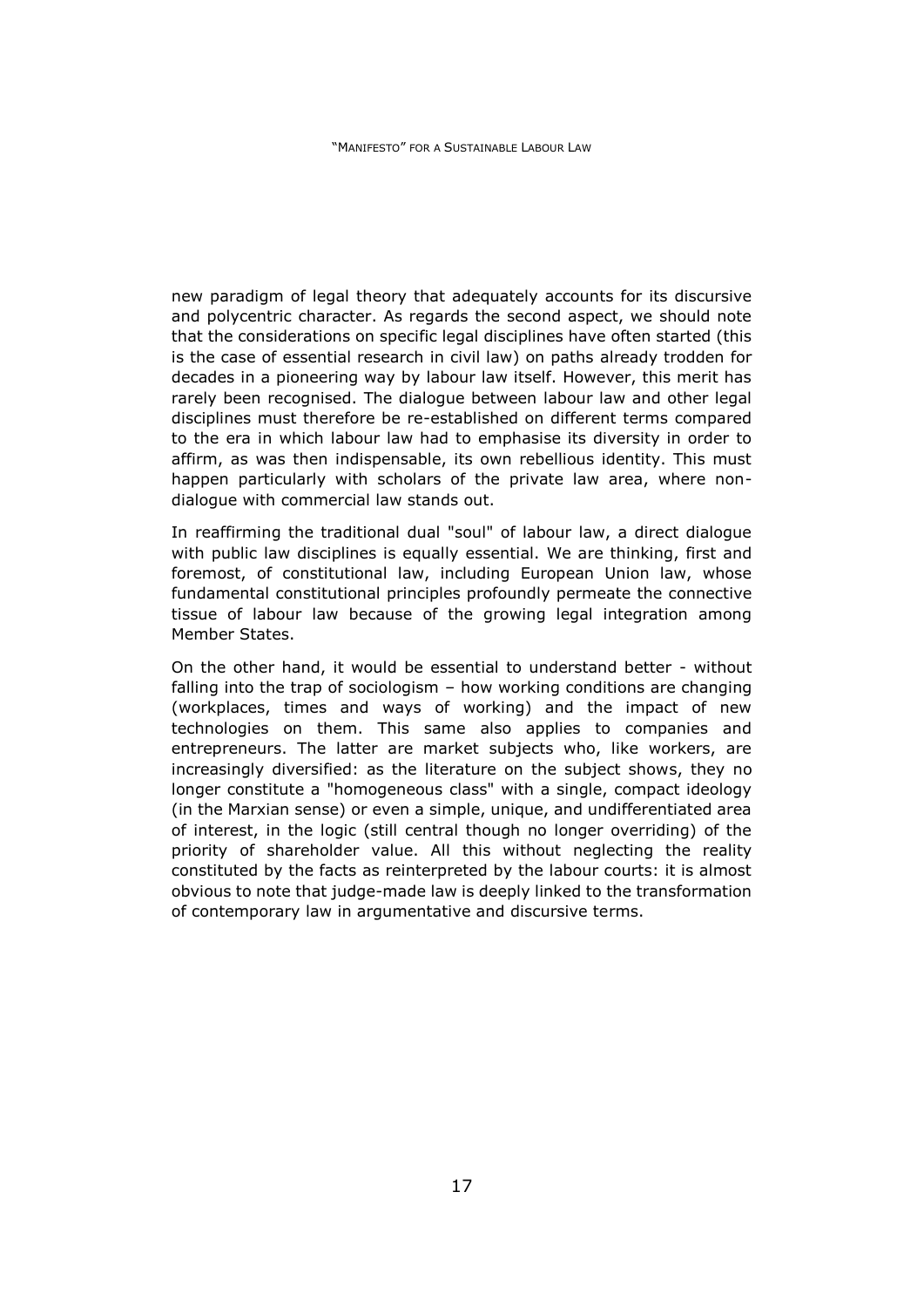<span id="page-22-0"></span>**II. The transformation of work and the frayed category of subordination. The "new" employment contract. Standard basic protections and differentiated workers' statutes. The new interconnections between the employment relationship, the labour market and welfare.**

#### *The changing work and employment contract*

The transformations in progress are profoundly changing the forms of work performance. They remove the subordinate employment relationship from its "splendid isolation" and insert it in a more fluid, complex context that is increasingly hybridised and interconnected. In the twentieth century, the regulation of the employment relationship was based on holistic and compact concepts, such as subordination and autonomy, which corresponded to precise and non-overlapping connections with the labour market and welfare institutions. Today, however, the traditional boundaries between subordinate and self-employed work find less and less correspondence in the actual reality of work, in terms of both a greater "de facto" autonomy of many subordinate employment relationships and conditions of dependence and weakness of many formally autonomous relationships.

Hybridisation is also evident in the tendency to expand the discipline of employment contract law beyond subordinate employment; it applies to quasi-subordinate or semi-autonomous work relationships in various legal systems, and in the introduction of regulations whose scope of application is independent from the type of employment contract, as in the case of health and safety regulations.

Finally, the connections with the labour market and welfare have escaped from the once exclusive domain of subordinate work following a trend that has since become the prevalent measure to combat the social emergency created by the pandemic.

Nevertheless, the labour lawyer cannot resign himself to merely recording these trends, which destabilise the traditional arrangements. Instead, he must make an additional effort to verify if and how these concepts can be adapted to a new, more fluid context, thus restoring some order to a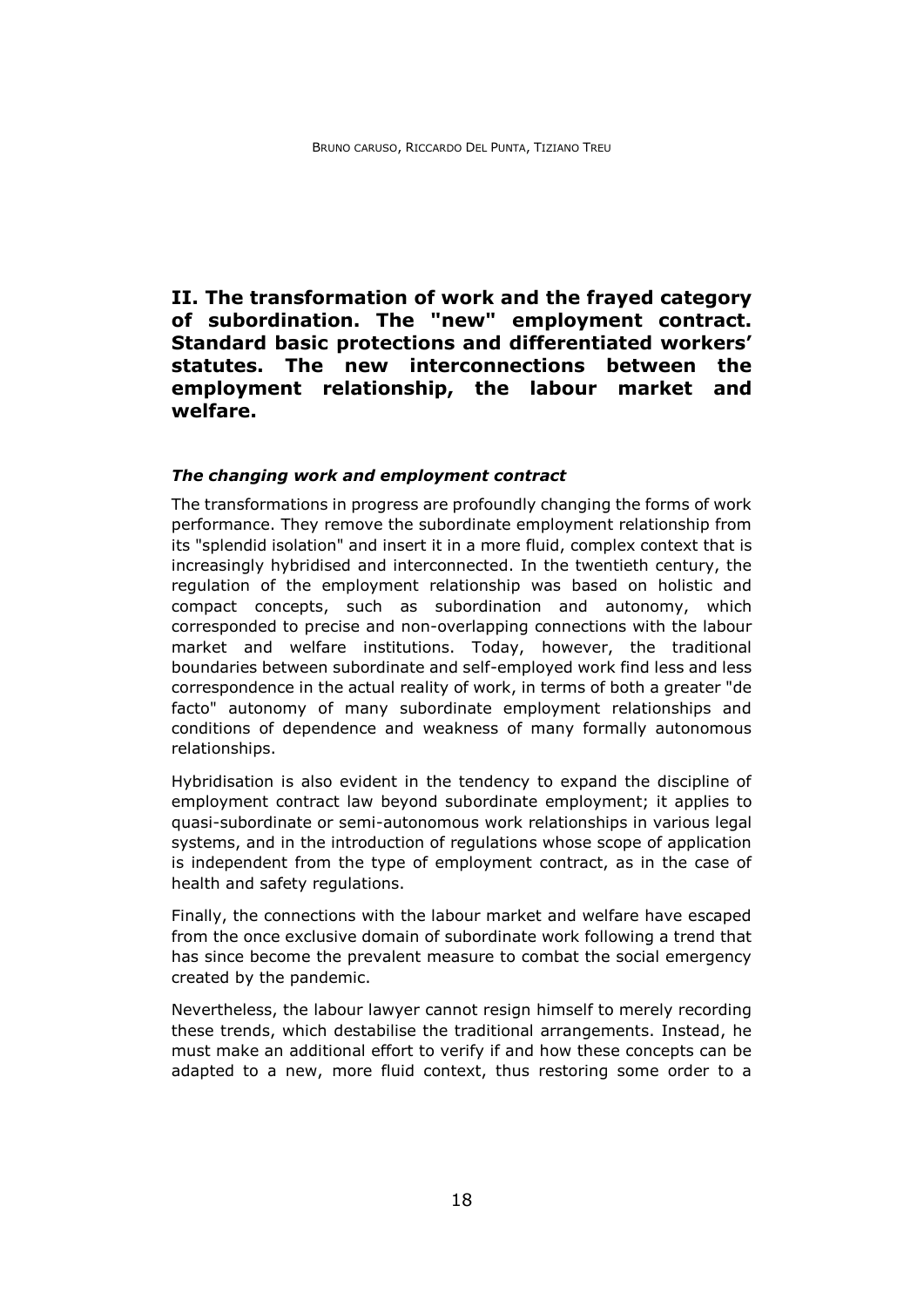regulatory panorama that has undoubtedly become more multifaceted and complex.

The transformations not only concern the employment relationship and its regulation, but also what happens at the heart of the structure of the employment contract, this too as the ultimate consequence of the transformation of organisation and production systems, primarily linked to the growing use of technology. In this regard, our investigation must be grounded on a more classical terrain of legal interpretation and conceptualisation. It is also essential to verify whether what has already "passed" of these changes, in the labour regulations, is sufficient to prefigure an updated, if not innovative, reading of the economic and social function of the employment contract, or whether further regulation is necessary for this purpose. In both cases, it is evident that this type of analysis oscillates between recognising what survives in the legal system and what the authors would deem desirable in the light of the actual transformations. However, it is equally clear that we will assess the opportunity for change not in terms of cultural and political preferences but of the sustainability of the proposal, considering the legal data available and the external context of reference.

#### *The "new" employment contract*

Which subordinate employment contract is the most appropriate for the era of sustainable labour law? According to the traditional approach, one that only presupposes a situation of inherent conflict between the parties or one which, without obviously denying opposing interests, emphasises the presence of common interests and consequently encourages the parties to cooperate?

We do not doubt that the latter is the best answer. But the proposed review of the function of the employment contract cannot be the result of an a priori option, but rather, the development of new rights and other institutional devices capable of giving substance, from below, to rethinking the contractual exchange. This is still anchored to the time/work against the person's pay and safety; no longer also to the workplace, at least in the terms considered previously. The rest are mainly "negative" limitations of the entrepreneur's powers, the importance of which, as already noted, we certainly do not deny. How can we try to go further, turning the mission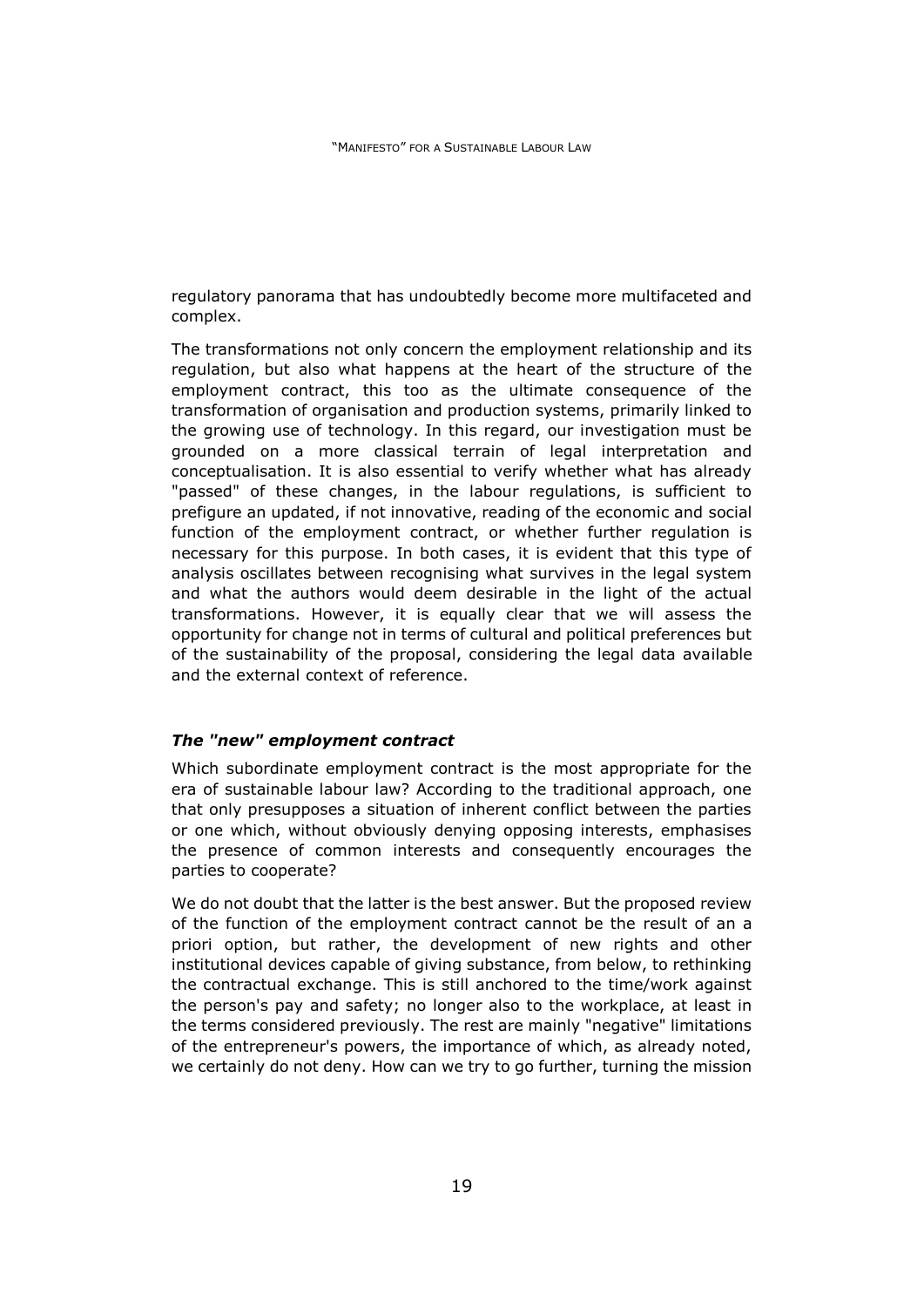of the employment relationship more "positively" without going backwards i.e. once again giving power back to the employer?

The guiding concept should be that the employee collaborates in the company's efficient management and participates in achieving its production objectives. In exchange, he receives remuneration and security, but also, and more broadly, full "recognition" of his essential role in the business and the consequent enhancement of his skills and capabilities. Reciprocal recognition, therefore, in the meaningful sense of Axel Honneth: for the company by the worker, and for the worker by the company. Indeed, we think that the goals of the worker and the company are not only compatible, but also that this compatibility is the ultimate condition for their pursuit. That does not exclude the possibility of friction or even conflict; indeed, in this vision they would become accidents along the way to be managed and if possible, overcome.

On the employee's side, in particular, we would confirm traditional rights and even recognise new ones: for example, the urgently needed right to training, mostly in new technologies; the right to be involved, at least for information purposes, in the development of organisational models; the right of transparency; the right of criticism aimed at safeguarding the moral independence of individuals against attempts to colonise vital areas of personality; work-life balance institutions and therefore the right to disconnect in remote working arrangements, etc. They would also involve new rules for corporate governance: a redefinition of the rights of workers' representatives to adapt union rights to the IT age; regulations to incentivise the adoption of organisational models devoted to the assignment of objectives and the consequent accountability of teams or individuals; more robust participatory models of safety management, etc. It is also clear that some elements of these future scenarios would also be incentive-based remuneration plans (and, in turn, incentivised by the state through de-taxation) and corporate welfare development policies.

In sum, the new "collaborative and participatory" function of the employment contract would result from the conceptualisation of a new regulatory framework to enhance the worker and promote a new vision of the relationship. The conflict does not disappear but only becomes the ultimate last resort.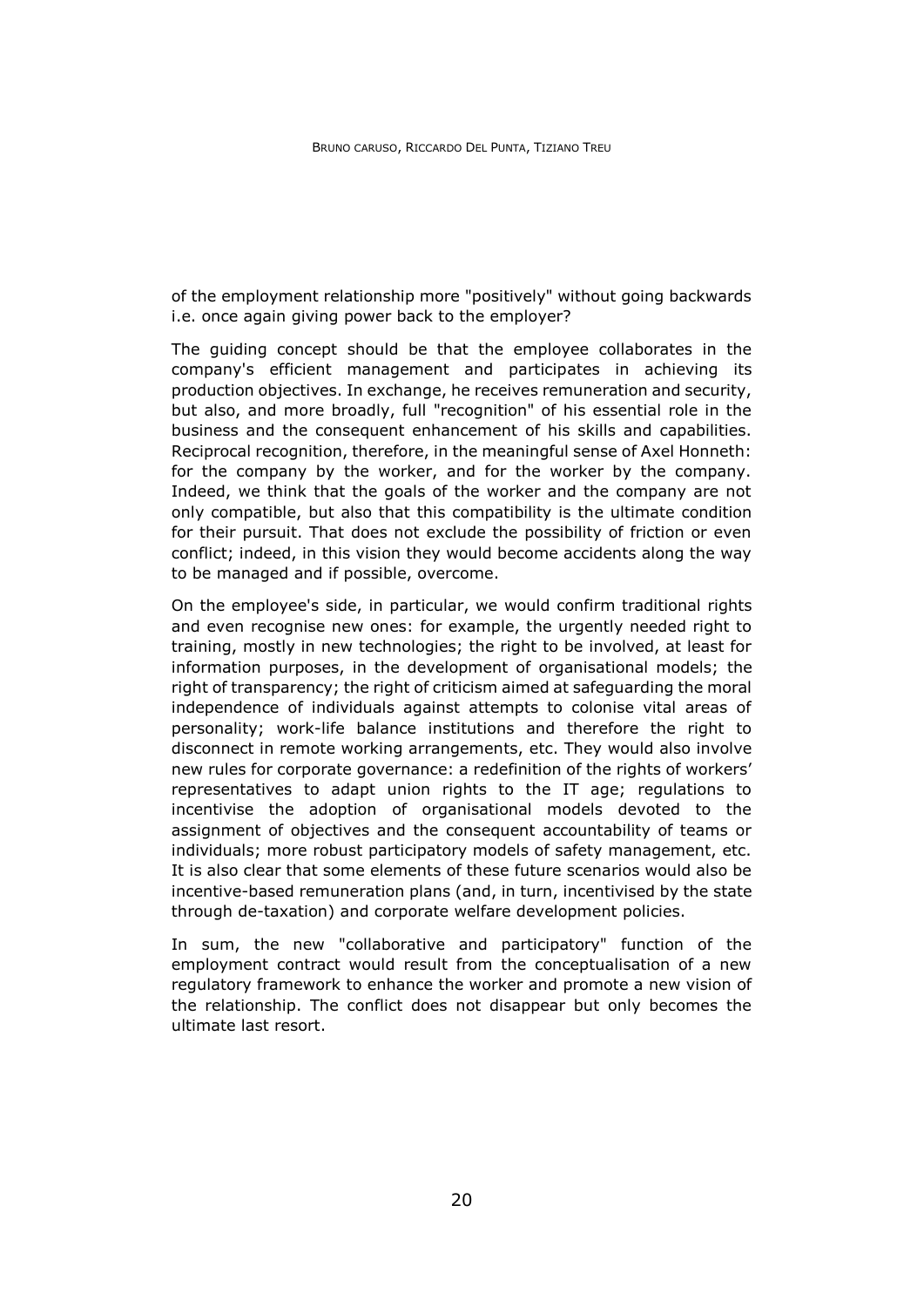Moreover, this should not take place in the face of an indefinite expansion of the worker's availability to perform work, but rather, of his reasonable cooperation in the pursuit of the company's production and productivity goals, based on reasonable practices already adopted by the most innovative organisational models and by technologically advanced factories.

# <span id="page-25-0"></span>**III. How to regulate changing work. Times, places, and ways of working.**

## *Digitalisation and the labour law paradigm: regulatory implications. Everything changes/nothing changes?*

The digital revolution - a widespread and transversal phenomenon - will be the backdrop to the labour law of the future. There is hardly any area of labour law, managerial or even union practice, that will not be affected by it. We do not believe that algorithms and big data merely constitute a different technological method of organisation, control and/or replacement of human work. But neither are we sure that they will give rise, in the long run, to a new social and economic system that transcends capitalism as we have known it until now.

In any case, if this second hypothesis were to occur, we should probably expect a more radical re-foundation of the labour law paradigm. However, there is a widespread opinion that the impact of new digital technologies on work and on new methods of managing workers, based on collaborative involvement, will have repercussions on the identification and selection of the interests to be protected by regulators and on regulatory techniques. In particular, the fluid nature of the economic and production contexts of reference makes it challenging to identify stable substantive rules that can provide appropriate solutions.

This will probably lead to typically procedural rules which, through the collaboration of the trade unions and the institutional actors involved, would contribute to the adoption of good practices of consensual and collaborative management on the most crucial issues.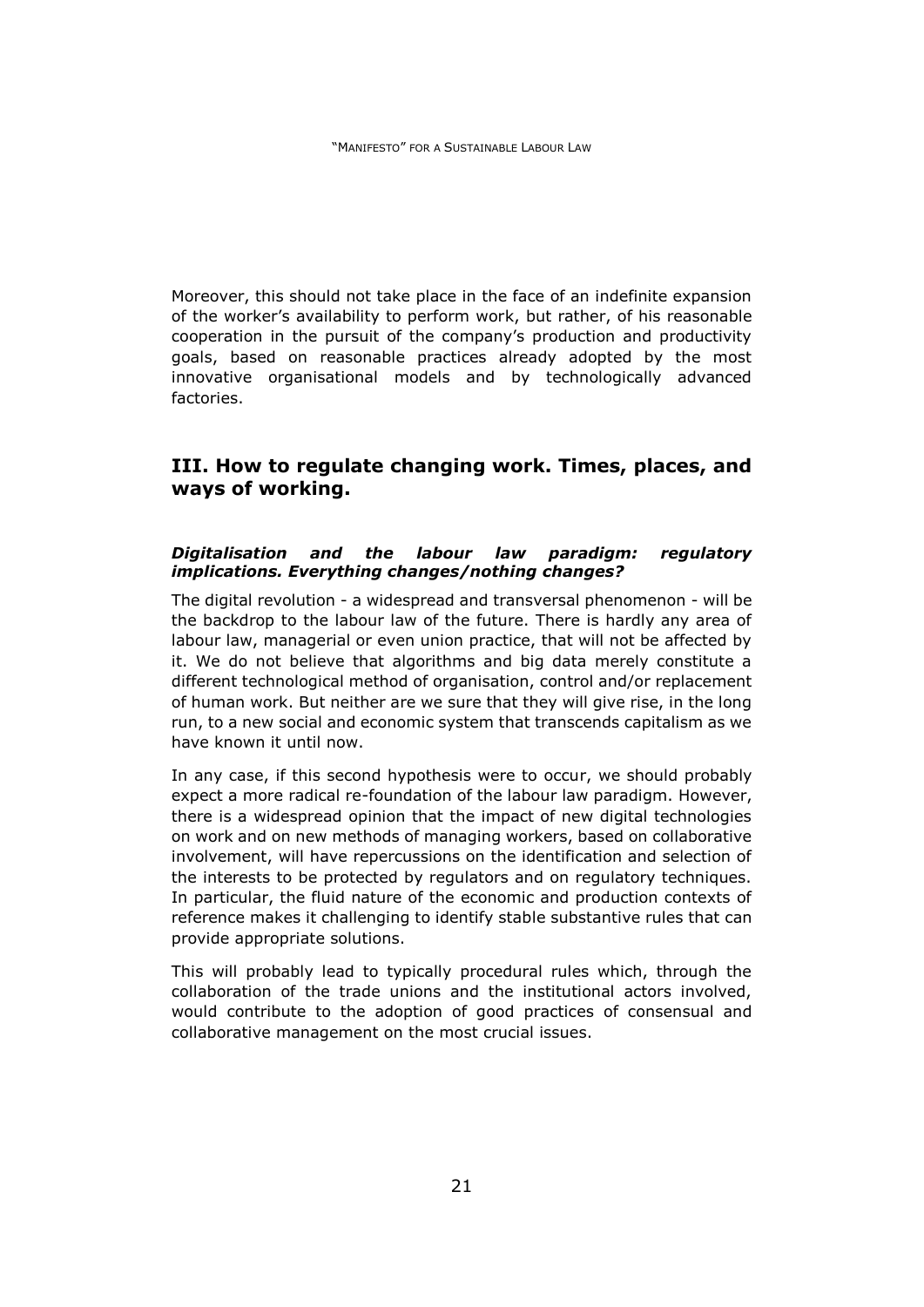This is also because the results of the impact, undoubtedly epochal, of new digital technologies and artificial intelligence on production, can be multiple, different, and even opposing. This is occurring along an axis at the extremes of which there are the odious phenomena of the restoration of forms, this time depersonalised, of "digital Taylorism", nineteenthcentury subjugation and commodification of work with devastating social effects, if not analogous or comparable to those of the first and the second industrial revolutions. Here we mean the great aspiration of employers to be able to pay the worker only for the fraction, even minimal, of time worked, without additional burdens, risks or managerial responsibilities, or to use a machine in his place. At the other extreme are forms of real emancipation of labour from the "constraints of capital", through the full valorisation of the worker as a conscious producer in a community enterprise that places at its centre the person and the intelligence of those who work and their psychophysical well-being rather than profit. The consequence will be the institutional and legal modification of the company, also to make room, at the top of governance, for the actual, and not merely formal, voice of the community of producers, organised labour, and its representatives.

These contradictory trends, although sometimes difficult to decipher, are already emerging, albeit still at an embryonic stage, in the evolution of the legal system.

Below we give a few examples concerning working time, duties and functional mobility, health and safety, protection of privacy and dismissals.

Labour lawyers cannot ignore these new contradictions and multifaceted conflicts, which are different from the tendentially dichotomous and sociologically more readable ones they lived with, trying to rationalise them, in the 20th century; nor should they pretend that everything is black and white, observing only what conveniently fits with their ideological assumptions. It is necessary to live with the contradictions and misunderstandings related to a social reality in constant flux, equipping oneself with analysis tools equal to the complexity and contradictory nature of the phenomena.

#### *Working time as a cultural, social, and productive resource*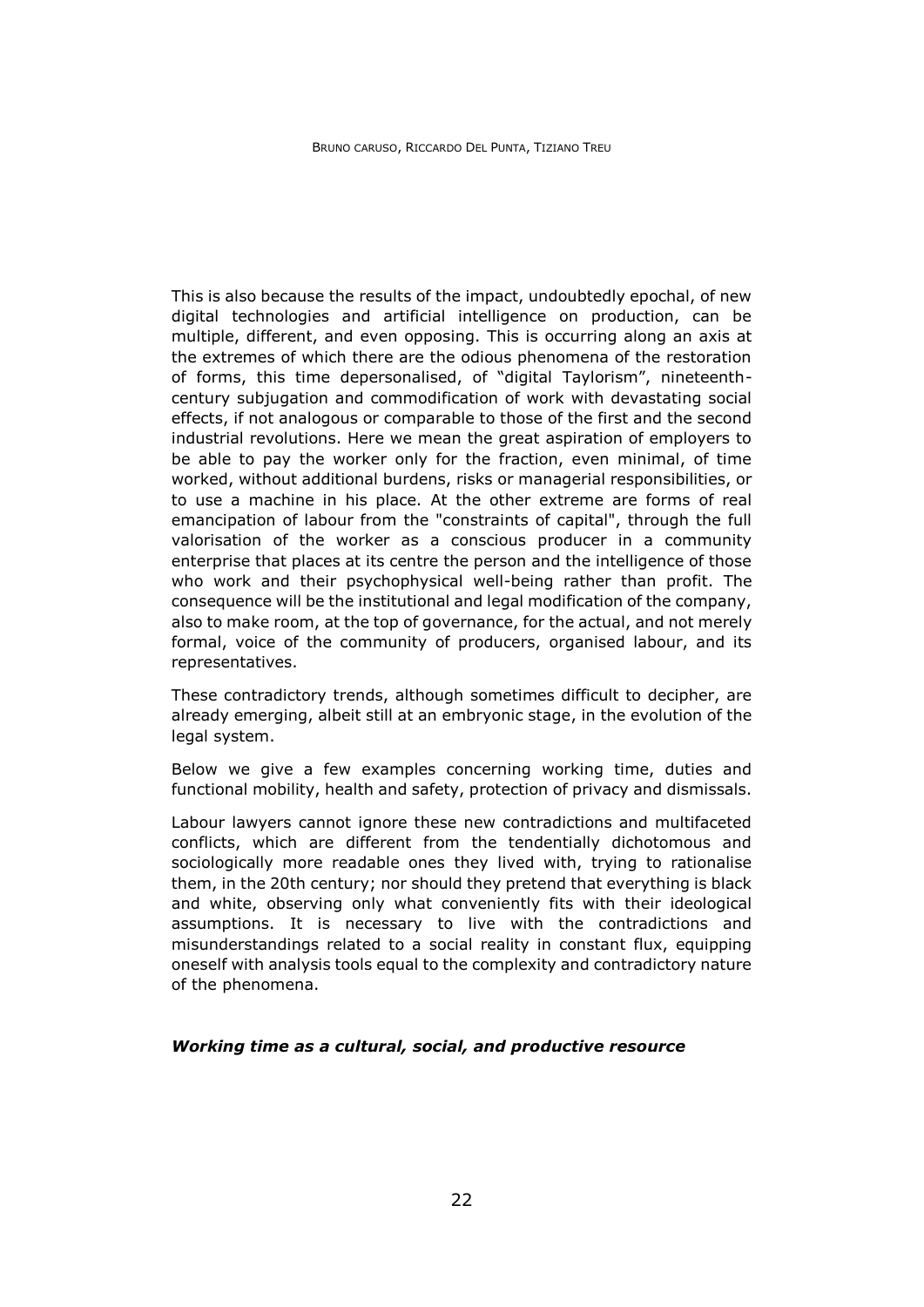The dimension of working time takes on a paradigmatic connotation, posing existential questions and requiring regulatory innovation of considerable scope compared to the era of standardised work, but also to its phase of flexible specialisation. The need to reconcile work and care activities, but not only; the porosity of different types and qualities of time (care, study, work, leisure) made possible by new technologies; the difficulty, in specific contexts and for certain types of work, of measuring remuneration with the parameter of rigid, actual and accounted-for working hours; hence the need to rethink remuneration itself not only as a consideration proportionate to the time spent in the workplace, but as a reward for projects completed, and soft skills used and not just formalised knowledge. Some have tried to answer these qualitative issues with remote working arrangements and practices such as occupational welfare, which require research and regulatory proposals that focus on a legal reconsideration of working time. In short, as André Gorz writes, "work is no longer measurable according to established criteria and standards ... The idea of time as the basis of value no longer works. What matters is the quality of coordination".

The abovementioned examples describe a dimension of work in which there are growing expectations of non-material demands and consequently regulatory models that were unimaginable in the Fordist era. They imply demands for freedom, psychological well-being, quality of life in work and not in opposition to work: the homo faber as opposed to animal laborans in Hannah Arendt's active life; certainly not in line, however, with the controversial Marxian prediction of such a high development of the forces of production as to allow a society based on the income produced and distributed regardless of the emancipatory importance of human labour. These issues were foreseen by the Italian entrepreneur and thinker Adriano Olivetti and by trade unionist and intellectual Bruno Trentin last century.

The demands for well-being and quality of work require more sophisticated and complex regulatory responses (such as those found in more recent anti-discrimination law), which stand alongside and do not replace traditional legal protection at work: for example, the regulation of working hours as a limit of work performance; the spaces of private life strictly reserved only for recovery, leisure, culture, and care. They also presuppose the intervention of apparently traditional sources of regulation (the law and the collective agreement), but renewed, since they bear the mark of a profound rethinking in content and techniques: in addition to the regulation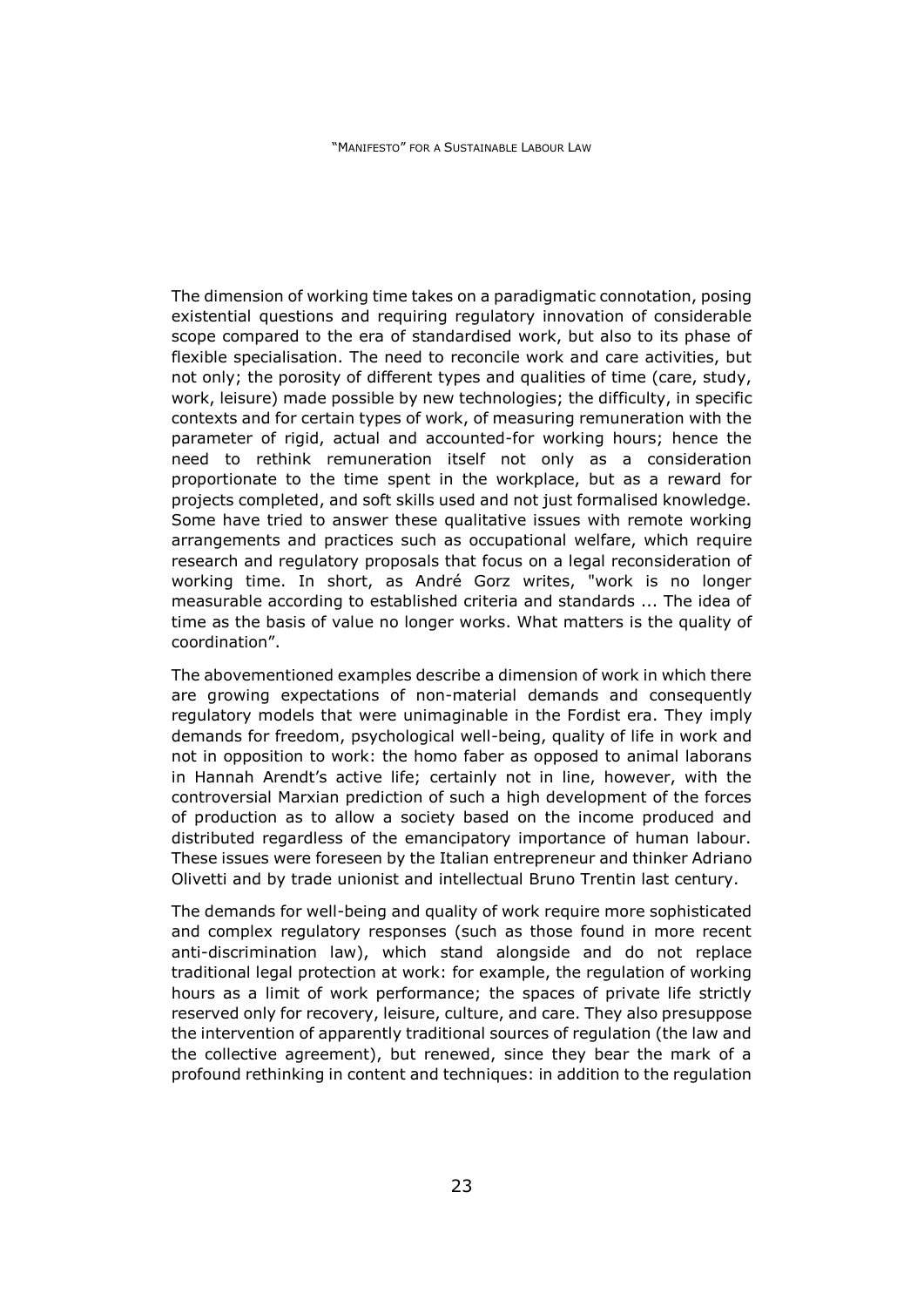of remote working mentioned above and the recognition of new rights such as disconnection, the fiscal lever has been successfully used in Italy as a support tool in experiments and occupational welfare schemes to mediate between quality and well-being at work and incremental rates of productivity and business efficiency.

## *Regulatory fallout*

Therefore, normative regulation models are being established that presuppose individual contractual autonomy and models based on rewards and incentives instead of constraints and sanctions. In Italy, as concerns corporate welfare, new legislative mechanisms have been tested to support the action of trade unions to protect interests that cannot traditionally be defined as collective but do not entirely belong to the private sphere of the individual or his freedom. They could be described as a sphere of interests belonging to the person - and his capabilities – and not only to that of the worker; a person who is indeed inserted in a work community but who also intends to relate to it, in some ways also transcending it.

As an example of what we mean, it is interesting to mention some innovative collective bargaining experiences in large Italian companies. In the case of car manufacturer FCA, following technological innovation, organisational solutions have been experimented that personalise and combine manual activities with intellectual skills leading to hybrid collective agreements. These agreements envisage that part of the remuneration is the same for all workers, and a variable part that is personalised.

The collective agreement applied by major bank Intesa S. Paolo regulates a hybrid or mixed individual contract. It envisages the coexistence of two different parallel, distinct, and contextual working relationships between company and worker: an employment relationship, part-time, with an open-end contract, and a self-employment relationship as a financial consultant regulated by an agency contract.

The Luxottica company's collective agreement (2019-2022) is another key example of the innovation we are referring to. It is a sort of manifesto of the company's social responsibility in the era of sustainability. The company's ethical code concentrates on the universal principles of labour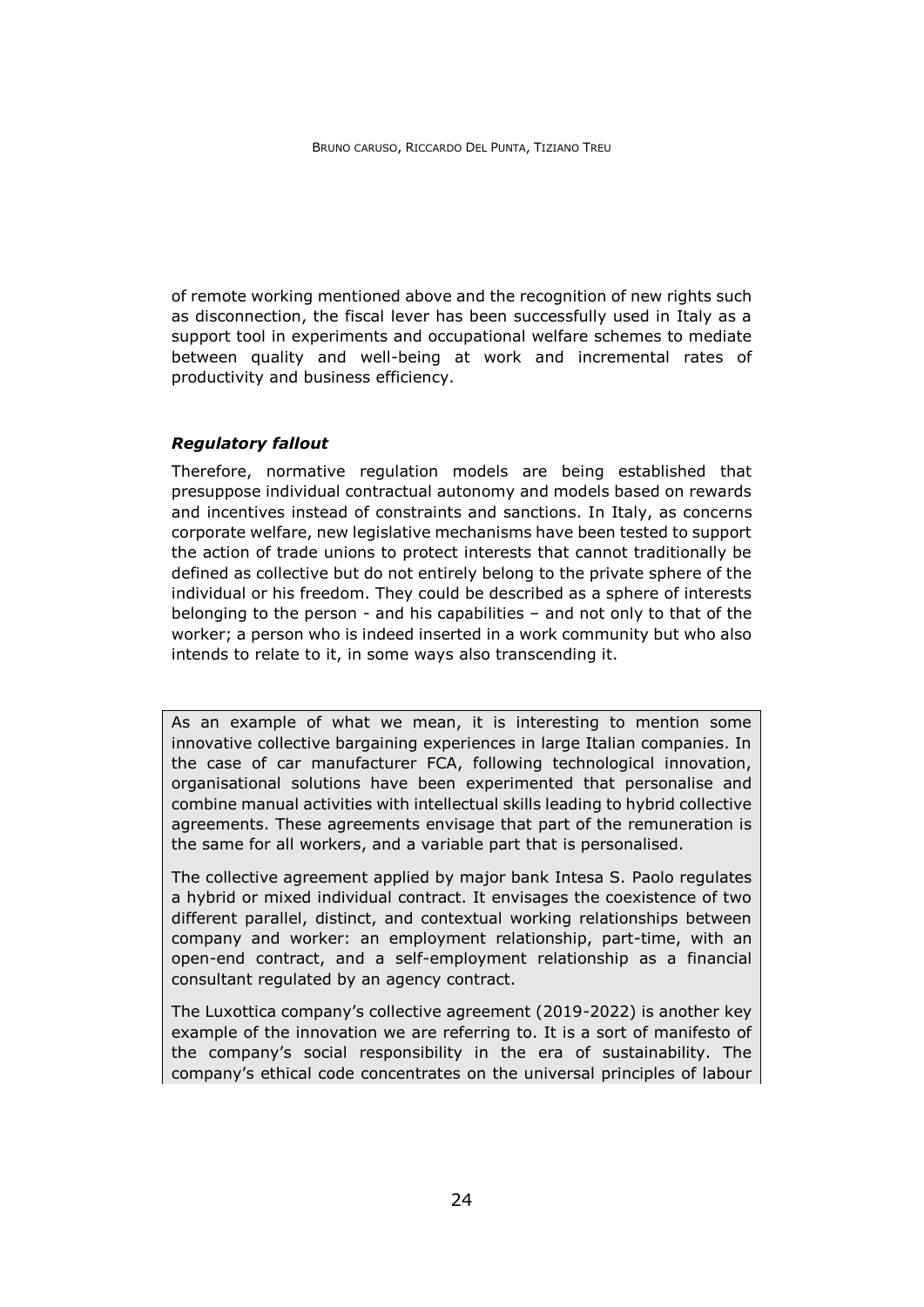with an explicit mention of the essential ILO conventions and European anti-discrimination law. A chapter is devoted to the Luxottica community and the individual dimension of work (well-being, personal relations, disability, work-life balance, etc.). Both institutional participation of trade union representatives and the direct involvement of workers are envisaged at different levels, with competence on a broad spectrum of issues (hours, equal opportunities, professional grade, training, etc.). The technological innovation process is continuous, but bilaterally managed. The strategical innovation regards three areas: time flexibility, company welfare, and performance bonus.

These experiences describe the growing complexity of labour law, which needs not only to regulate, but also to promote, support, and facilitate regulation of work activity that considers the person as a protagonist and not just the collective organisation. These work activities are not only decent and dignified but also subjectively satisfying.

The contribution of labour law doctrine to these regulatory models must certainly be broadened and strengthened. In this case, the labour lawyer must also be a social and institutional engineer whose contribution should concern the repercussions on the theoretical re-foundation of the individual employment contract and on the collective agreement and its contents, as well as its relationship with the employment contract; we must see collective agreements as a social protection network that allows for autonomous development of personal capabilities.

Another example is remote working, chosen bilaterally or promoted by the company, which is able to change its organisation and re-shape the collaborative relationship with employees for production purposes and overall improvement of employee engagement. In this sense, not only does remote working become another way to perform the contract, but it also becomes a possibility (not the only, nor necessarily, the most important) of re-establishing the employment relation on the basis of trust (see II above).

Therefore, remote working has a different de facto and legal structure from the compulsory homeworking induced by Covid-19, which is more similar to traditional teleworking, recently revisited by the most advanced digital technologies. However, it should be noted, as scholars of organisational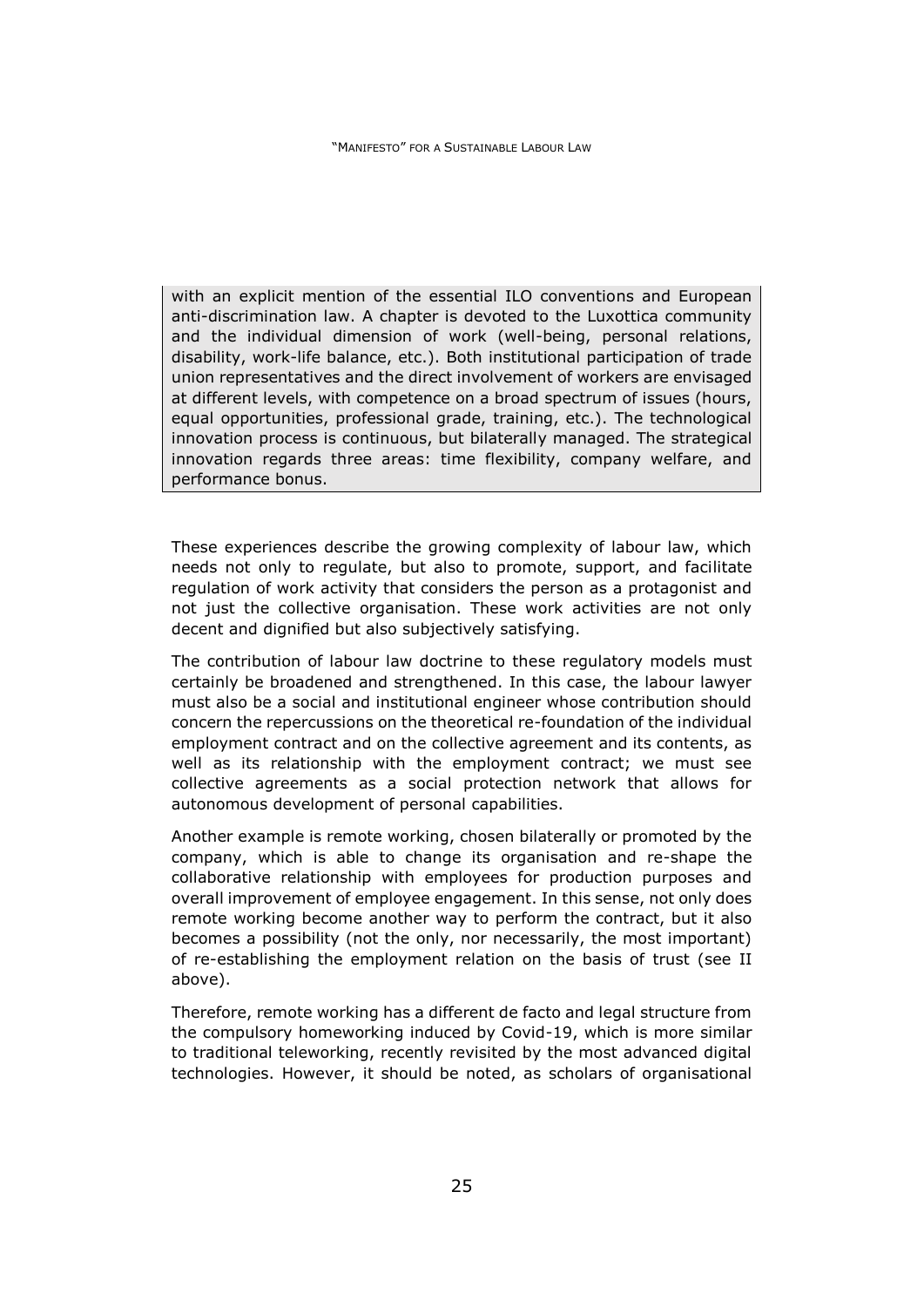sciences point out, that remote working, which has spread in the pandemic, could also act as a lever for change in places where corporate and production innovation traditionally germinates least, such as small businesses and public administrations.

#### *Changes in the way of working*

The problem of tasks and skills is central to this scenario. The most likely prospect is that of a massive transformation of work. If this happens, many production workers will either be replaced or - more probably - flanked by new intelligent machines. In this optimistic scenario, the human being must govern and program these machines, which will hopefully allow more free time and energy for further human input not previously possible. If, on the other hand, the techno-pessimists' predictions come true, there will be a dramatic technological destruction of jobs not compensated by the creation of new posts or by the upgrading of existing ones; however, accredited research by international agencies and institutes seems to belie this gloomy scenario.

At a more immediate level, the professional skills and grades of jobs are being questioned. In particular, tasks and duties are tending to lose some of their relevance, and defending their rigidity becomes less and less a reliable platform for individual worker protection and collective action and demands. Indeed, they are less objectively definable. We can no longer evaluate the results of the work looking at the latter, since work directly involves the whole person and his motivation. The repercussions on the employment contract are obvious: it increasingly refers to a personal relationship, with extensive emotional and psychological involvement, rather than to a static (reduced to the bone) contractual exchange i.e. material performance vs. remuneration, strictly related to its actual time. It will be increasingly difficult to formalise, and therefore prescribe the way duties are to be carried out. As a result, duties, tasks and functions will be increasingly embedded in relational, proactive, and self-organised contractual dynamics, and above all, become dematerialised.

The car manufacturer FCA again provides the most interesting example in Italy: under a deal renewing the national level collective agreement, all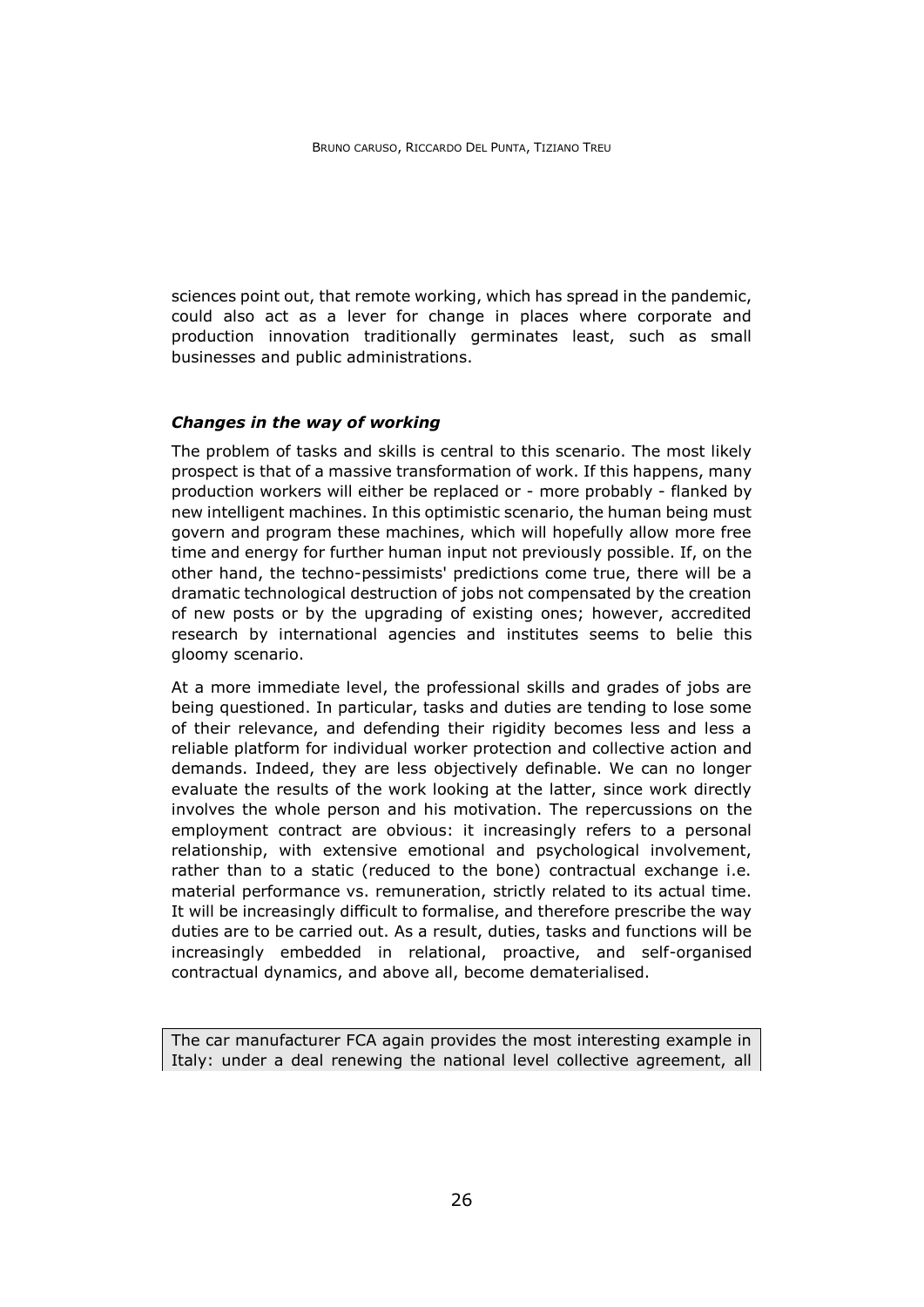employees, and without repercussions on the remuneration level, starting from 2020, will be divided into just three classes (blue-collar workers, team leaders and employees, and middle managers) instead of the previous eight categories thereby flattening the hierarchy; the modified classification system makes reference to a detailed procedural management shared between the company and the trade unions to ensure that the technological transformations, now almost continuous, also generate rewards for the workers (factory, individual and team bonuses with verifiable and transparent criteria, linked not only to increased productivity, but also to increased skills).

## *Training as a universal social right*

In the same vein, but from the more specific perspective of the employment relation, full recognition of the individual right to training is necessary. The pandemic has made this right even more urgent if we look at the technological and, above all, cognitive digital divide (widespread digital illiteracy).

The right to lifelong learning must be recognised not only by collective agreements but directly by the law and be based on the most advanced national model (such as the French one) and following the indications at the European level (European Social Pillar, principle no. 1: " Everyone has the right to quality and inclusive education, training and life-long learning in order to maintain and acquire skills that enable them to participate fully in society and successfully manage transitions in the labour market").

On the one hand, there is the guiding idea of a full-scale system of training and lifelong learning of the entire population; however, training to promote adaptation and renewal of digital skills is particularly urgent, particularly for the unemployed in technological and non-technological sectors. On the other hand, there is a significant lack of public policies in this area: little is invested in this field, and vocational training is often divorced from the real needs of job seekers.

Training must become a strategic development resource in order to:

• overcome the skills mismatch, and not leave companies alone to adapt to the man/machine relationship that the new technologies require;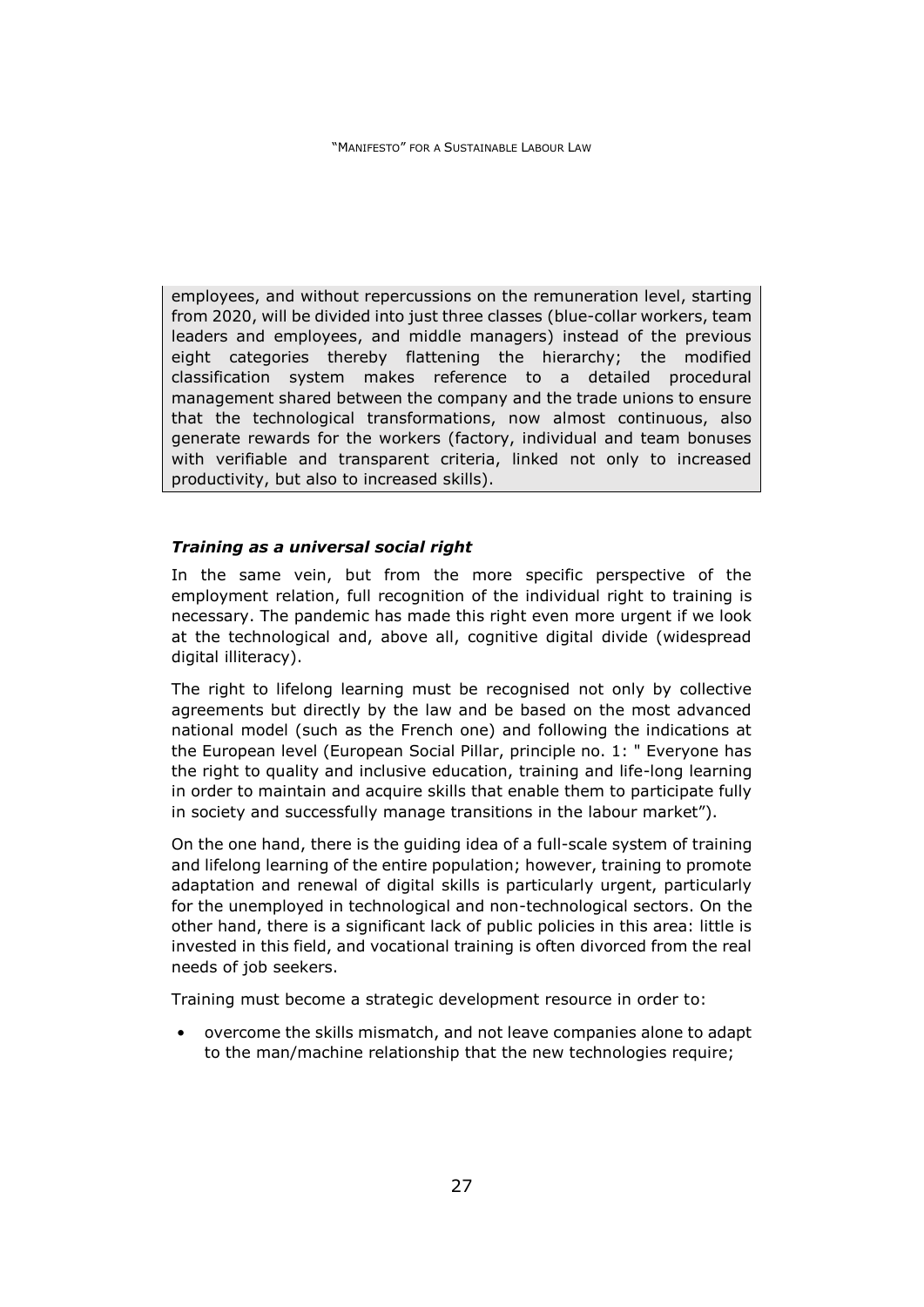• increase productivity and competitiveness, which increasingly depend on the quality of human resources, by investing public resources in the system of training, including skills audits and certification, and encouraging companies to invest in training.

However, the right to training concretely demonstrates how it is possible to think of labour law as a law based on rewards, rather than a law based on constraints and obligations. We are thinking of public financial support to self-employed workers who invest in their training; the possibility of promotional interventions for a transition from a fixed-term contract to an open-ended contract, through incentive mechanisms that consider the possibility of full reimbursement of the capital invested in the training of the fixed-term worker, as happens in countries where the apprenticeship contract is valued much more than in Italy.

# <span id="page-32-0"></span>**IV. Work environment and worker well-being**

#### *Deaths in the workplace during the age of digitalisation?*

The transformations of the working environments connected to digitalisation and in particular the spread of new ways of working, but also, unfortunately, persistent problems such as that of the still high number of accidents, also fatal ones, at work, only serve to relaunch the need to review the health and safety management model for workers enacted in Italy by Legislative Decree no. 81/2008. This is certainly not, of course, to replace it but rather, to identify, with the participation of all institutional actors, the areas where it has not worked and in general, the critical issues it presented crucially in terms of prevention, the centrality of which must obviously be reaffirmed. As is well known, it was a tremendous legislative achievement, for which every European country owes a lot to the European Union and the Scandinavian model, on which it is based.

#### *The Covid-19 emergency and beyond*

The reorganisation necessary to workplace safety during the Covid-19 emergency is a crucial test bed which will probably continue until mass vaccination produces the effect of herd immunity.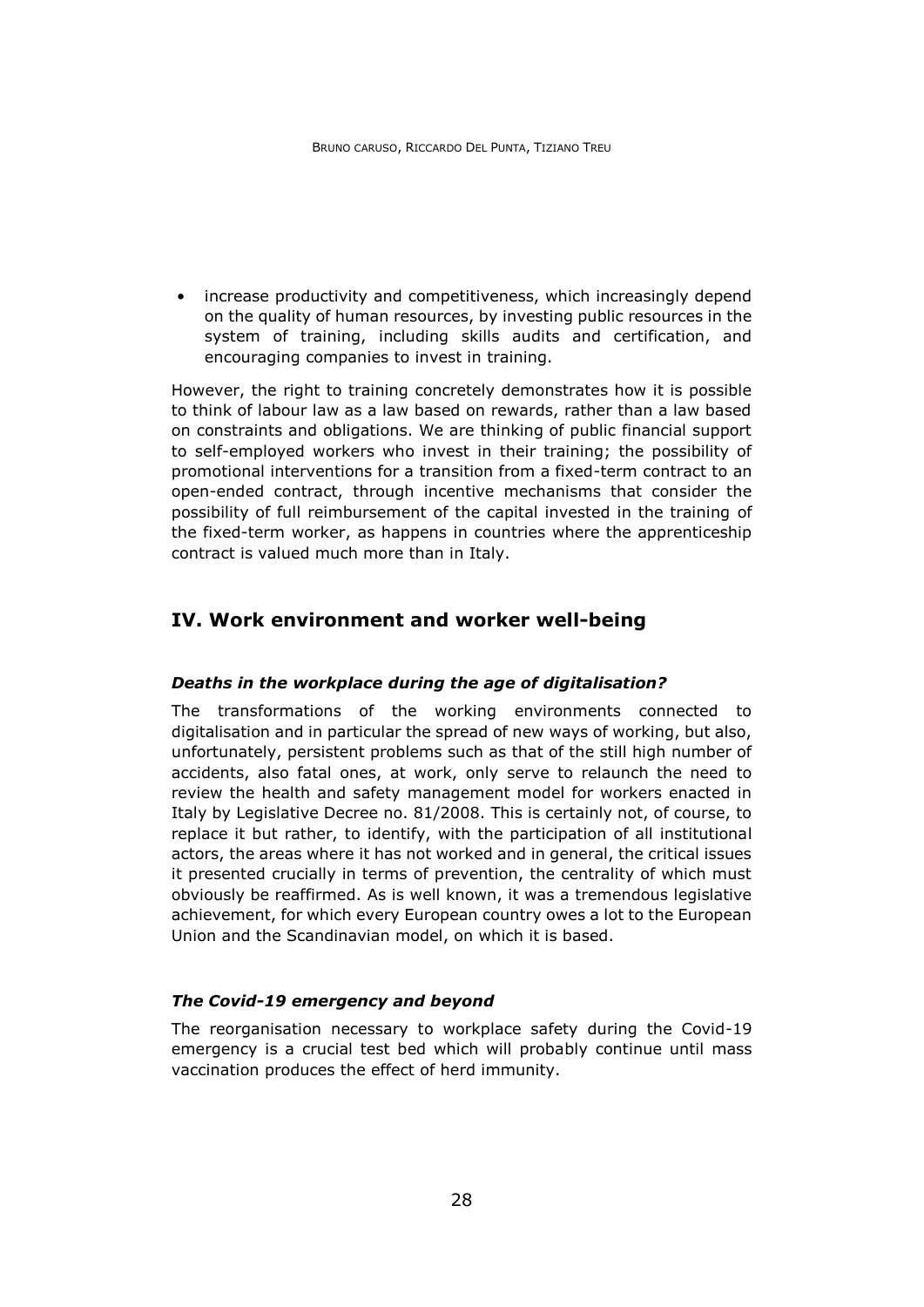In Italy, this emergency management has produced a cascade system of agreements among the social partners, resulting from an ad hoc negotiation process. It is a tendentially shared model of safety management, which could be encouraged and consolidated, also in the future, through adequate institutional support. It is a typically "reflexive" law, in the sense described by Ralf Rogowski.

For example, experts propose a more significant enhancement of organisational and management models of participatory security. Insofar as these are linked to real and practical participatory experiences, through joint bodies, they could become the parameter for compliance by employers of the safety obligations incumbent on them, thus remedying the current uncertainty on the matter and with possible (but monitored) repercussions on the level of employer liability.

#### *Well-being at work*

However, this issue must have as its regulatory goal a horizon that goes beyond the traditional protection of health and safety. It must open up to a broader concept of worker (not only subordinate) well-being ; this legislation is the forerunner of a vision that goes beyond traditional subordination, and takes accounts of various aspects of possible mental discomfort (need for work-life balance; special personal situations, such as that related to cancer or general chronic illnesses, which not by chance are coming under the scrutiny of anti-discrimination legislation; provision for counselling if the worker ends up the victim of moral or sexual harassment, drawing on the generally balanced contributions of case law on workplace bullying).

#### *Environmental sustainability*

The fact the protection of the working environment is part of the macrotheme of environmental protection has been true since the origin of labour law. This forced the legislator to adopt, albeit circumscribed, ante litteram ecological measures. Moreover, in the case of carcinogens, the impact on workers is not dissimilar to, or distinguishable from, that of the surrounding population. However, the difference is that only workers and their families also have another interest - that of employment which can come into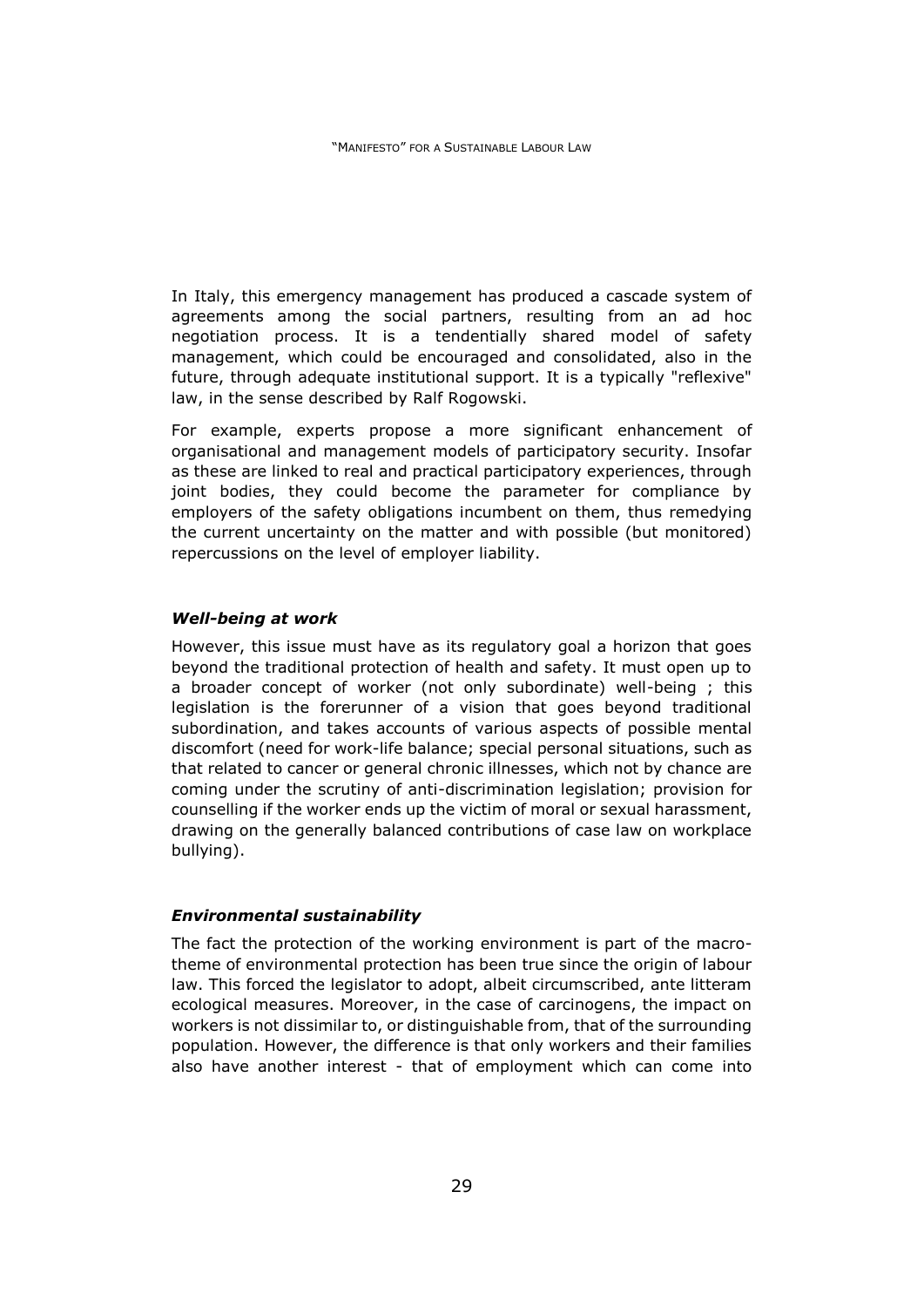conflict with that of the health of the rest of the population and of workers and their respective families. But this is a conflict that has usually been ignored, with few exceptions, both in the literature and in legislation, the scope of which is still limited by the company's physical boundaries.

However, there is no doubt that the growing awareness of environmental issues is changing this type of approach and leading the distinction between the work environment and the surrounding territory to disappear. This only reaffirms the appropriateness of an integrated approach to the three types of sustainability, which we have already discussed (see I above). Moreover, the integrated and broad concept of the work environment, including the surrounding environment, has historically been one of the first beneficial influences of "regulatory harmonisation" that the Italian legal system received from the European Union, and Northern Europe Member States in particular, in the first phase of legal integration.

In terms of regulation, it is probably too early (due to the risk of an uncontrolled expansion of the safety liability borne by the employer), although worthy of consideration, to propose a new interpretation of the safety obligation under art. 2087 of the Italian Civil Code and Legislative Decree no. 81/2008 with regard to environmental sustainability, so as to include all the situations relating to the prevention of significant disasters and accidents that can have an impact on communities and the external environment. However, there remains ample room for management policies with positive environmental effects (albeit in the medium and long term), on which decentralised collective bargaining can have a major impact (and in many cases is already having an impact). These include, by way of example, the implementation of environmental management plans, the provision of performance bonuses linked to energy saving and efficiency objectives, the implementation of corporate welfare programs for sustainable mobility, the promotion of remote working, the involvement of trade union organisations and the local community in drawing up environmental strategies, etc. These examples show how regulation must be fostered by models of a participatory nature, which overcome both the populist scenarios of the alliance between work and the environment against capital and the industrialist ones of the partnership between labour and capital against the 'environment'. As mentioned, this trend has received a boost that could be consolidated through joint protocols for managing the work environment at risk of contagion.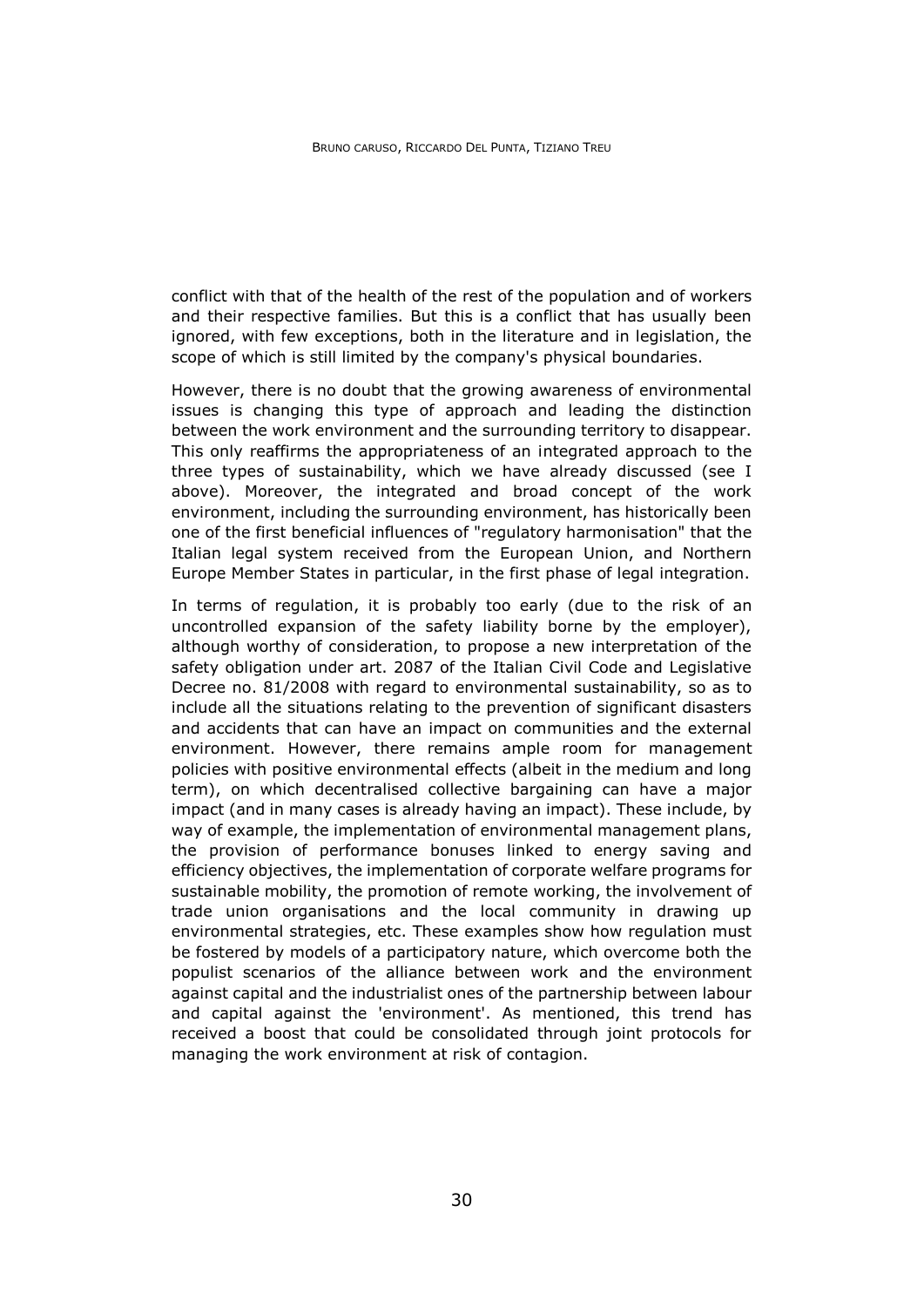The adoption of this perspective does not, of course, exclude - as already noted - the emergence of tragic conflicts between the value of health and that of employment, as in the case of the Arcelor Mittal steelworks in Taranto (Puglia) and, on a large scale, in the acute phase of the Covid-19 pandemic. However, the technological resources of today are such as to avert, at least in most cases, the inevitability of these conflicts and envisage reasonable safety measures for hitherto harmful plants in the interests of workers and the community.

In these cases, as the experience of other countries indicates, only a strong and clear united strategic governance of the transition to environmental sustainability can reassure local communities and instil the awareness that environmental conversion can be a real win-win process protecting the environment and the health of citizens, increasing technological knowledge, making communities more cohesive, as well as increasing suitable employment, and diversifying economic and entrepreneurial activities. In this respect, investing in environmental conversion is vital to generate social capital.

But all this implies trusting science: regardless of any economistic calculation, the restructuring of the plants, which avoids their closure, as opposed to environmental conversion, which involves their closure, can only take place on the condition that technology can ensure the highest reasonably possible safety with regard to the health risks of those who work and live in the area surrounding the site; otherwise, it is better to focus on environmental reconversion. In the countries mentioned above (the case of the Ruhr in Germany is exemplary), it is no coincidence that astonishing reconversions of territorial areas with industrial sites, which were obsolete and polluting, took place without any major social tensions, and without conflicts among the various political, administrative and judicial decision-makers, precisely because these processes were strategically and consciously governed.

What has so far been lacking in all the actors involved, including the institutional ones, has been precisely a long-term, strategic awareness of the environmental policies and their effects, also on employment.

This has been clear in the management of the former ILVA steelworks and other striking situations of work/environment conflict in Italy, such as the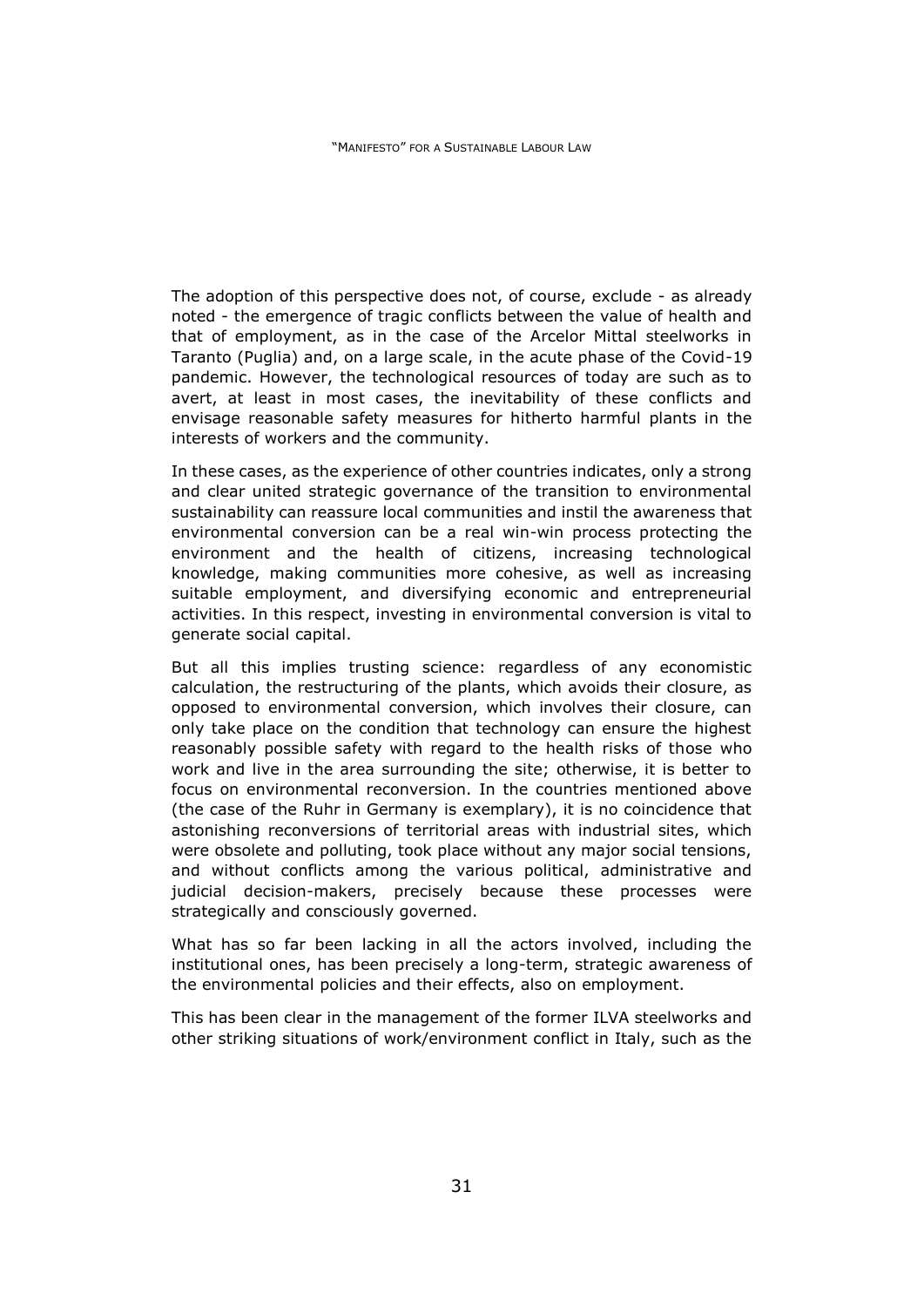paradox of chemical sites built on the edge of archaeological and tourist areas in Sicily.

The political and administrative ability to plan and spend the financial aid of the European Recovery Fund will surely be a tremendous and historic opportunity to reconcile work, beauty, and the environment.

It is vital that this objective be pursued within a framework of clear commitments and collaboration among all the actors involved, including public authorities, which play a fundamental role, with an investigating magistracy which should reserve for itself only the role of controller of last resort. Moreover, it must be noted that in these difficult situations the various protagonists often fail to prove themselves, preferring rhetorical strategies that do not help them to tread the often-narrow paths of compatibility between work and the environment. And yet, unless we take refuge in the unrealistic dream of happy degrowth, there is no alternative to the search for such compatibility.

# **V. Privacy in the workplace, controls, and social media**

## *Big Brother and work*

The massive and widespread use of information technologies requires that we put the problem of protecting the privacy of workers on a new footing, starting from underlining the importance of the European approach embodied in the GDPR.

In this context, the fundamental message launched by art. 4 of the Italian Workers' Statute reformed in 2015 - namely that of using the legislation on the protection of personal data as the main barrier against excessive employee surveillance by the employer, so as to banish the spectre of "Big brothers" installed in companies - is to be welcomed and relaunched. All this, starting from the awareness that the rationale of the original version of the law, which clearly distinguished between work tools and surveillance tools, is irretrievably outdated.

The 2015 reform's basic idea is that the Statute's original premise, which distinguished between the means of monitoring from the means to perform work, has become obsolete.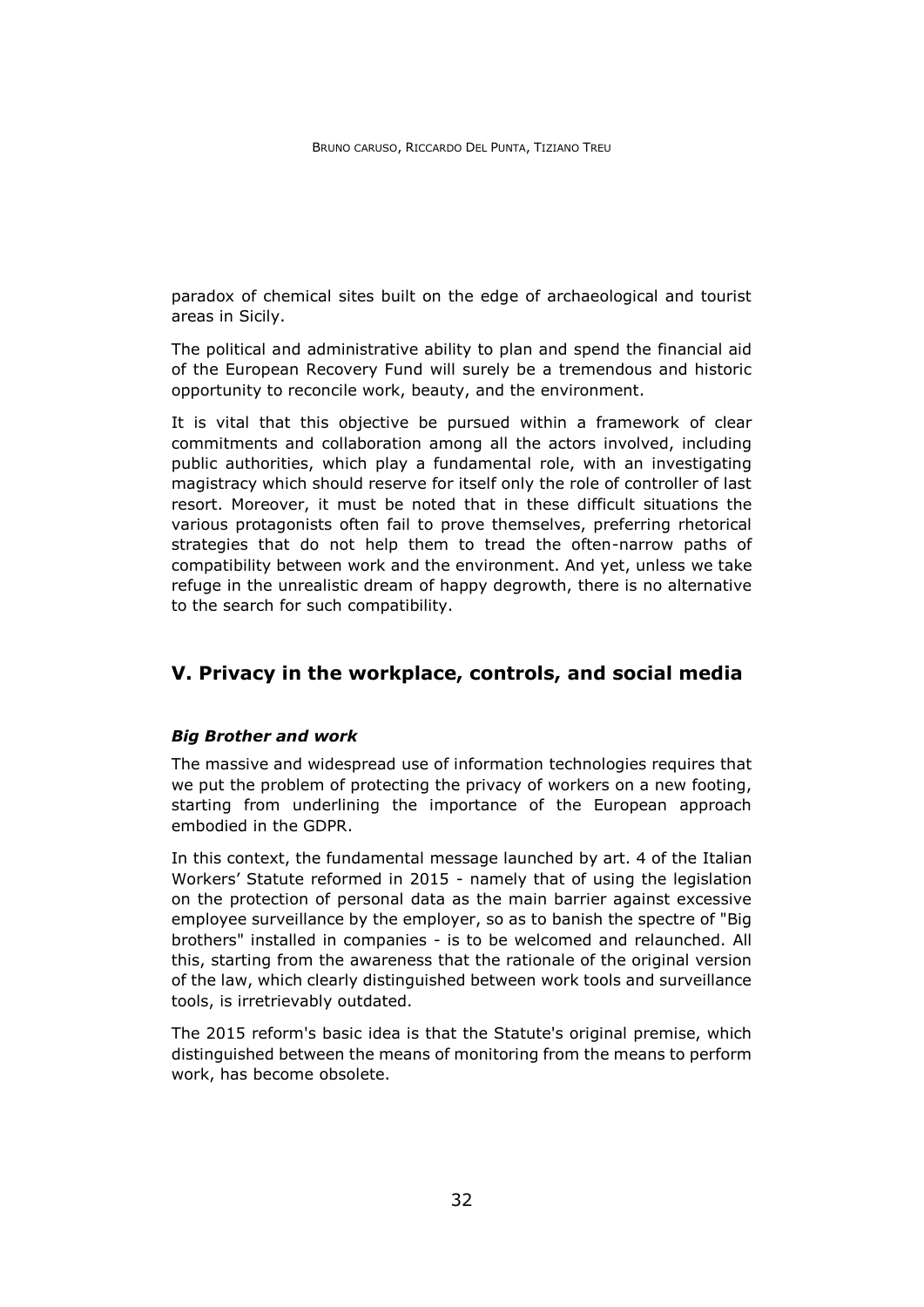The new regulation still allows the intervention of collective agreements and/or administrative authorizations required under the previous Art. 4 as a condition to using remote monitoring systems on workers. But it no longer gives this kind of intervention a central role.

Instead, it requires that all actors involved, namely the national authority on data protection, the social partners and the courts, collaborate to shape a new culture on how to use information technologies in the monitoring of work to balance business needs with the protection of the worker's privacy.

This approach implies recognizing the employer's right to monitor workers, mainly when there is a suspicion of crimes committed by workers, as stated by the European Court of Human Rights and ensuring that such surveillance complies with the principle of proportionality and minimizes the sacrificing of the workers' privacy.

From a broader perspective, the new Italian law reaffirms a preference for the European model, which guarantees the protection of personal data within the workplace vis a vis the North American system which still bases itself (albeit with exceptions concerning some States) on the principle of "no expectation of privacy in the workplace". However, to work, the European model requires great expertise and regulatory measures.

## *The new frontiers of the protection of personal dignity*

The pervasive presence of the web in our lives exposes workers to new types of risks. In particular, the greater use of social media puts at the disposal of employers, private employment agencies and professional intermediaries, an impressive amount of information provided spontaneously by workers, which is proliferated and processed indiscriminately. This new reality blurs or cancels the boundary between professional and personal information and annuls provisions suche as that established by the Italian Workers' Statute, which prohibited investigation of workers' personal opinions.

Cases have been reported, particularly in the Anglo-Saxon legal systems, where the public expression of opinions have given rise to disciplinary sanctions, including dismissal, motivated by the risk of damage to the company reputation.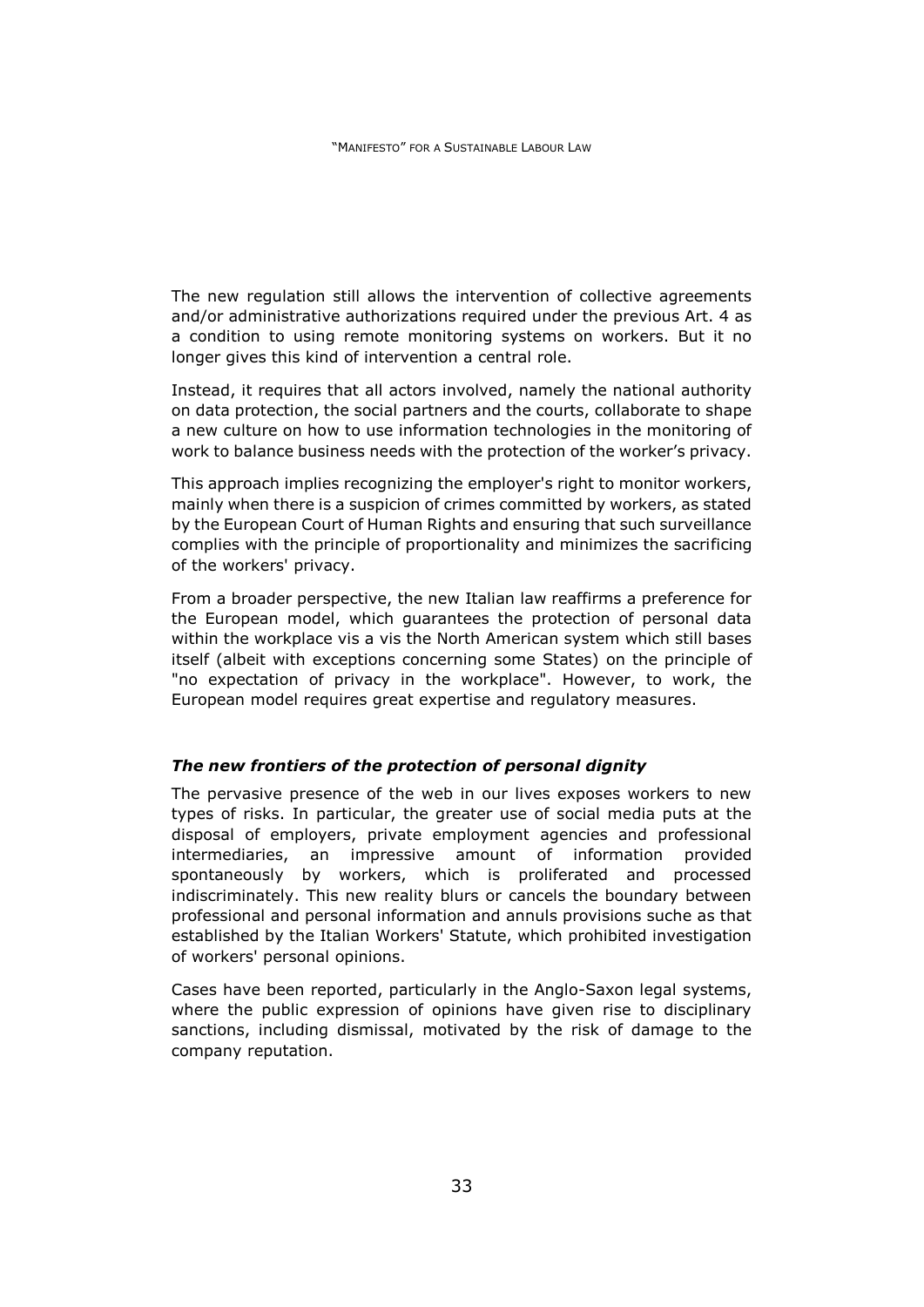Anti-discrimination law can help, but may not be sufficient, in protecting workers in all such cases. We can only ensure complete protection by invoking and enforcing the fundamental right to freedom of speech, provided that this freedom is exercised within the legal limits (e.g. forms of hate speech are not protected).

The worker of XXI century cannot be considered a disciplined soldier of the firm, but rather, a subject with full rights (within the legal limits). For this reason, the traditional opinion that the employment relationship is based on trust - often used to justify dismissal for just cause - must be revised in accordance with these principles and consequently cannot be used to impose a duty of loyalty on the worker.

# **VI. New protection techniques: anti-discrimination law**

# *Mandatory norms and the anti-discrimination shield, two complementary functions*

While mandatory regulations shaped the law of last century in granting universal protection to workers and rebalancing the distribution of social powers, the current phase could see the rise of anti-discriminatory protection.

According to some, this latter approach could dilute the system of protection of workers granted by the Italian constitution, to the extent that it gives prevalence to a different model of North American and also European origin, which replaces universal and collective protection with more selective and individual prohibitions on discrimination.

The oppositional conception between the two forms of protection is belied by the increasingly widespread use of anti-discriminatory techniques in Italy (albeit less than in other countries) and their positive impact on antidiscrimination protection.

These techniques have proved their ability to help cases of horizontal inequalities emerge that traditional labour law has not been able to address, even though these inequalities have been growing as a result of the increasing segmentation of the labour market and the presence of new types of workers that are little represented by the traditional labour unions.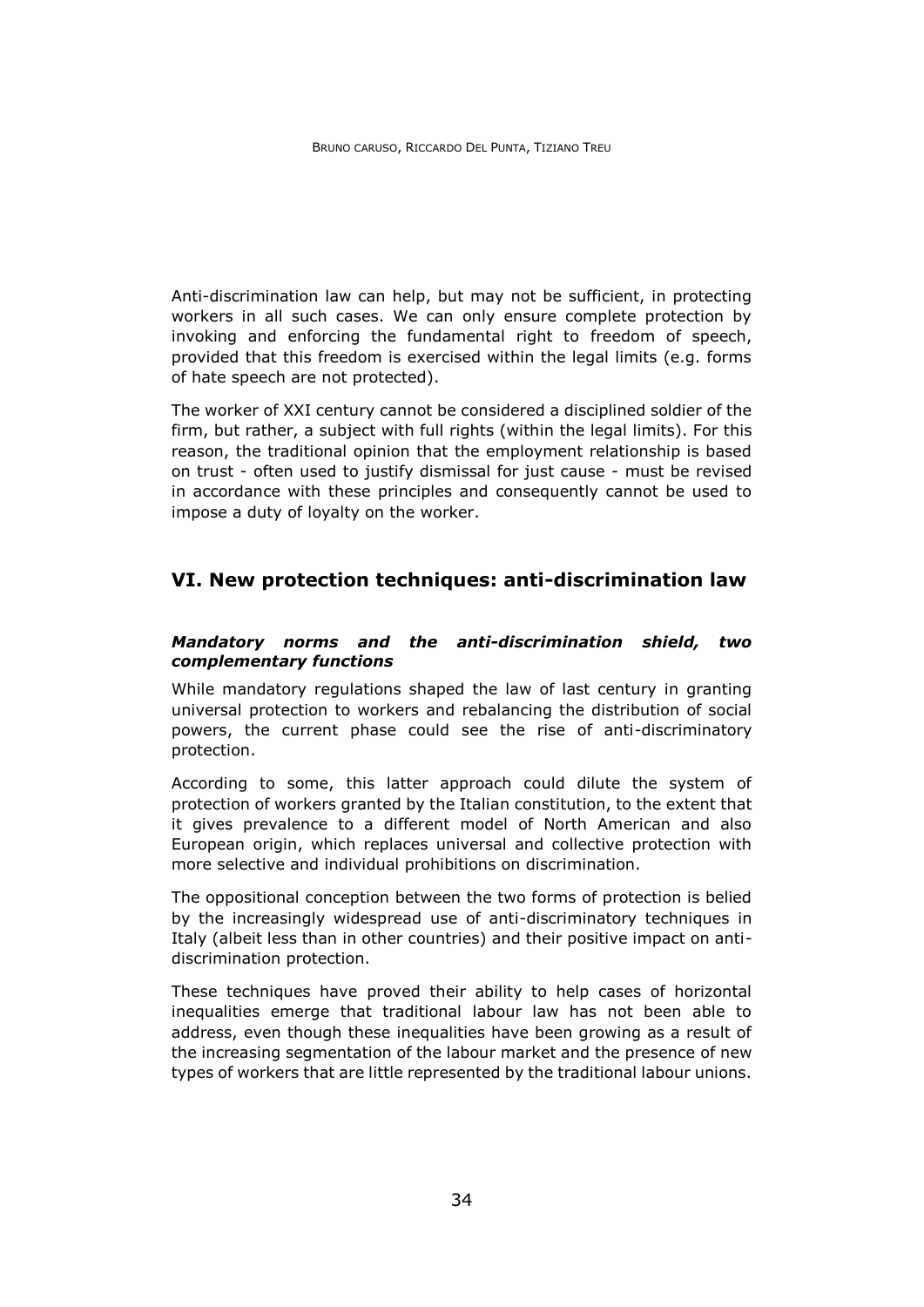Anti-discrimination protection also operates in areas which are void of rights as a form of control of otherwise discretionary powers. It can intercept all kinds of social relations and give voice to demands and interests that are not supported by the political and collective representation systems.

For this reason, some of the most disadvantaged and vulnerable groups of workers have managed to assert their cases through the use of antidiscrimination strategies.

Under the influence of European regulations, the scope of antidiscrimination law has widened and reached areas unexplored by labour law, i.e. protection from discriminations occurring outside the sphere of employment on the grounds of sexual orientation, disability, and race.

The anti-discrimination clause of the European Directive on fixed-term contracts has allowed thousands of Italian workers unlawfully hired by public administrations to apply to the European Court of Justice and to national judges, also based on European anti-discrimination principles that have inspired the Italian legal system.

Similarly, the European Court of Justice's decisions on indirect discrimination have been decisive in affirming the right to equal treatment of women working part-time.

In a case brought by a union (FIOM-CGIL) against FCA, accused of not hiring members of this union, the judge decided in favour of the workers and the union finding that there had been discrimination on the ground of belief.

In short, the two forms of protection, one based on mandatory norms of law and collective agreements which is still a significant part of our legal system, and the other derived from the principles of anti-discrimination, must be seen as complementary and not self-excluding instruments, which while differing in their rationale and tools, also procedural, still share the same remedial character.

Their combination can ensure protection that is not only more widespread, but also more specific and compelling because it is more in tune with the new demands and interests generated by social complexity and new horizons of equality, to which protection based on mandatory regulations alone cannot provide answers.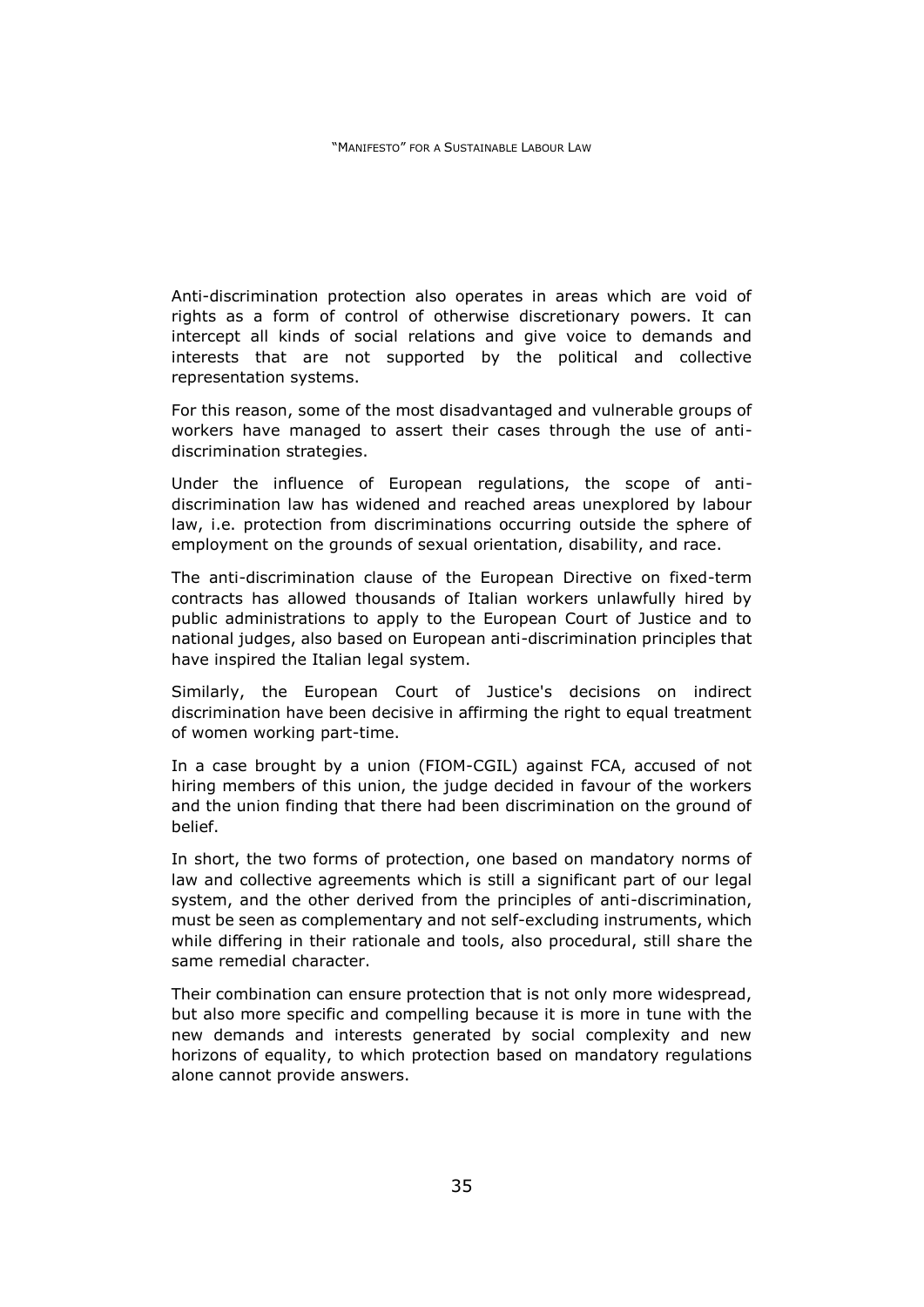However, to pursue this line of policy, the anti-discrimination principles must in the first place be taken seriously by scholars and practitioners, judges, and lawyers, as is beginning to be the case in Italy.

The legislature should strengthen the institutions in charge of supporting the equality principle and practice, which in Italy are weak, fragmented and not autonomous from the government. It should also follow up on the commitments made to the European Union to implement action plans aimed at fighting all kinds of discrimination.

To date, the successes of anti-discrimination law have been largely due to strategic use of the law by civil society organizations, which have been able to exploit the wide range of legal instruments available to take legal action and obtain remedies.

## *The gender gap: an issue which must become central in the public debate*

The issue of gender equality in employment is present in any public policy program but in a way that risks making it marginal.

There is no clear perception that gender equality is not just one among many social problems, but that instead, it has significant relevance in public policymaking because the enhancement of women's talents is essential for promoting the welfare and competitiveness of our society as well as its ability to adjust to the future.

For this reason, it is not sufficient to reiterate or improve some of the piecemeal measures in favour of women adopted over recent years by the Italian government.

Indeed, Italian legislation on gender equality is aligned with the European standards. The innovations needed are not so much in the law but in its enforcement. Effective enforcement requires more effective initiatives by the institutions in charge of promoting equality, and more significant involvement on the part of the social partners.

We advocate that there should be a significant policy commitment of the whole country to bridge the gender gap, otherwise the international comparisons will continue to stigmatize the Italian inertia on this issue, and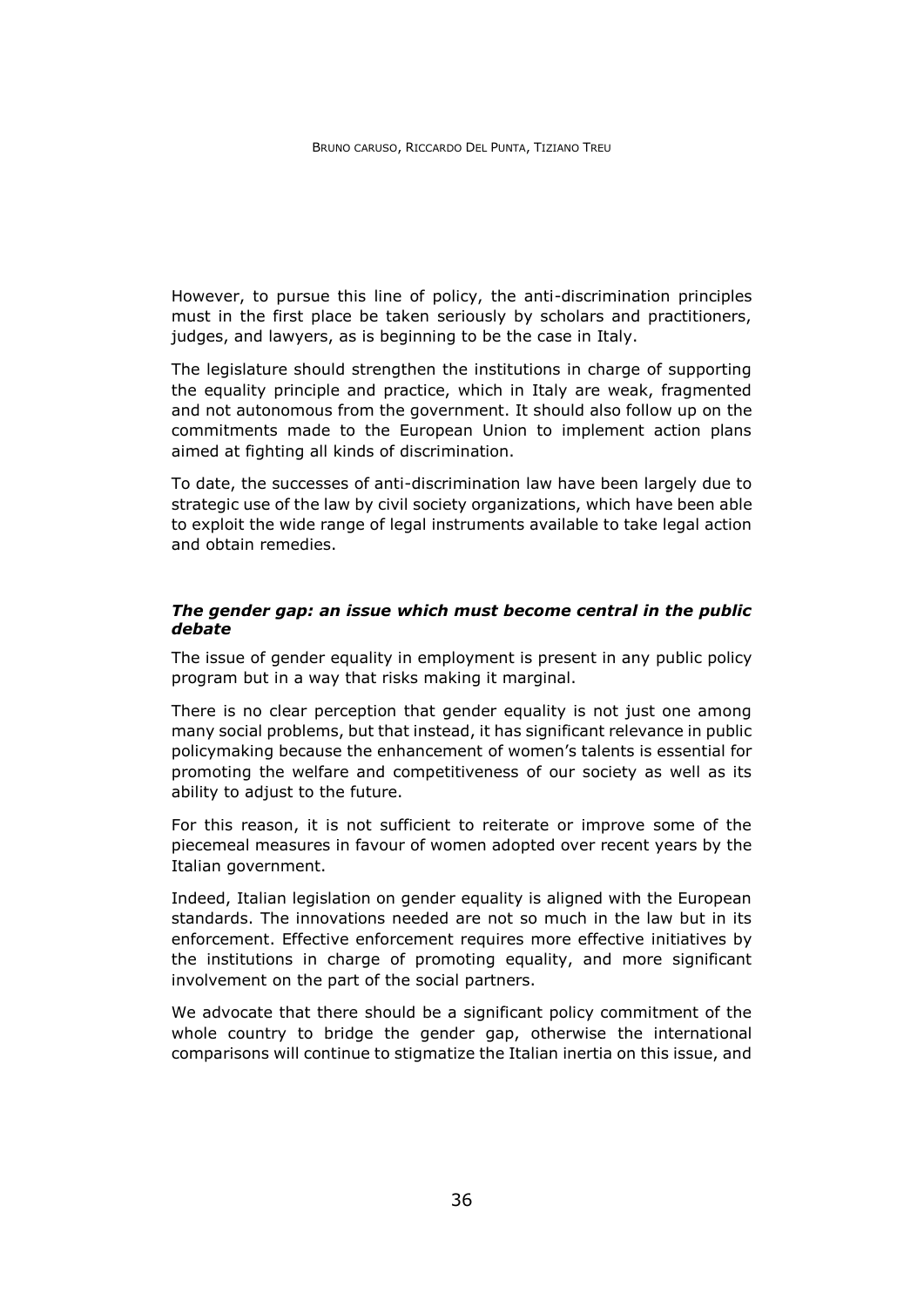said inertia will cause a depletion of the immense resources of intelligence and know-how indispensable to our nation.

Innovative public and social measures directed towards gender equality have become even more necessary. Under the impact of the pandemic, the employment crisis is hitting sectors more heavily where there is a higher concentration of women.

### *Promoting strategies of diversity and inclusion*

The other, no less important face of the fight against discrimination is the promotion of diversity and inclusion strategies.

The enhancement of diversity, i.e. the possibility that anyone can express his identity and capacities, is a social and productive value strategy whose potential has yet to be fully exploited.

# **VII. Flexicurity: inside and outside the enterprise. Protection in the employment relation and the labour market: convergent objectives, integration of legal techniques. Regulation of dismissals**

#### *Good flexicurity*

The original version of flexicurity, originally endorsed by the leading economic international institutions, was inspired by neoclassical economic theories which called for more flexibility and less security.

In the nineties, experts and international institutions criticised this version of flexicurity. They elaborated more nuanced theories according to which labour market regulation, or some forms of regulation, are not necessarily an impediment to efficiency. On the contrary, they may be necessary to protect workers and ensure the proper functioning of the market, as well as ensure the stability and productivity of the system through worker participation and consensus-building.

The authors of this Manifesto are also inspired by this vision and are convinced that it is necessary to go beyond the narrow confines of the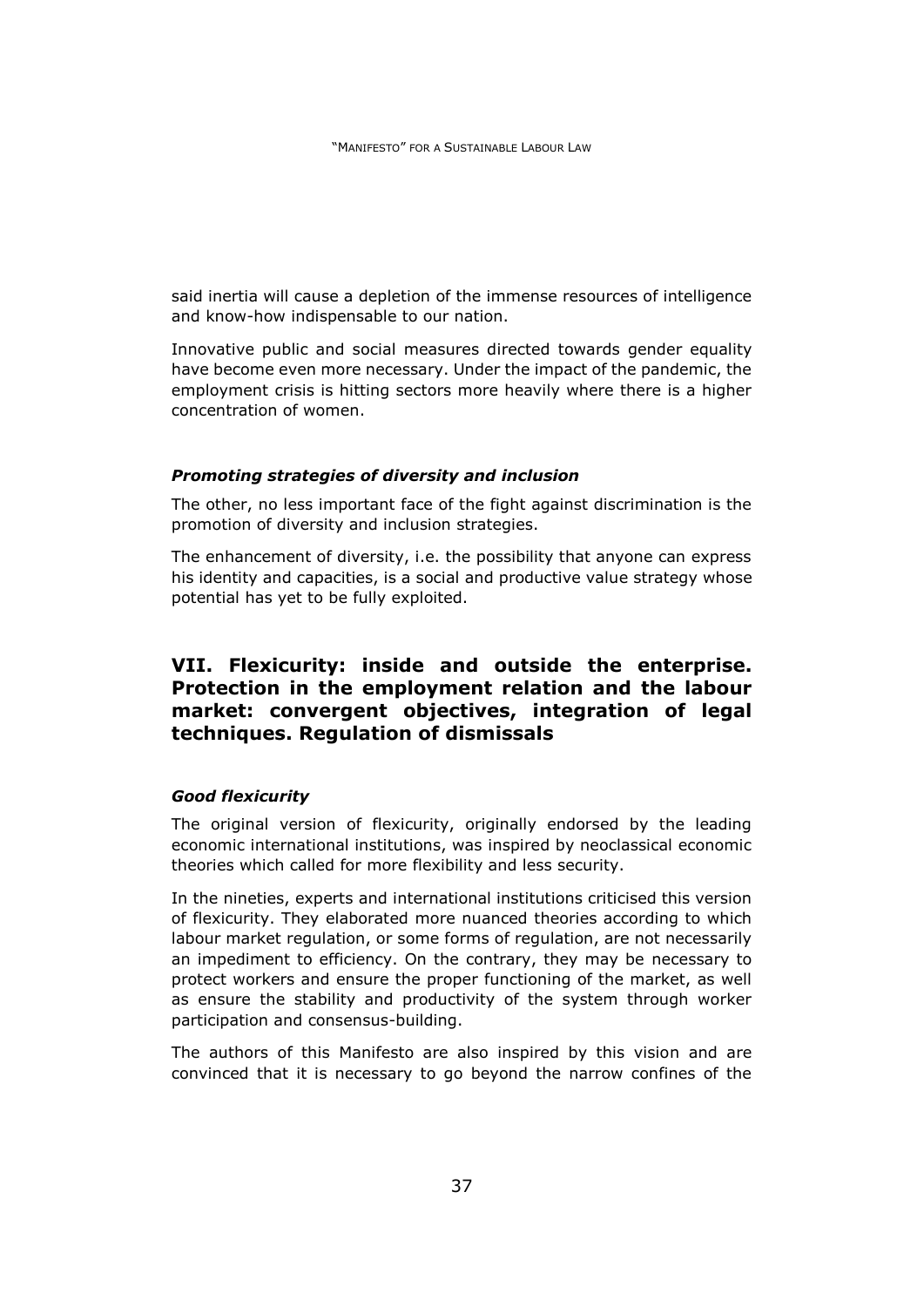opposition between regulation vs. deregulation and flexibility vs. security to instead affirm the possibility of simultaneously pursuing acceptable levels of market flexibility and employment security.

The European institutions have also considered flexicurity the most effective philosophy and practice to fight the effects of the insider-outsider economic theory, operating as a form of neo-institutional economic intervention and an instrument of social inclusion policies.

The Danish model of regulation is seen as ideal, since it is able to combine numerical flexibility and protection on the labour market with active labour policies. The possibility of reconciling flexibility and security depends on a well-balanced regulation and promotion and effective coordination among the institutions implementing the two approaches and active involvement on the part of the trade unions.

After the 2008 crisis some countries have successfully experimented with, following indications from the European Council, examples of flexicurity based on various measures of internal flexibility (wages, working time, etc.) combined with retention policies aimed at promoting job transitions within the company in place of dismissals with the involvement of the labour unions.

The various forms of flexicurity have been implemented in Italy relatively late and with quite varied measures depending on the different governments in office.

One criticised measure is the introduction of many different types of nonstandard employment contracts. This kind of flexibility at the margins has contributed to increasing the precariousness of work and has not been compensated by adequate support services and active policies on the labour market.

The Italian 2015 reform (so-called Jobs Act) has extended and reinforced the forms of income support to workers who are unemployed or suspended from work during lay off, to cover much of the workforce. But it has not been effective in remedying the traditional weakness of Italian employment services and of active labour policies.

Indeed, this is the most critical aspect of the Italian practice of flexicurity. The value of the flexicurity theory emphasises the need to extend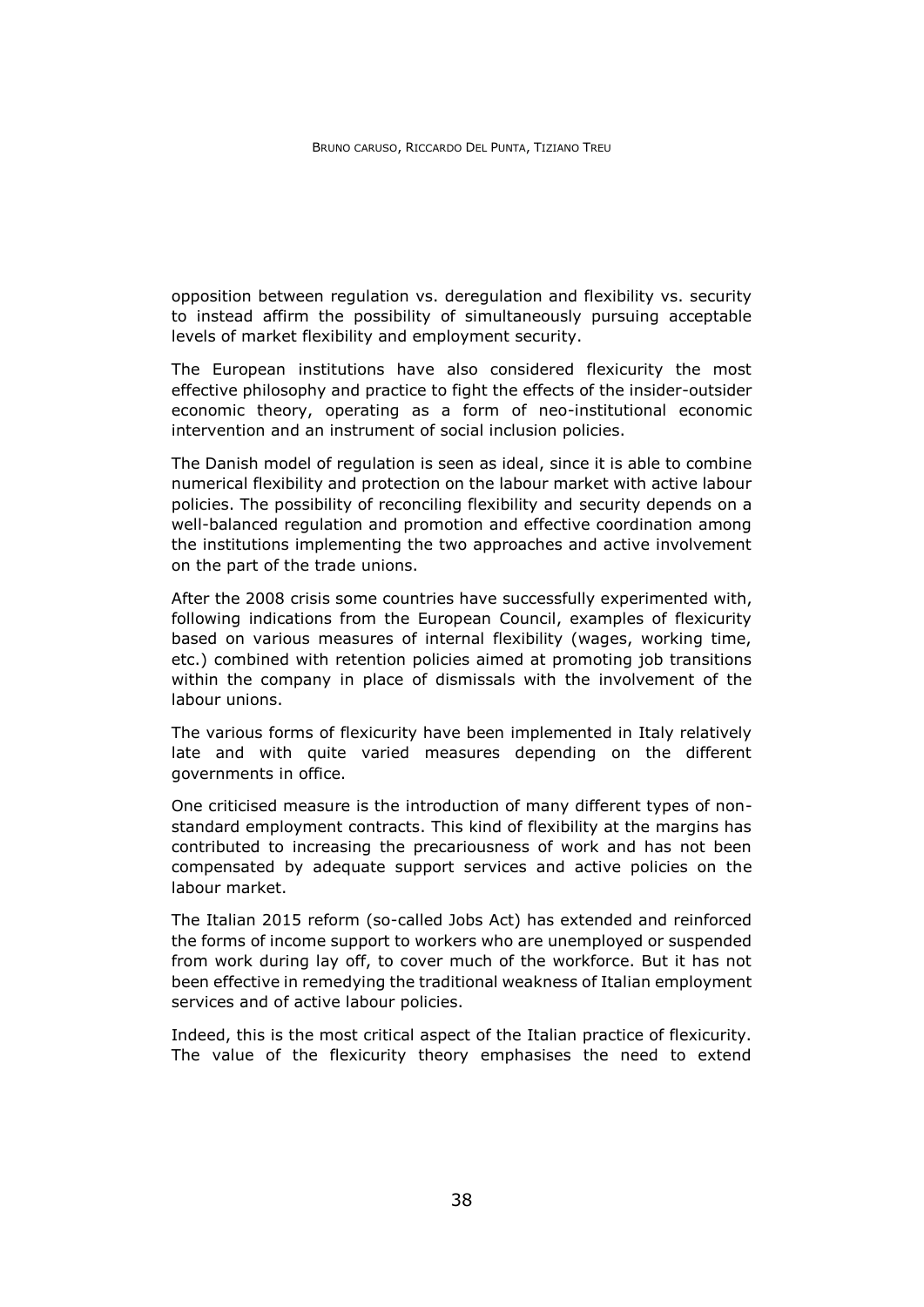regulation beyond the individual employment contract to the functioning of the labour market.

The two forms and rationales of regulation should not be conceived as opposed, but as complementary: one that aims to protect the employee during the employment contract, the other that supports him after the end of the contract with measures that facilitate the transition to other jobs.

The two forms of policy are put to the test in relation to their purpose: one, to defend the employee's rights vis-a-vis the enterprise's interests, the other to promote re-employment through active labour policies. The effectiveness of flexicurity rests not so much on the functioning of one or the other policy, but rather, on between protecting existing jobs and reallocating workers away from those that are not economically sustainable.

In Italy, the ratio of flexibility to protection present in the regulations of the employment contract has been in line with the European average according to the OECD indicators (EPL). Conversely, the effectiveness of the employment services, training, and activation policies, is far below the European standards and is inadequate to promote sufficient opportunities of re-employment of displaced workers.

The imbalance between flexibility and security has been aggravated in some areas of the country (like the South) where the labour market conditions are fragile, as well as during the periods of economic slack such as the years following the 2008 crisis and even more so, after the explosion of the Covid-19 emergency.

Indeed, this balance has also deteriorated in other European countries, mainly due to the worsening of labour market conditions. In addition, the European authorities have been shifting the emphasis from flexibility to the need to reinforce economic policies capable of improving employment opportunities, particularly for young people.

As far as the activities of the employment services is concerned, there is growing consensus that these cannot be the exclusive competence of public institutions, but that they could perform better if organised in collaboration between public service and private organisations, according to the principle of subsidiarity.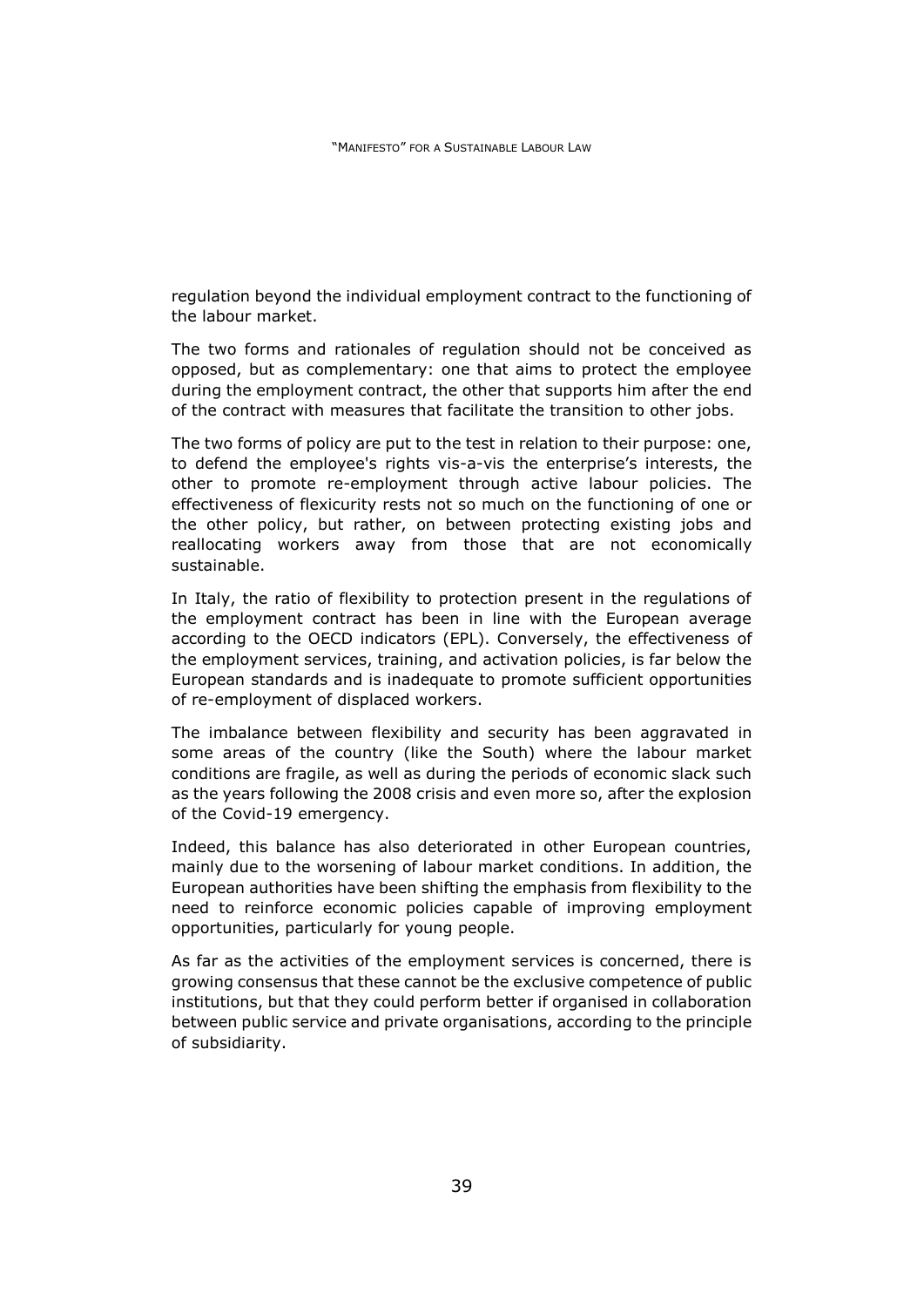In some Italian regions (Lombardy, Emilia), this collaboration has been experimented in different forms and combinations, with good results.

However, it remains true that public institutions should maintain the responsibility to provide essential services in this area to all citizens. To live up to this responsibility these public institutions must have adequate human and financial resources and they must adopt a management philosophy which seeks to provide personalised services to workers, particularly those who need help to seize job opportunities.

In the currently uncertain economic climate, the role of public institutions is more than ever necessary in the traditional task of matching labour demand and supply and guiding the reallocation of displaced workers from declining to growth sectors and jobs.

Active labour policies and vocational training in Italy have been organised on a regional basis. Since the constitutional reform of 2001, the regions have been entrusted with the primary responsibility of administering and regulating these services.

Even those who, like us, believed that this constitutional set up, inspired by the principle of vertical subsidiarity, would stimulate virtuous competition among the various territories and the diffusion of best practices, now have to admit that after twenty years of application this model has not functioned well.

Instead of the dissemination of best practices, it has caused frequent overlapping of skills, obstacles to joint decisions, and disputes between the state and the regions.

One of the negative consequences of this set up is that Italy still lacks a uniform national database and computer network containing preliminary information on the labour market. Coordination of the policies in this matter is entrusted to the national agency for active labour policies (ANPAL), which has no decision-making powers and must proceed by way of challenging and continuous compromising with the regions.

The vocational training services, which also fall within the remit of the regions, have shown much the same limits in their functioning with quite varied levels of performance, which has only contributed to increasing the divergences among the diverse territories, to the detriment of those which are less developed and most in need.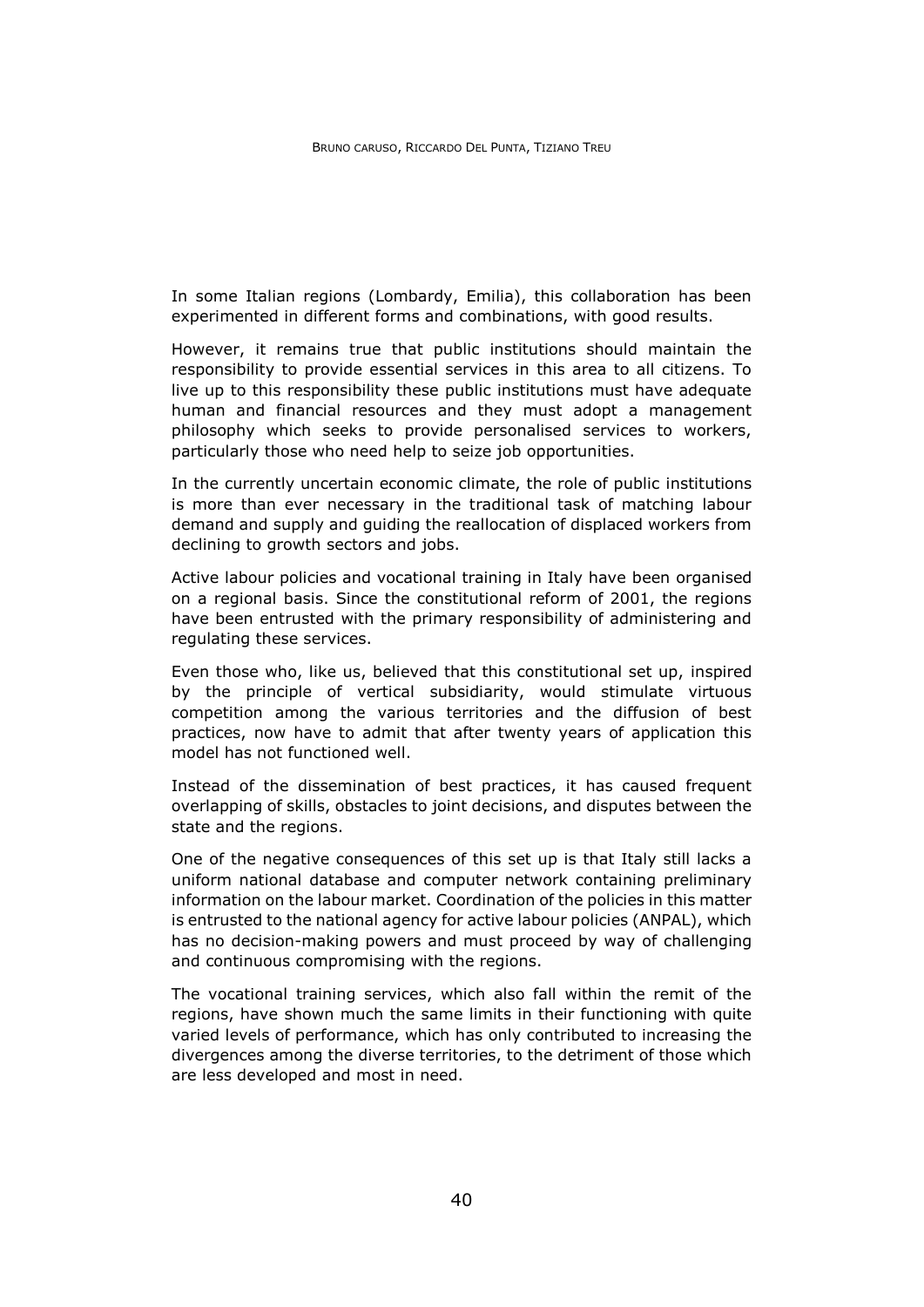Indeed, the importance of education and training in the present state of economic and social development has become so decisive for the employees' professional and personal lives that it should be recognised as a fundamental individual right of each worker. The employee's right to continuing education and training was sanctioned in 2016 by the metalworking industry's collective agreement.

This shift in emphasis of vocational training from the area of general labour policy to individual rights might give new legitimacy to the state to regulate the forms and instruments necessary to implement this right to the benefit of all workers.

On the other hand, the negative experience of the last decades in both employment services and vocational training, should prompt a revision of the regional set up, with a view to re-assigning some regulatory powers to the national legislator, even if it means finding a new balance in the distribution of powers regarding the labour market.

## *The regulation of dismissals*

The regulation of dismissals, in particular the sanctions for unfair dismissals, has been the subject of long debates in Italy, with strong ideological overtones. Even though we do not consider this to be a central theme, it still bears some importance because it is an essential component of the flexicurity policy.

The two legislative reforms of 2012 and 2015 have produced a plurality of different legal regimes, beginning with the distinction between workers hired before and after March 2015. Despite having been considered lawful by the Italian Constitutional Court, some doubts remain, due to the many, often very subtle distinctions existing within the various regimes regulating dismissals.

For these reasons, we believe that appropriate consolidation of the law on dismissals is necessary. This should not imply a return to the original Art. 18 of the workers' statute (reinstatement as the primary sanction), not only for the high costs it would impose on enterprises, but also because it would imply identical sanctions for cases of wrongful dismissals of different gravity. On the other hand, it should take into account certain general trends of our legal system and decision no. 194/2018 of the Constitutional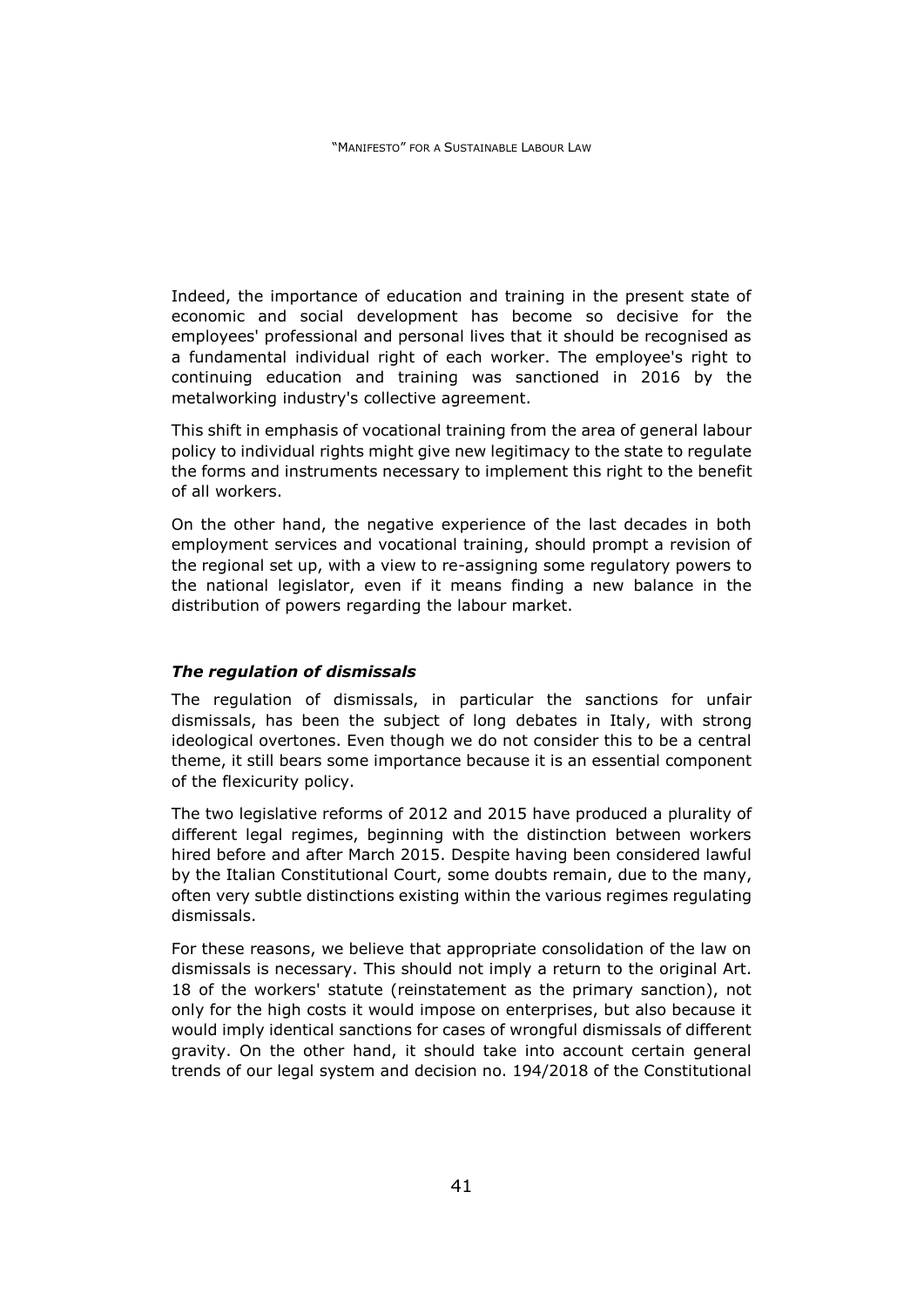Court, which found the criterion for compensation for unjust dismissal, linked exclusively to workers' seniority, to be unlawful.

# *Consolidation of the legal protection against unjust dismissals*

In the light of the above, the significant traits of a possible reform might be the following.

- The reaffirming, in compliance with Art. 30 of the European Charter of fundamental social rights, of the necessary judicial scrutiny of the justification of dismissals, and consequent exclusion of any proposal of severance costs fixed in advance for (economic) layoffs.
- Implicit delegation to the courts to continue their interpretative definitions of the notions of justified reason and just cause, in particular, the objective justified reason.
- Reconfirmation of full reinstatement protection for discriminatory dismissals and for other dismissal cases considered null for an unlawful reason.
- Application to all enterprise-units with more than 15 employees of the sanctions for unjustified dismissals pursuant to Art. 18 as amended in 2012: i.e., with the alternative between reinstatement in case of nonexistence of the fact indicated as the reason for the dismissal, or when collective agreements consider the fact as grounds for a disciplinary sanction other than dismissal; and indemnity determined by the judge of between 12 and 24 months' salary (as suggested by the Constitutional Court).
- The provision, in cases of unjustified economic dismissals, of only a monetary sanction ranging between 12 and 24 months' salary, or another to be established, for all economic layoffs. Moreover, a preliminary conciliation procedure could be reintroduced before the labour offices, which has proved effective, with the possibility for the employer to offer the employee a tax-exempt sum pursuant to Art. 6 of Decree 23/2015; here reinstatement should only be envisaged when the economic dismissal is proved to be specious or retaliatory.
- The specification that reinstatement applies in case of dismissals of disabled workers justified by the fact that they are deemed unfit for their job duties, but with the possibility to judge this dismissal as discriminatory.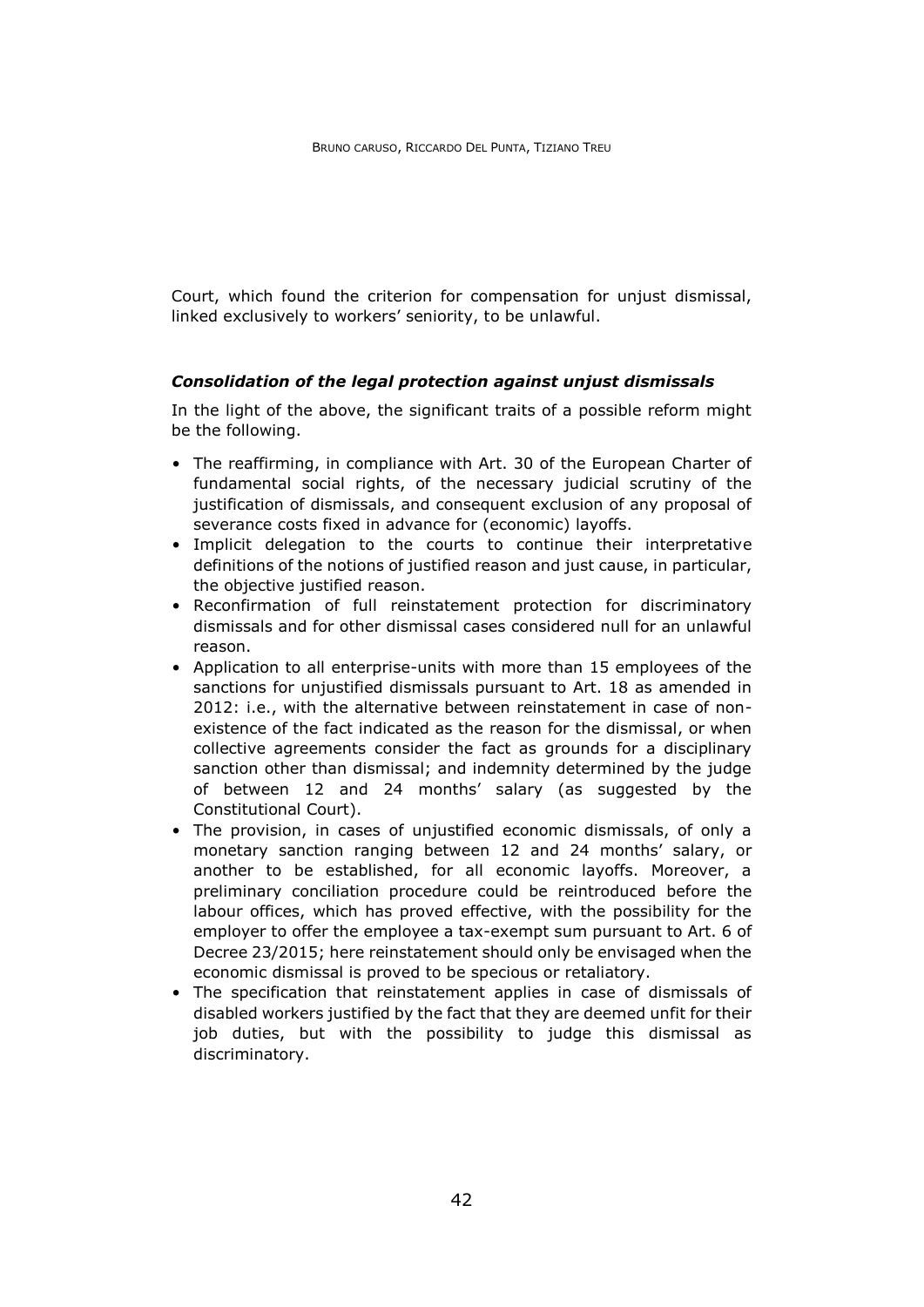- Extension of the same monetary sanction applicable to economic dismissals to collective dismissals deemed unjustified for procedural or substantial reasons, with the aim of unifying the regime of sanctions for all economic layoffs.
- Redefinition and clarification, in the light of case-law decisions, of the type of monetary sanctions applicable to dismissals ruled unjustified because of errors of law or of procedure.

# **VIII. How to revitalise collective actors and activities. Collective bargaining and workers' participation. Proposals for legislation on collective bargaining**

## *Disintermediation and reintermediation of social representation*

The disintermediation processes caused by globalisation and the new technologies affect particular social formations, putting a strain on traditional social representation systems and generating new social fragmentations. These phenomena exacerbate the representative crisis of labour unions, already weakened by the neoliberal policies adopted by most governments in recent decades.

In the face of the combined pressures of these two factors, the labour unions, and the employers' associations must respond and innovate their strategies to avoid their decline.

Looking at the other side, the same factors may trigger, particularly in the countries most affected by the negative wealth distribution, new social aggregation processes.

According to research conducted by international organisations like the OECD, the ILO, and the ETUC, this is happening among gig economy workers and impoverished middle-class members (including some selfemployed workers and small entrepreneurs).

The changes provoked by globalisation and digital technologies may have a dual outcome, either accentuating the traditional decline of trade unions, or stimulating innovation strategies and organisations.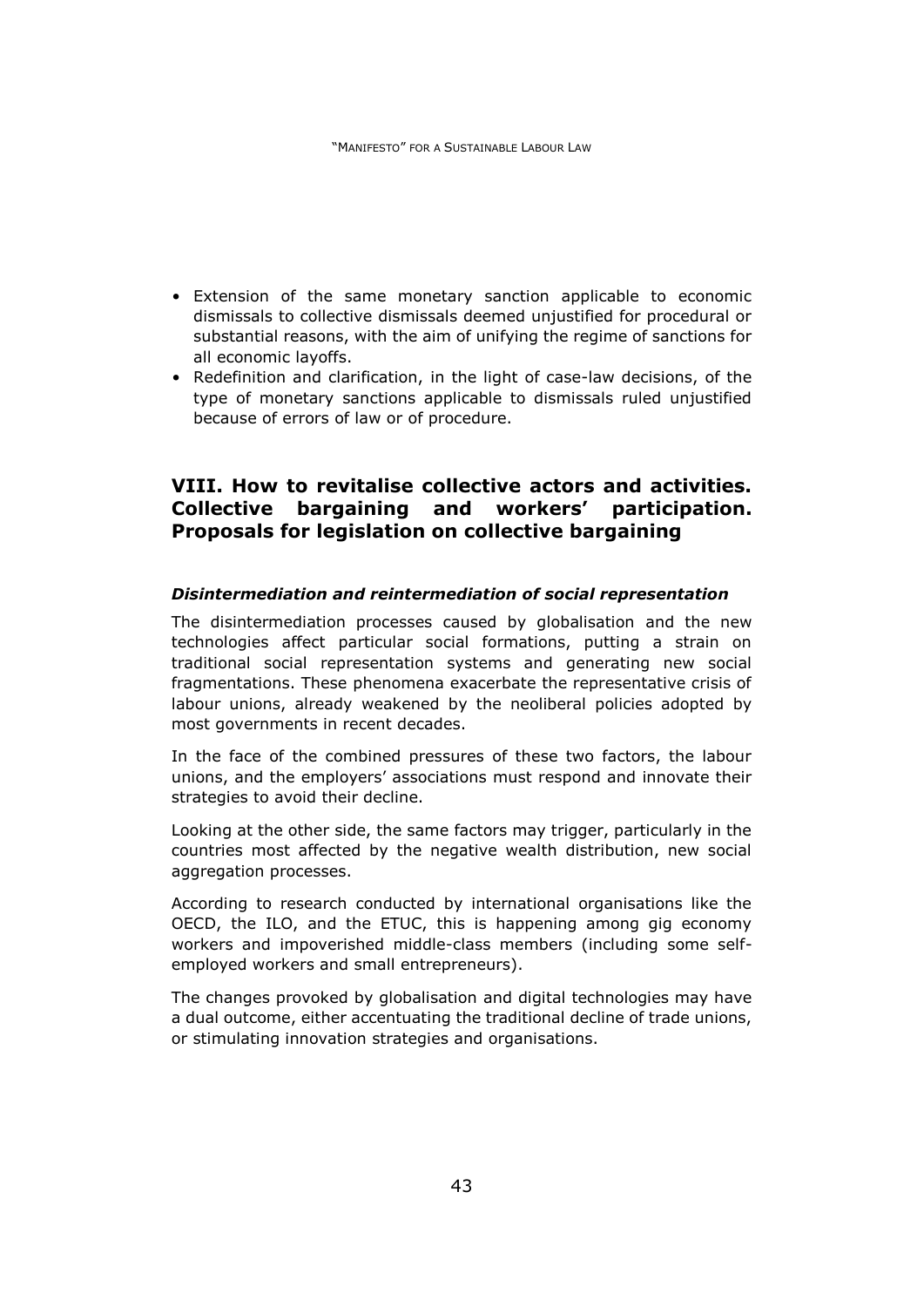A new challenge to the organisations representing collective interests, particularly labour unions, derives from the process of individualisation, which has affected many aspects of our society, including the world of work.

This process has not only altered the balance between individual and collective interests, but has also opened up conflicts and fractures within the organisations themselves, between old and young, stable and precarious, Italian and non-European workers.

Resolving these conflicts is challenging when the necessary mediation is between opposing conflicts: for instance, between the defence of employment and environmental protection, or in the case of the Covid-19 pandemic, between work and personal safety.

This pandemic's implications are uncertain; they may accentuate the tendencies to individualism or contribute instead to discovering new forms of collective solidarity.

The labour unions are confronted with new choices because the interests to be represented differ from those faced in the past, and pose a problem not only for traditional bargaining but also for the very identity of collective representative bodies.

#### *Labour unions, decline or change?*

We propose a strategy of change for the labour unions based on the following six points of reflection:

- A unitary labour movement organised at a confederal level but capable of differentiating and adapting its forms of representation, strategies of action, participation and conflict, to the diversified workplace generated by the above technological transformations. Hence a unitary but functionally plural labour movement.
- Labour unions that can return to being a persuasive wage authority, capable of tackling the new economic inequalities and the working poor, without avoiding the discussion about legislative measures complementing collective bargaining on matters such as minimum wages, recognition of the legally binding effects of the wage levels set by collective agreements, with a reduction of taxes on wages.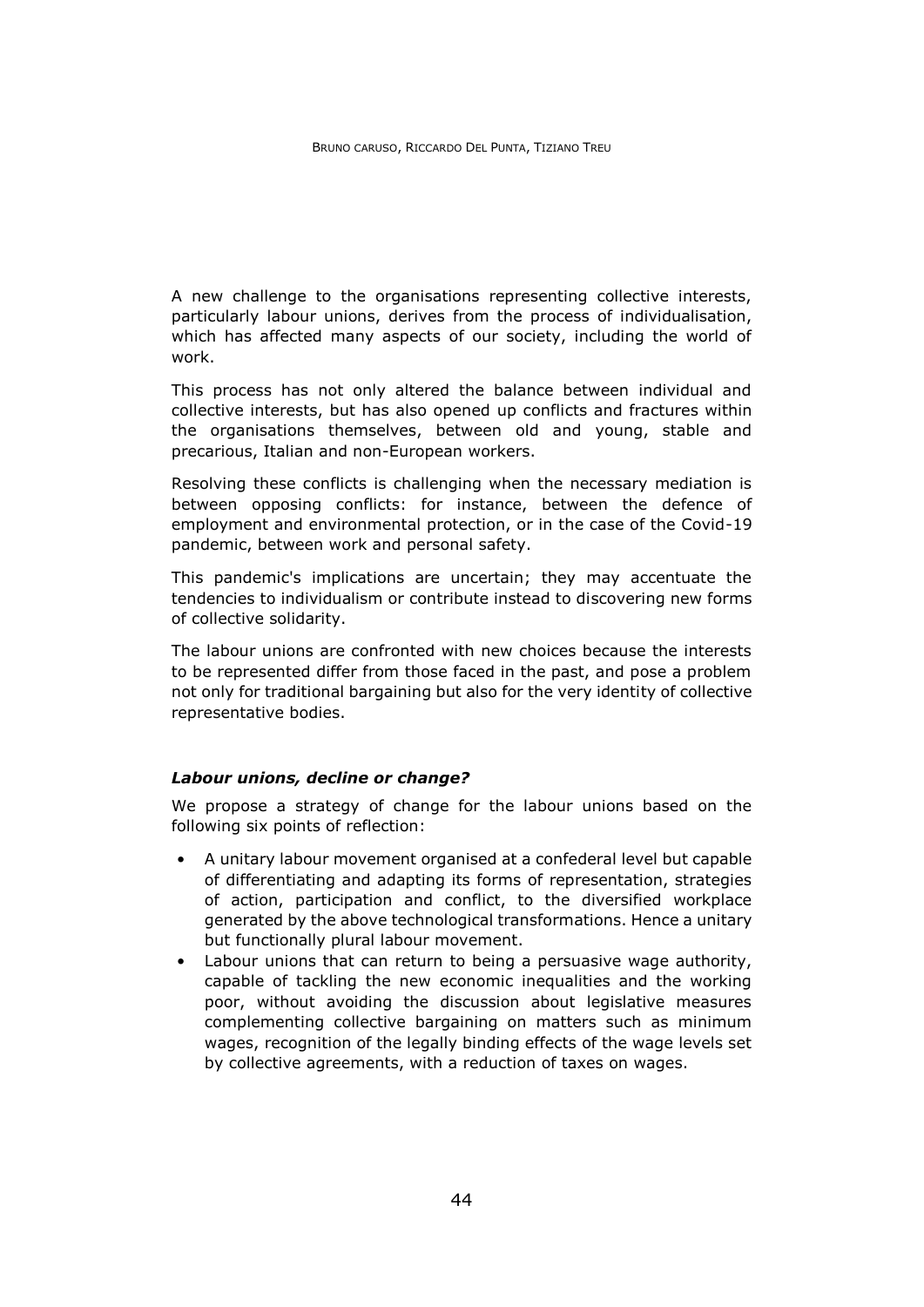- Labour unions capable of adapting their bargaining policies to respond to the new needs of workers, including their demands for individual freedom, and of redefining the relations between the two levels of bargaining, with the role of national agreements for coordinating the entire system, and that of decentralised agreements to specify and innovate the contents. Said agreements can promote new issues such as the right to continuing training, models of remote working and work-life balance, welfare benefits, productivity wages, participation in joint production projects, and new forms of hybridisation between collective regulation and individual employment contracts.
- Labour unions willing to take charge of the company's objectives and involve themselves in its governance by promoting the employees' cognitive participation in the smart factory, where human work is dematerialised, flanked and governed by robots, assuming a strategic role in the production and strategy decisions of the enterprise. Labour unions can be fully involved in the new mode of production of the 4.0 industry, rediscovering their function of representation and participation, both autonomous and original, in the organisation of work.
- Labour unions capable of proposing new models of organisation and action to non-standard and vulnerable workers, also outside the enterprise in the local communities and on the web, with new forms of aggregation at the local level, and beyond the traditional economic sectors, new associations of independent professional workers which pursue not only bargaining strategies but also forms of mutuality to promote shared interests: examples include the various experiences of the online forum ("We are Dynamo", "Fair crowd website"), of the work centres (Coalition of Immokalee Workers CIW, the coordination of riders of Bologna, the National Day Labourers Organising Network NDLON), and the new cooperatives of gig and freelance workers (SMART).
- Labour unions which do not refuse minor legislative intervention aimed at transposing the rules agreed upon by the major confederations of the social partners on the criteria for measuring their representativeness and the efficacy of collective agreements; labour unions which promote reforms on their internal democracy and the regulation of pluralism.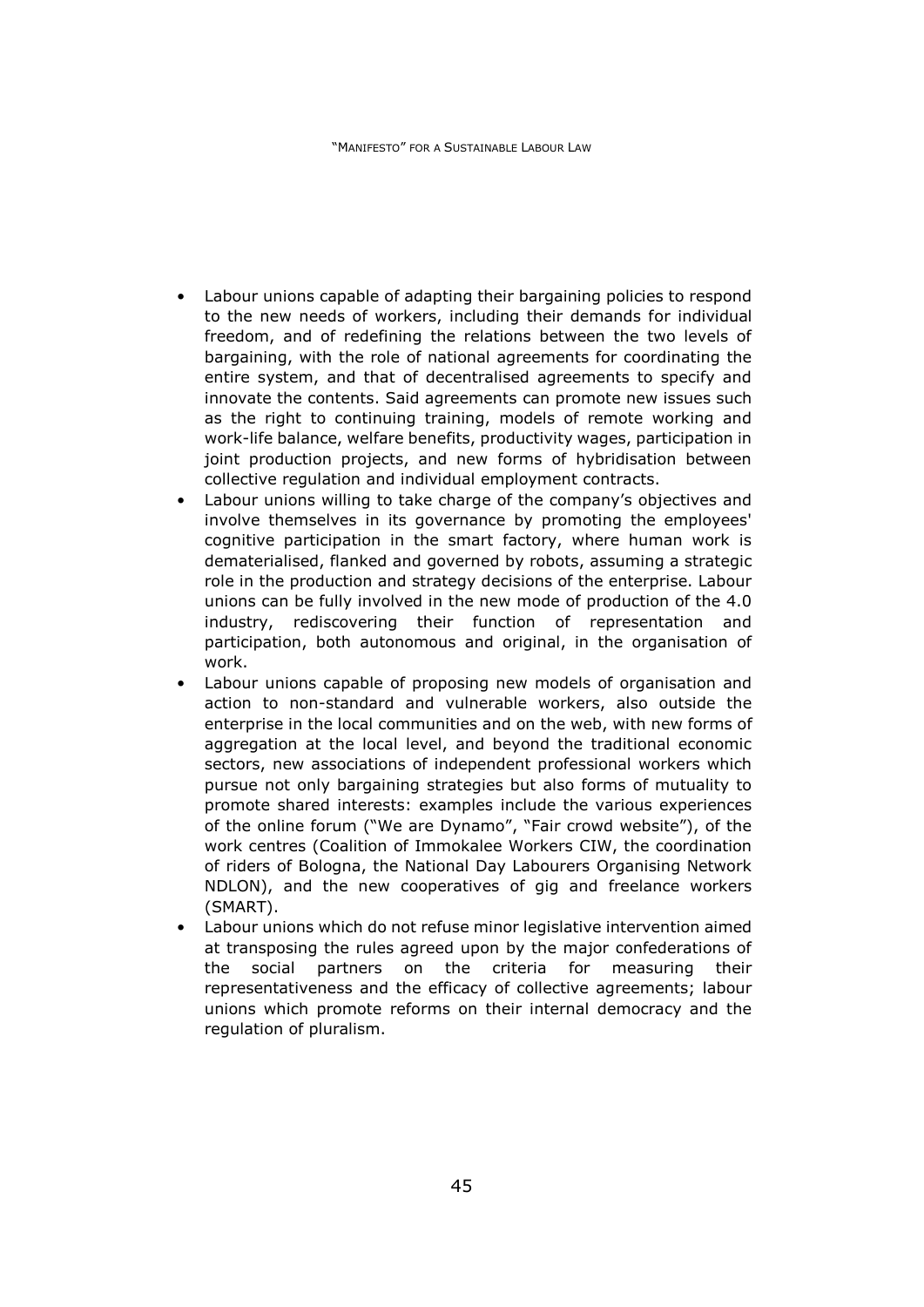#### *Proposals for legislation on collective bargaining*

Italy is the only major European country with no legislation on the main aspects of industrial relations: criteria for the representativeness of the social partners, and the rules and efficacy of collective agreements. While this anomaly may have contributed to the free development of labour unions and collective bargaining, it is proving increasingly detrimental to the functioning and very resilience of the system.

Attempts by the main confederations of the social partners to remedy the lack of legislation with rules established by central agreements have not been sufficient to ensure compliance by dissident enterprises and workers (in Italy these agreements are only binding for the signatory parties.)

This lack of regulation has favoured the fragmentation of representative organisations, particularly on the side of employers, and the proliferation of collective agreements. The Italian economic and social council now estimates more than 700 national agreements, many of which are signed by parties lacking any significant representativeness and which establish wages and working conditions often far below the standards set by the agreements signed by the most representative parties.

This distortion of the system has convinced even the most diffident unions, such as the CISL, that some legislative intervention is necessary, with priority given to defining the criteria of representativeness of the social partners.

Regarding the labour unions, a central agreement with variations signed by the majority of social partners have indicated a set of quantitative criteria based on a combination of the number of members (50%) and the votes received in the elections of workers' representatives at the company level. This choice, which reproduces criteria like those adopted in 1998 for deciding the unions' representativeness in the public services, has the advantage of being more objective than other "qualitative" standards traditionally followed by the Italian courts and by the labour inspectorates. Indeed, it allows for a clearer selection of the agreements, the wages of which must be considered when calculating social security contributions (Act no. 389/1989).

The problem of the representativeness of employers' associations has only recently been raised following the fragmentation process that has affected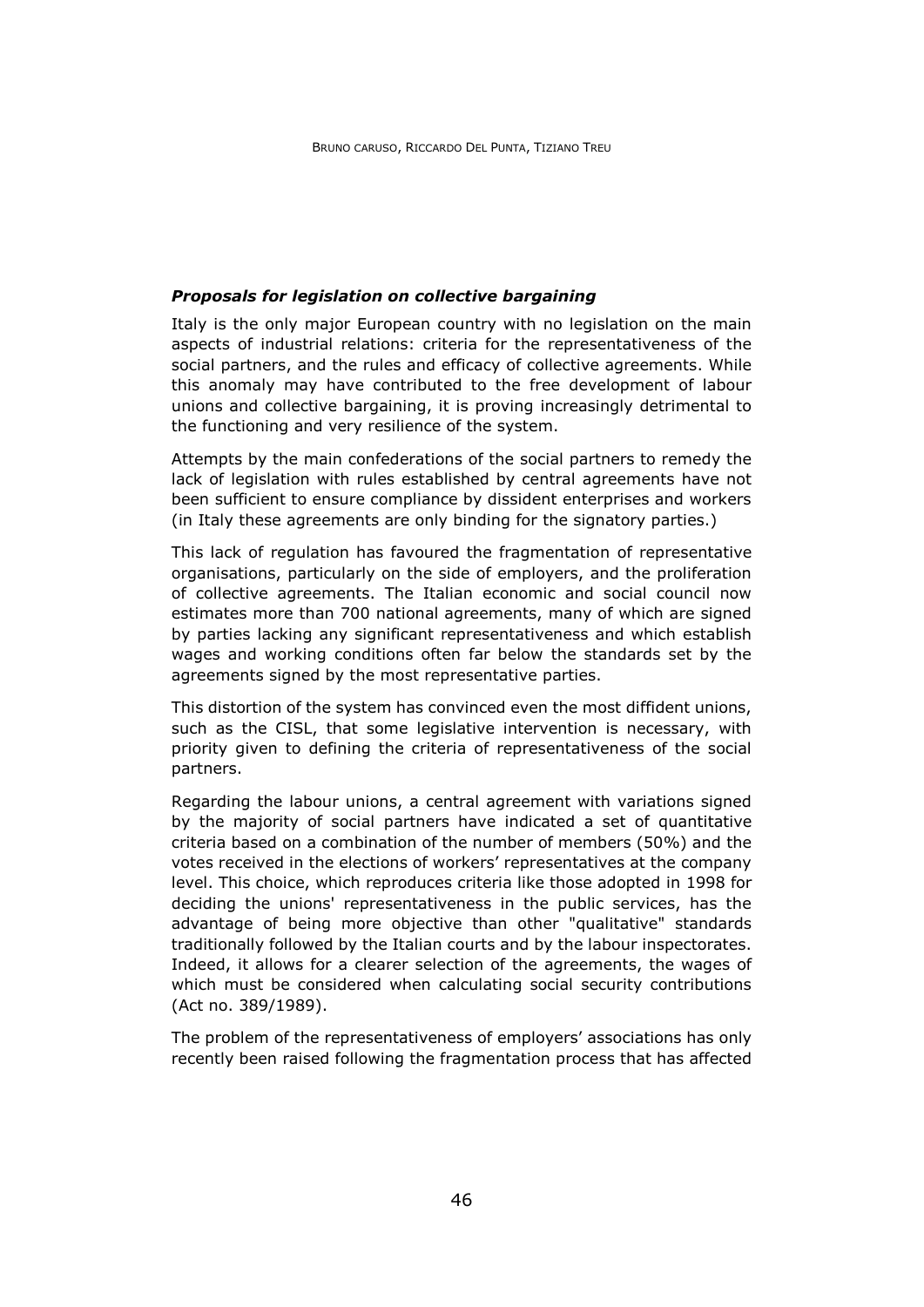these associations. No consensus has been reached so far for identifying commonly acceptable criteria.

We believe that further urgent legislative intervention is needed to recognise the generally binding effects of collective agreements. Art. 39 of the Italian Constitution establishes a particular procedure for this purpose, which has always been held to be unacceptable by most social partners and never pursued by governments. A more limited intervention could generally recognise binding effects only for the basic wages set by national collective agreements, a solution which has been endorsed by the Italian Constitutional Court and recently proposed by the major union confederations.

The social partners, in particular the unions, are instead opposed to a legal definition of a minimum wage. They argue that such a provision would undermine the role of collective bargaining and encourage small and marginal enterprises to pay only the minimum wage to their employees, thereby avoiding the need for bargaining with the unions. The unions are sticking to their argument even though it does not seem to be supported by international evidence.

The ongoing debate has clarified that the two instruments, i.e., erga omnes bargaining and legal minimum wages, are not incompatible and may be complementary, as indicated by international experience. The recognition of generally binding effects for collective agreements would widen their coverage and reduce wage evasion, limiting the application of legal minimum wages to marginal cases, and thus reducing the unions' concerns about possible interference with collective bargaining.

Moreover, we suggest that initial application of these minima be experimental and limited to areas and sectors where the effective rate of coverage of collective agreements concluded by representative parties is lower than a given level and causes widespread diffusion of sub-minimum wages. Labour inspectors and the social partners should jointly verify these conditions.

A further issue is the definition of the scope of application of collective agreements and the relevant area for measuring the representativeness of the signatory parties. This definition has become uncertain and is often disputed by the parties because the boundaries between the various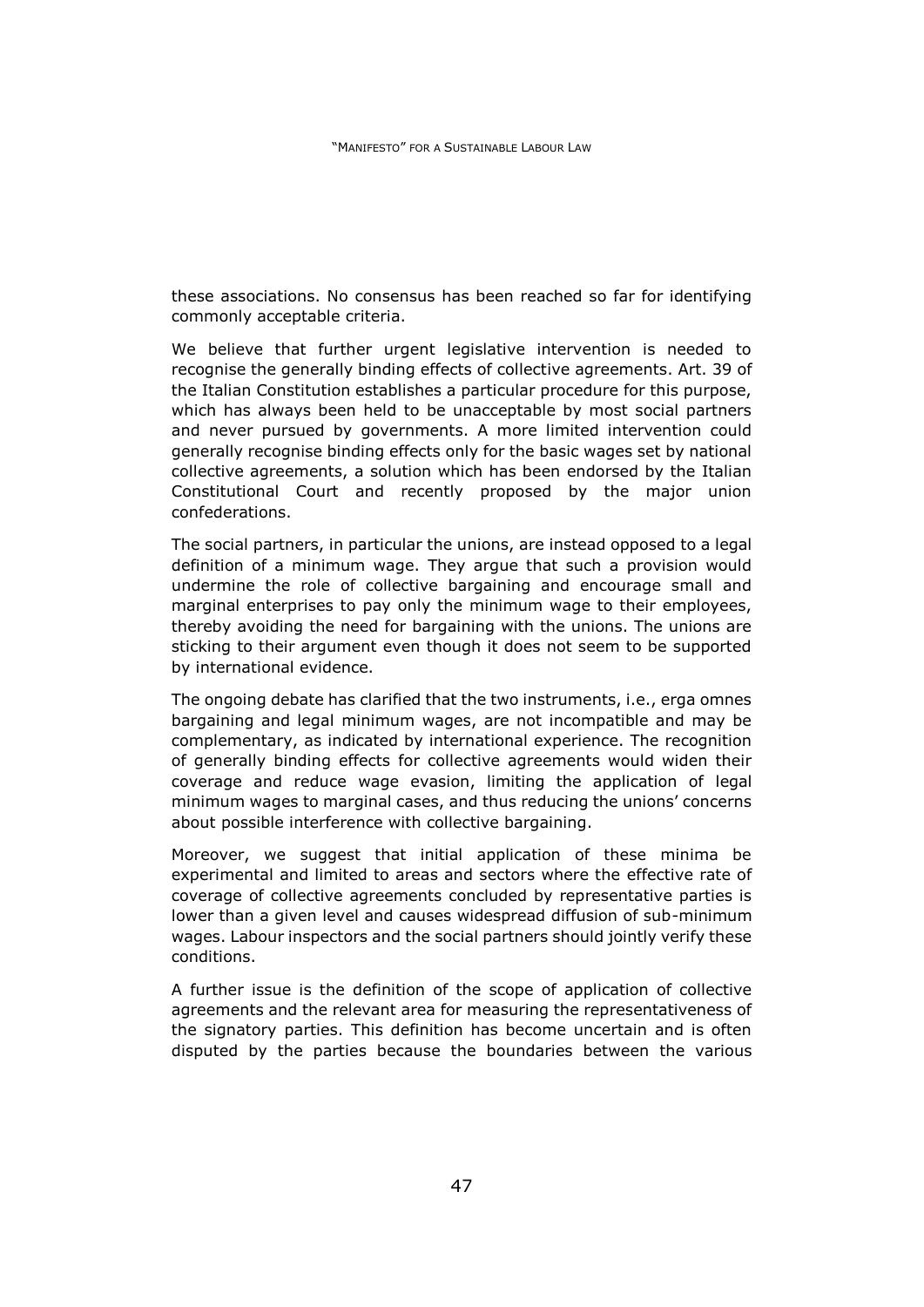sectoral categories, once well defined, have been blurred by technological innovation.

The law should not establish the new perimeters as they would be too rigid and probably be considered unconstitutional as they infringe the principle of the parties' autonomy. A procedural approach would be preferable, starting with identifying the perimeters set by the existing collective agreements and adapting them, with the parties' involvement, in line with the changing production structures. A general guiding principle should be to safeguard the very close relationship between collective agreements and the actual business activity.

These procedures might not be conclusive, significantly so when the scope of application of two or more agreements overlap, in which case mediation procedures should be put in place, including impartial third-party arbitration, as happens in countries like Germany. We prefer this solution to the present Italian situation in which the decision regarding these cases is made by the labour inspectorate and finally by the court.

#### *Labour disputes and collective autonomy*

The persistent and excessive length of labour disputes brought before the Italian courts amounts to a substantial injustice for the litigating parties, workers, and companies alike, as well as proving an obstacle that penalises foreign investment.

Hence, we believe that some alternative dispute resolutions (ADRs) should be experimented with in Italy, while awaiting the reform of the code of civil procedure.

Experts and parliamentary bills have advanced many proposals to apply mediation and arbitration procedures in labour disputes, but they have never been accepted. The social partners, particularly the unions, have always opposed the delegating to third parties to decide on labour disputes with binding effects, even when arbitration is voluntary, and even if the dispute concerns the interpretation and application, not of legal norms, but of clauses in collective agreements. At present, the limits set by law for the arbitrator's decisions in these cases are so tight that they make it practically useless to resort to them.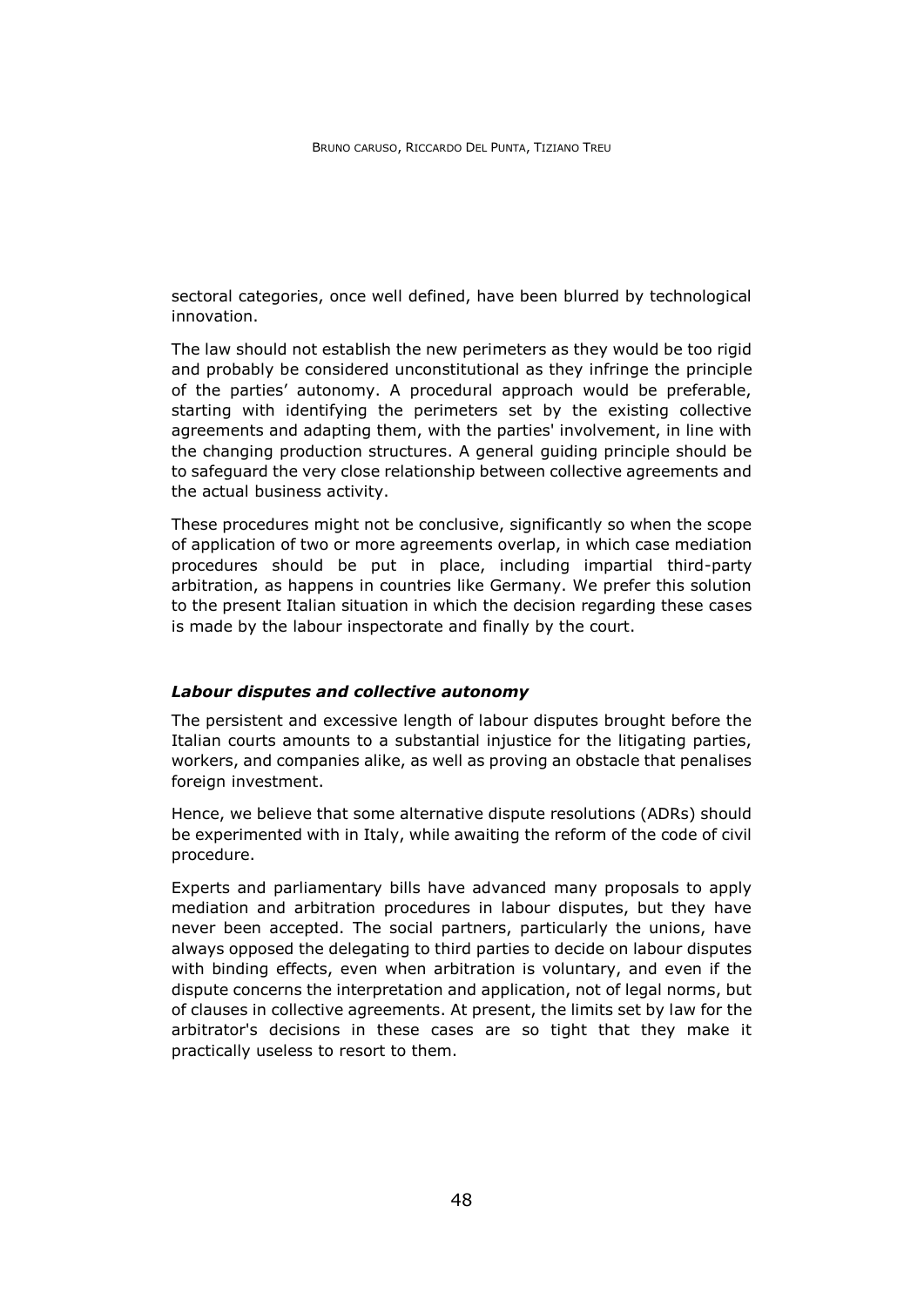This position is deeply rooted in the idea that the administration of justice is an exclusive prerogative of the state. Only public tribunals can guarantee full respect for labour rights.

We question this opposition to arbitration because the Italian legislator has often delegated many issues concerning labour rights and interests to the social partners. It would be consistent with this legislation to grant to said social partners the power to review the application of the rules that they have agreed upon, not only through conciliation, but also by delegating to third parties the authority to arbitrate with binding effects.

# **IX Beyond insurance-based public welfare? Cases of universal welfare supported by taxes. Forms and limits of private contractual welfare**

# *Welfare innovations*

Like all labour legislation, the welfare system has been shaped on the assumption of last century's stable employment relations in the industrial sectors.

Many welfare institutions reflect this approach in their structure, from old age pensions to income support instruments during unemployment, shaped along the lines of the different production sectors.

Many legislative changes, introduced following sectoral and corporatist pressures, have altered the rationality and equity of these welfare institutions. Even after the reform of the income support instruments approved by Legislative Decree no.148/2015, many inequalities and discrepancies remain among different types of atypical and subordinate workers. These instruments are also ineffective because they very often only provide financial support to workers, without promoting unemployed workers' re-employment due to the traditional inefficiency of Italian active labour policies.

In addition, there is the weakness of the Italian economy, which has not yet recovered from the 2008 crisis and is now hit by the effects of the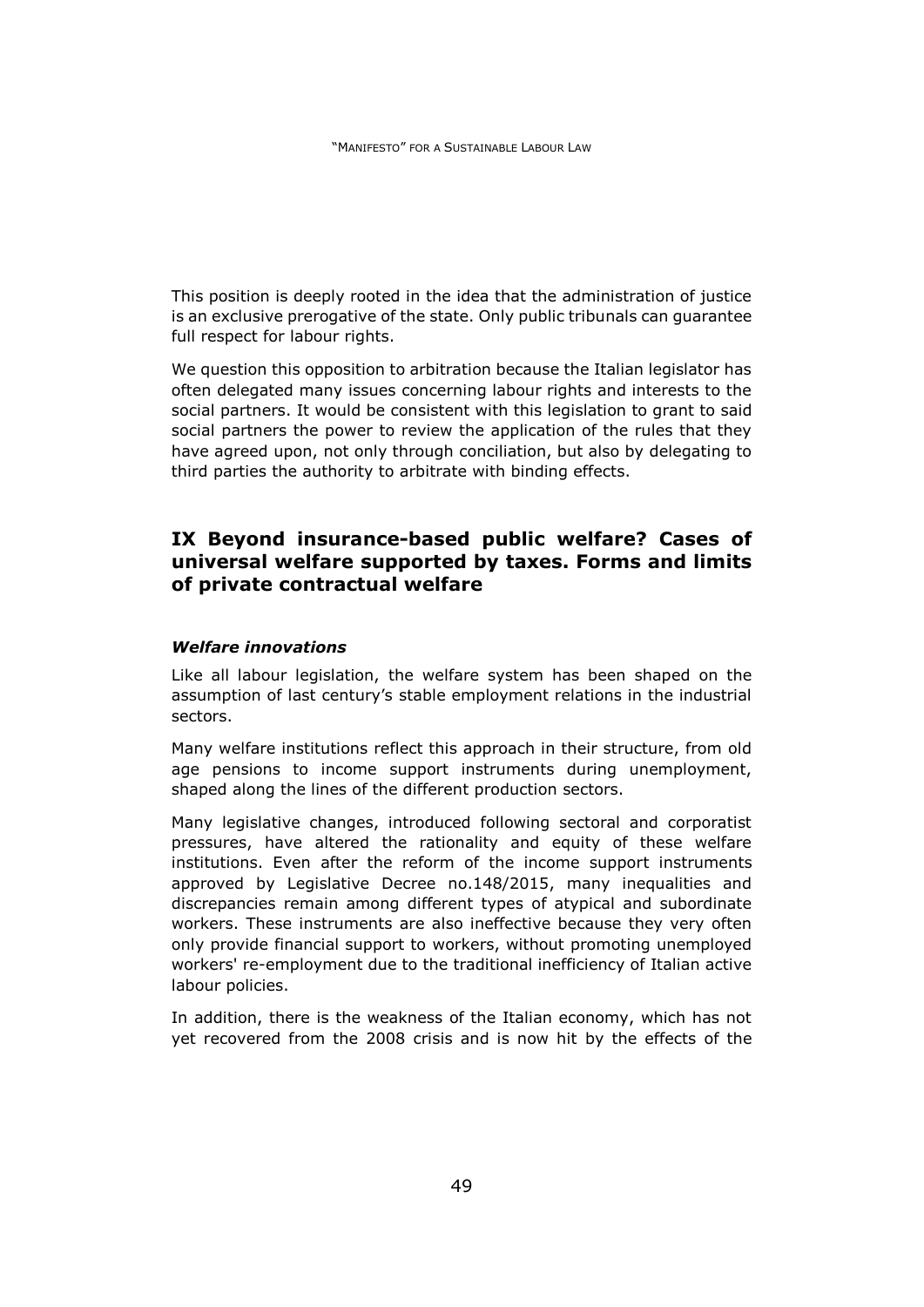Covid-19 emergency, opening up new loopholes in social protection and fractures in the very social fabric of the country.

Despite the introduction of a kind of minimum income (Act no. 147/2017), the crisis has shown that many workers are deprived of adequate income support and not helped with any training or by the employment services.

During the emergency, the provisions approved by the Italian government have mainly extended the existing welfare measures to meet the most urgent needs: subsidies to firms forced into inactivity by the lockdown and income support to workers suspended from work or unemployed.

The prolongation of these measures beyond the emergency would be unsustainable and distortive. As a result, in the post-epidemic recovery, it will be necessary to revise these aspects of our public welfare with regard to the remedies available, since the post-pandemic economic scenario will have changed and will require new measures.

## *Old-age pensions, unemployment benefits and income support to workers suspended from work due to the economic crisis: the need for a change*

The significant lines of reform adopted by many European states, including Italy, since the 1990s have pursued, albeit with different methods and results, the primary objective of guaranteeing financial sustainability for public pensions. To this end, various techniques have been implemented, from restricting the conditions of access to old-age pensions and mechanisms for adjusting their amount over time, to raising the retirement age.

Once sustainability gains were achieved, it was gradually recognised that these changes had to be accompanied by the necessary safeguarding of pension adequacy.

The reforms implemented in recent years have contributed to an already visible decline in the retirement income of future pensioners. In particular, the stringent connection between contributions and benefits required by the contributory system (NDC) adopted by some legislations - Italy and Sweden being among the first - has reduced the respective amounts of pensions and exposed future pensioners to the harmful effects of labour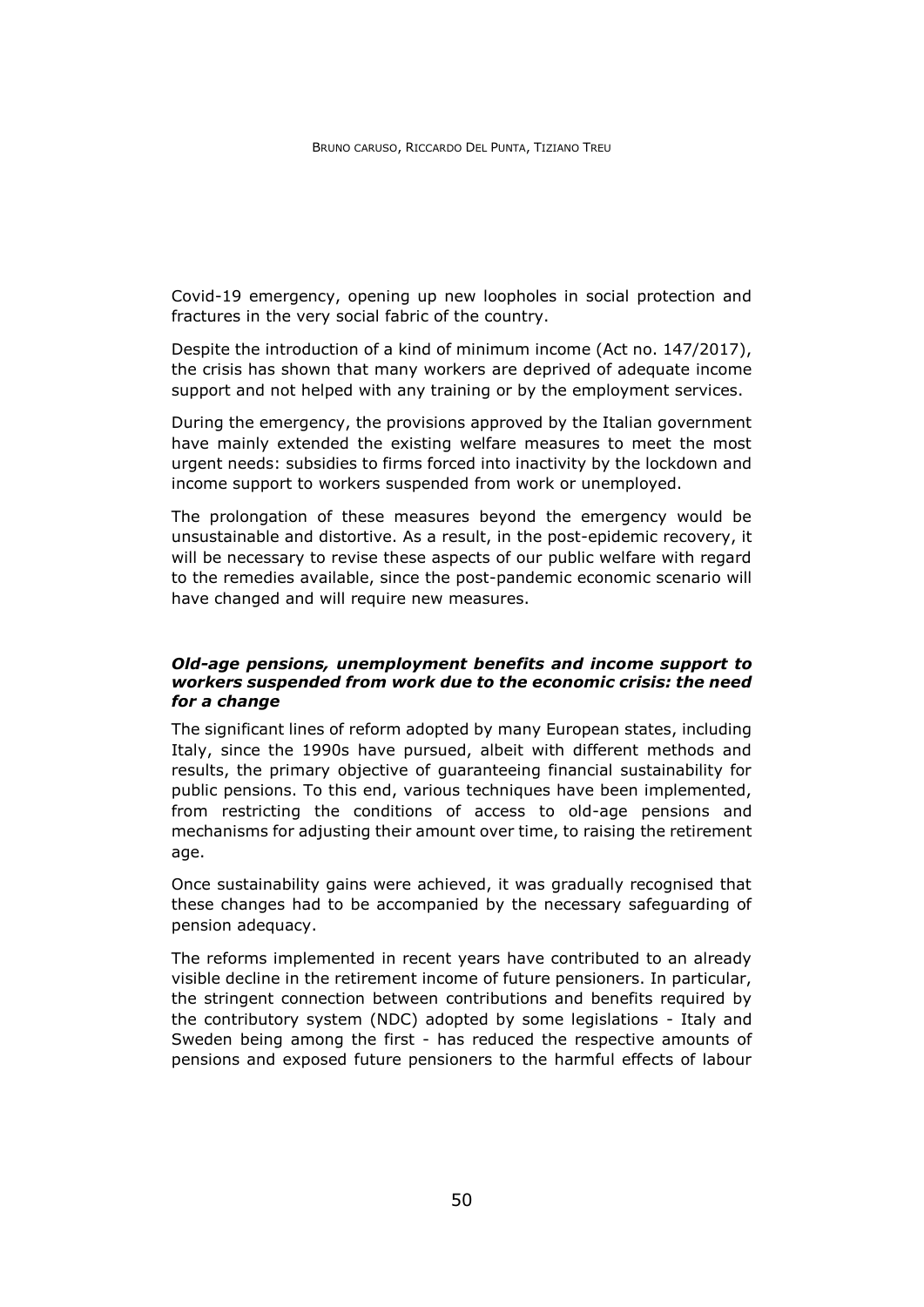market flexibility and the various forms of atypical and precarious employment.

Many workers, particularly those who have had intermittent work careers, will receive insufficient pensions and other welfare benefits.

Two significant innovations will be necessary to deal with the impact of industrial and production restructuring which will be recurrent in the future: improving the income support measures, particularly during these restructuring operations, and improving the efficiency of employment services as well as of training and retraining programs for workers.

As regards old-age pensions, since the contributory insurance-based system will not guarantee adequate pensions for atypical workers and today's young workers, it is necessary to revise the present legislation. We must move away from the current method of calculating pensions and adopt a selective universalism system, which in other European countries has proved to be more equitable and prosperous than the Italian welfare system.

We must introduce a similar approach with the necessary adaptations in income support for workers.

Some corrections to the insurance-based schemes traditionally used have already been introduced in the regulation of old-age pensions and income support for unemployed workers and those suspended from work during the economic crisis.

Various periods of worker inactivity due to personal reasons (maternity leave, illness, work accidents) and to economic difficulties of firms, have been covered by fiscal resources instead of the contributions paid by the parties, to make these periods count for pension purposes and to guarantee coverage of income support systems. This kind of financial support has been extended to other periods of inactivity for personal reasons like parental leave, leave for participating in training and retraining, and political and union activities.

These corrections to the insurance-based schemes have contributed to disconnect the benefits of both pensions and income support systems from the actual performance of work.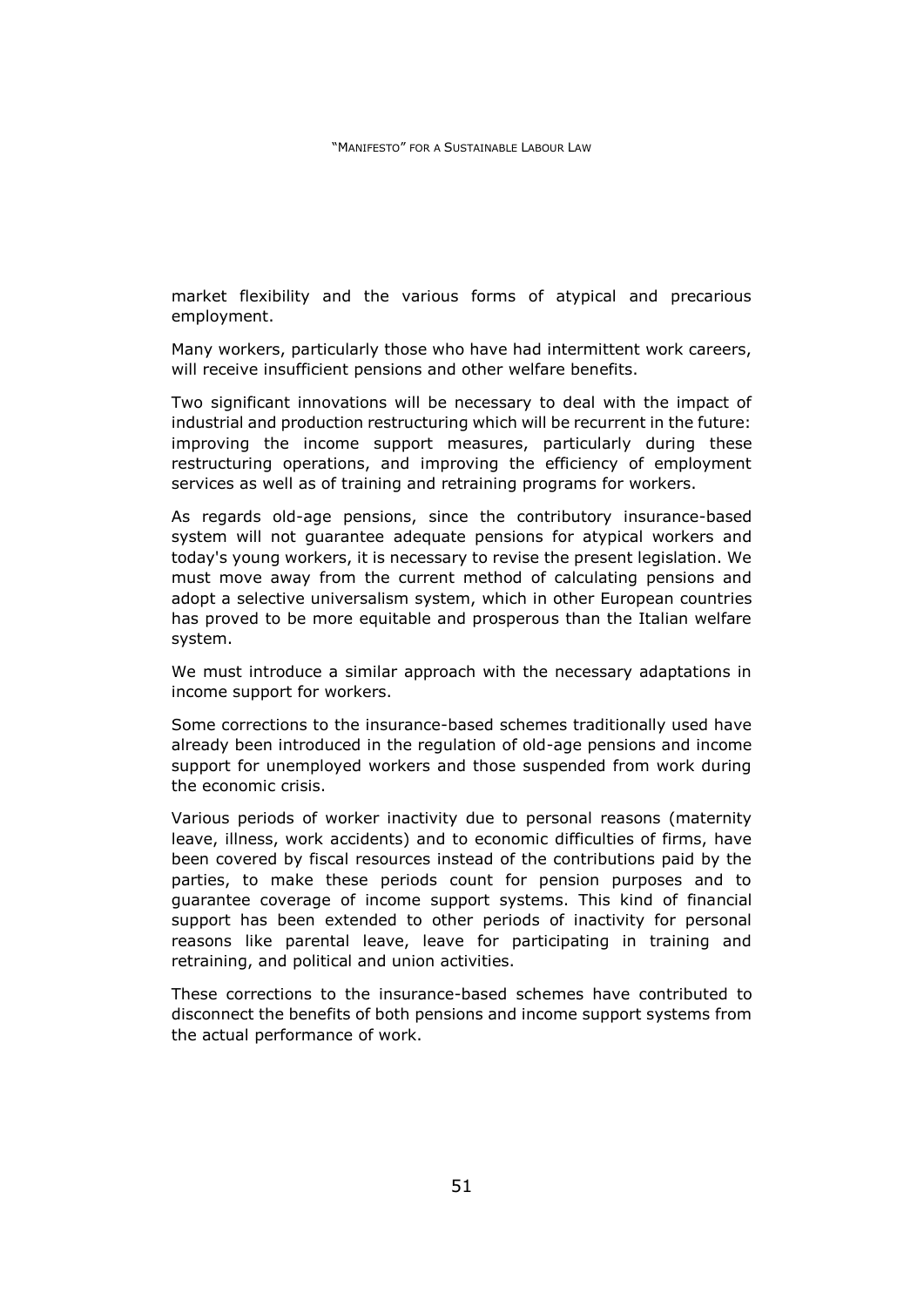Some experts and parliamentary bills have proposed more radical changes to the old-age pension system, aimed at introducing a basic pension financed by taxes, guaranteed to all citizens of a certain age. The plan would be to attribute a pension calculated on the basis of the parties' contributions to wages received during the periods of actual work.

Act no. 147/2017, which has also introduced a form of minimum income in Italy, has extended the same amount of income to poor pensioners not covered by any contributory pension.

A similar institutional setup has also been proposed for regulating unemployment benefits. In both cases, the proposals need to be carefully designed to protect those in need and avoid the negative effect of discouraging the payment of contributions by the parties, which are necessary to finance these measures.

A primary strategy followed by many European countries for maintaining adequate income for pensioners has been to augment the statutory pensions with supplementary retirement income. The forms of supplementary pensions vary considerably; in a few countries, this second pillar of the pension system has been made mandatory or quasi mandatory.

In Italy, this has been promoted by collective agreements and supported by fiscal incentives.

The main problem, however, is that supplementary pensions, which in Italy are not mandatory, are not equally distributed among social groups and generations. The most under-represented groups in pension funds are those most in need of increasing their pension: non-standard workers, part-timers, and in general the younger generation.

The recent economic crisis has made it even more urgent to solve this problem and, generally, to find a more effective balance between public and private forms of social security, including pensions. The most straightforward solution would be to make participation in supplementary pension funds mandatory. Nevertheless, to make it functional and acceptable, the vulnerable groups indicated above should be helped to participate, e.g., by providing lower contributions to the system, possibly supported by fiscal measures.

Another aspect of the welfare systems which has become critical in recent years is that of identifying the appropriate duration and level of the benefits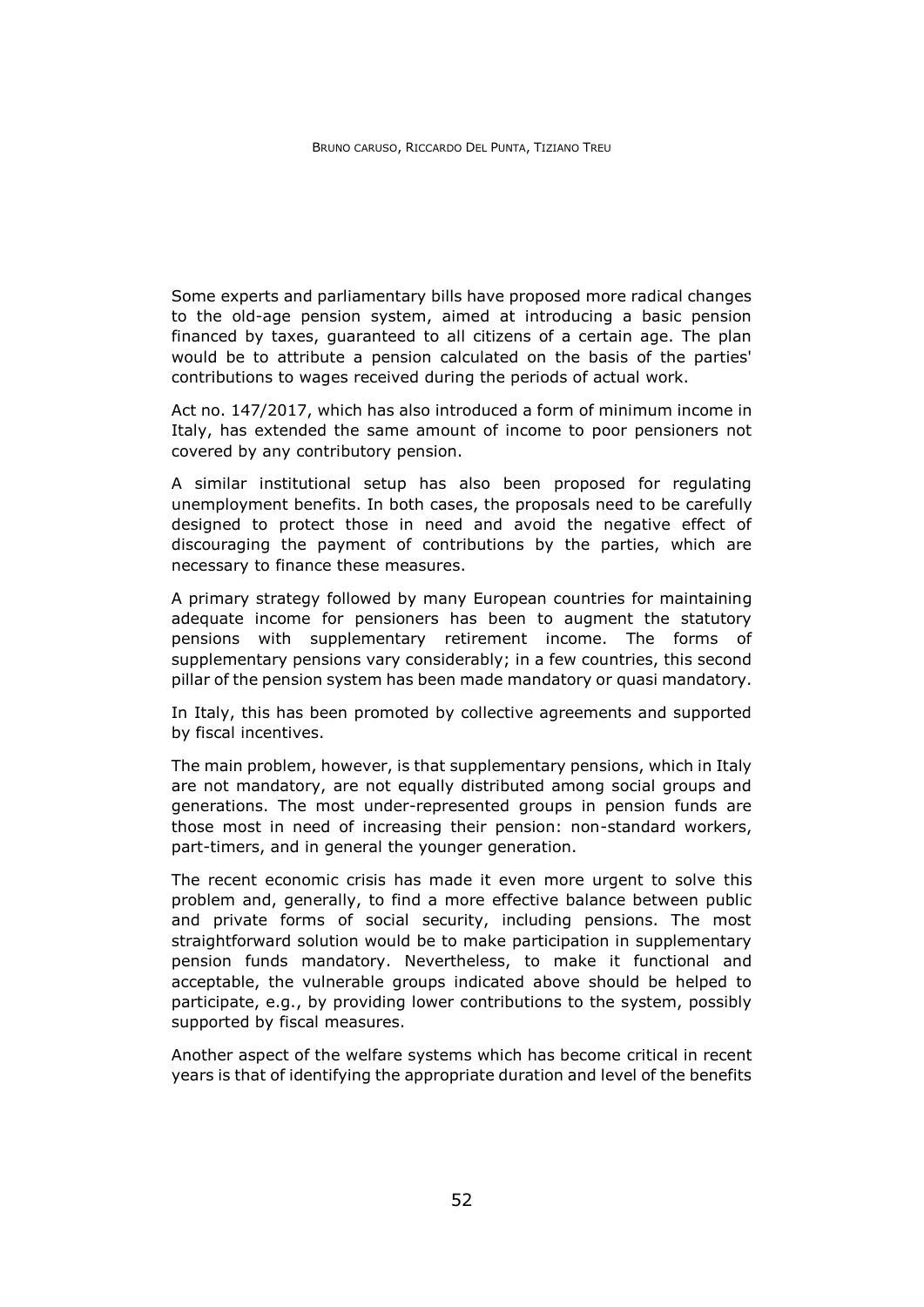to be provided to workers who are unemployed and suspended from work due to economic crises.

The solutions adopted by the various countries vary considerably, depending not only on the national economic conditions but also on the different views on balancing the degree and extent of social protection with economic efficiency.

Here too, the 2008 crisis and the Covid-19 emergency have contributed to put pressure on these welfare provisions, highlighting the need to strengthen their capacity to protect workers, especially by raising the level of benefits and prolonging the periods of protection.

Italy is a case in point. To respond to this crisis, the governments in office have extended income support periods to workers whose activities have been suspended for several years.

These decisions have been criticised and questioned because they keep currently unemployed people fictitiously in force within the firms. The negative side of such a solution is that it amounts to financing forms of disguised unemployment with wasted resources and prevents the implementation of activation measures to promote re-employment of these workers.

This suboptimal result is compounded by a vicious circle whereby the Italian employment services and active labour policies are sadly inadequate (also due to lack of resources). On the other hand, prolonged income support practices to workers suspended from work do not encourage them to improve their active engagement.

A more recent challenge to our social protection systems has come from the increasing number of self-employed people and autonomous workers who have been hit by the economic crisis and suffered a severe loss of income. To respond to these workers' needs which, despite their autonomy, are defenceless against market risks, legislators, including the Italian one, have introduced several new forms of protection and income support.

That is an area for research and policy innovation that needs to be developed because the solutions adopted for dependent workers cannot be applied directly. To identify appropriate conditions for access to an adequate number of economic benefits (also to avoid forms of elusion and moral hazard), we must carefully analyse the characteristics of their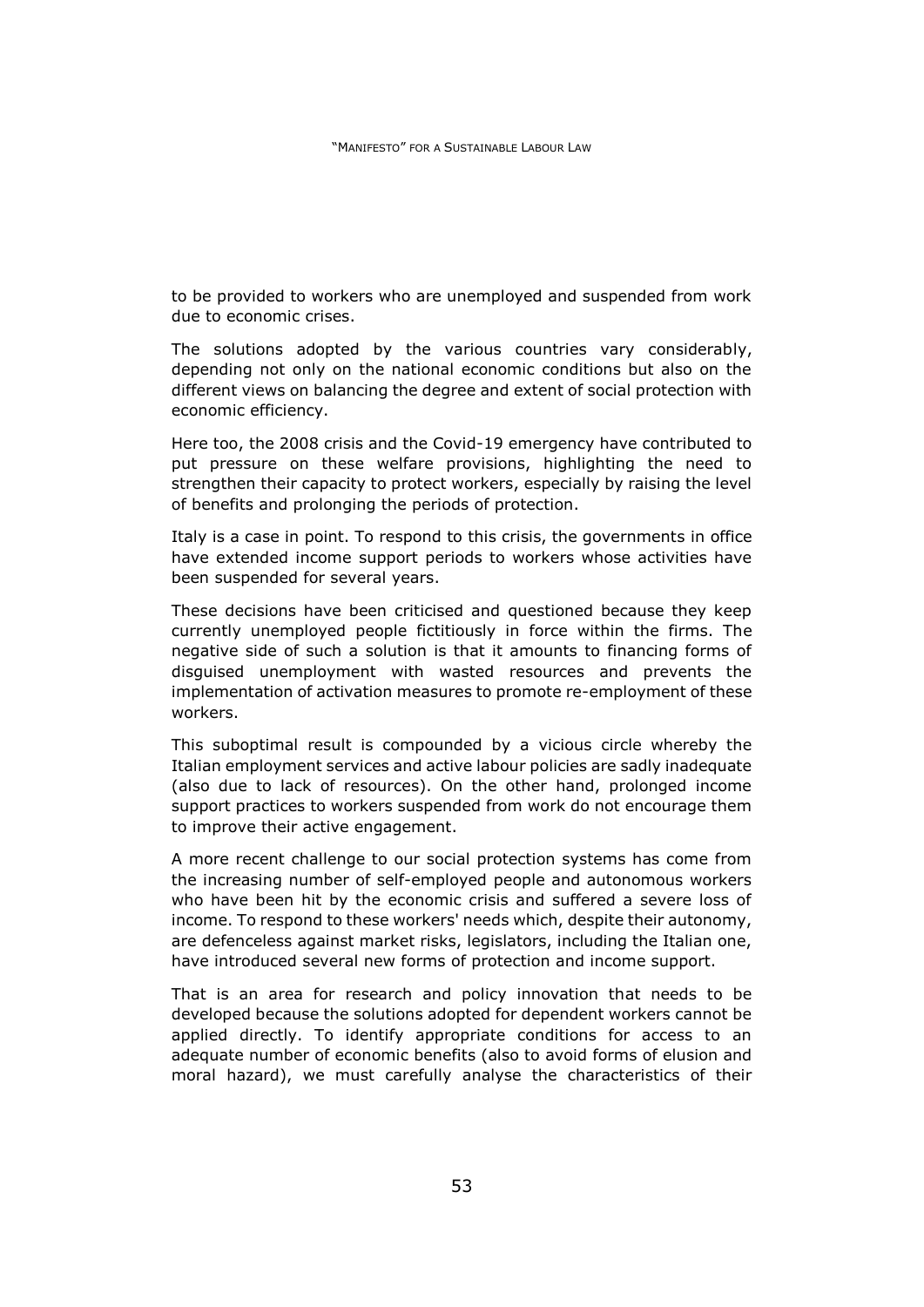activities and market positions. In addition to temporary economic help, these workers may need consultancy services aimed at supporting their role on the market and exploiting all its opportunities.

We also need similar forms of economic and professional help for small entrepreneurs. A kind of "supply-side social insurance" has been proposed to protect these entrepreneurs from the risk of forced reduction of their activity.

#### *The second pillar*

Various kinds of supplementary welfare benefits have been introduced in Italy thanks to collective bargaining supported by fiscal incentives.

The most significant are pension funds and various forms of collective health insurance, covering over 7 and 12 million people, respectively.

Collective agreements, mainly at a decentralised company level, have introduced different kinds of flexible benefits for workers and their families, including support for education and workers' mobility, subsidised loans, systems of flexible work time, and work-life balance.

The growing use of these flexible benefits poses two significant problems: how to promote a better balance of benefits, particularly among small enterprises, and how to evaluate the quality of the various benefits granted to workers, as well as make the existing fiscal incentives (which are relatively undifferentiated) more selective.

Indeed, the amount and quality of the resources needed to finance public welfare have always raised difficult policy choices that have become even more critical due to the recent crisis. Here we shall only make two specific remarks about this wide-ranging issue.

One concerns the necessity to revise the distribution of resources among the different areas of welfare. This is particularly urgent in Italy to correct the historic imbalance between expenditure on pensions and that on other welfare areas (first and foremost active employment policies and education).

However, the transformations that have affected our societies require fundamental changes to all traditional welfare systems.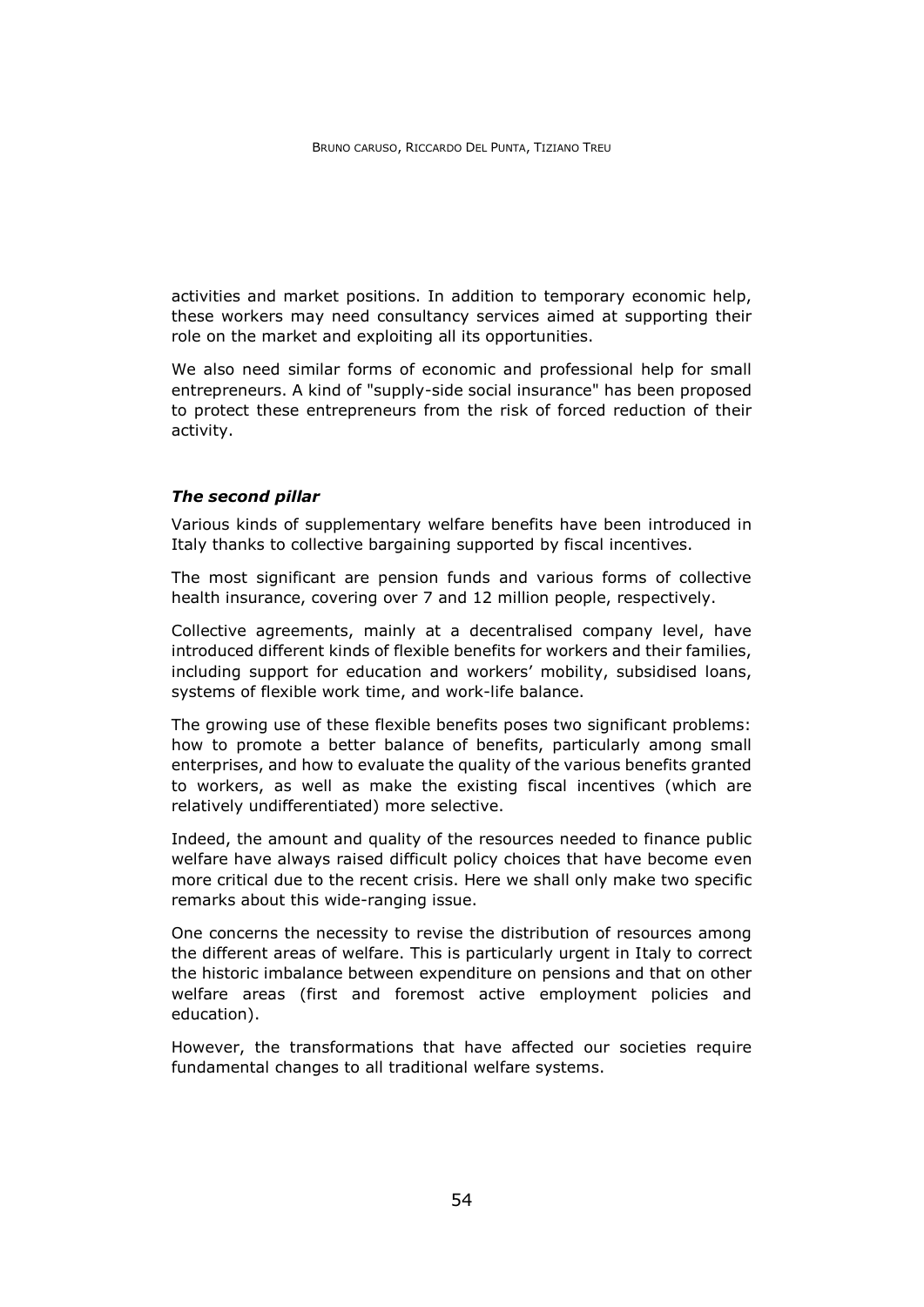A most evident need is that of reinforcing and better defining investments in prevention and healthcare services. The demographic challenge we will discuss further on is bound to pose contradictory pressures, those of the increasing older population and those of the younger generations, too often neglected and under-protected.

A further general question whether it is justified and sustainable to continue to base most of the financing of public welfare on labour costs. This issue is present in the international debate, and some proposals have been advanced with initial experiments in transferring part of the funding to VAT. Another proposal advanced in the past was to base financing on a quota of the business profits.

The various possible solutions require specific studies and must be explored in depth, mainly in view of the new technologies that have favoured the growth of large, wealthy companies with a limited number of employees.

# *The challenge of the Covid-19 emergency to the national health services*

The Italian national health service, which has universal coverage and is financed by taxes, always worked rather well in the past. However, it has recently been weakened by a shortage of personnel and resources, which has contributed to reducing its capacity to manage the Covid-19 emergency.

That is another area of welfare that will need profound restructuring in the light of this experience, probably through both national and common European strategies. World interdependence has been tangible in economic relations and all aspects of our lives, including individual and collective health.

The pandemic crisis, which has proved to be systemic, teaches us that every human being's destiny is linked to that of others and connected with the health of the environment. That is why tackling this new threat to our common welfare should be a matter of international concern. We have also seen the European Union take direct initiatives in this area, which has traditionally been outside its competences so far.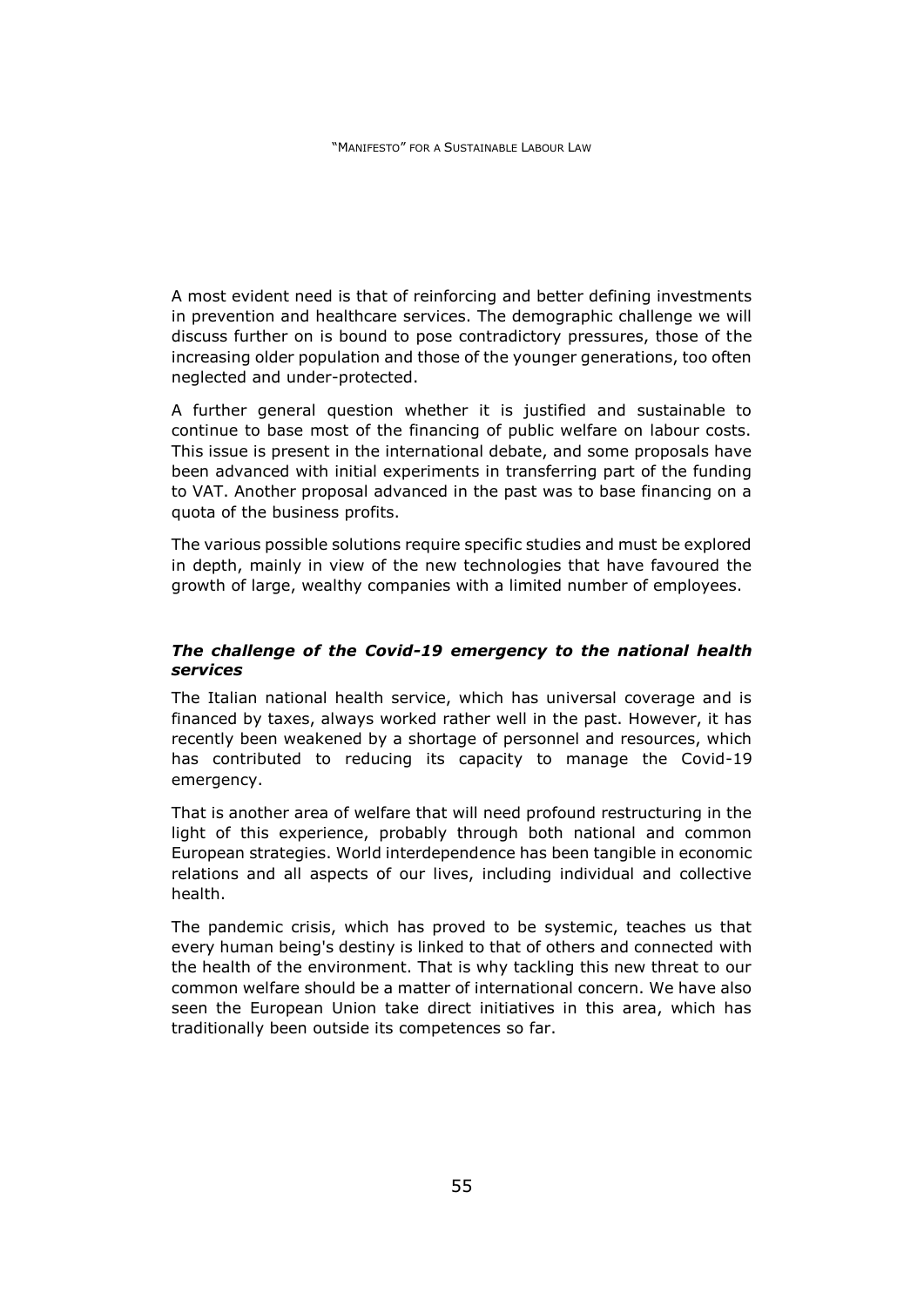A suggestion arising from the crisis experience is that public health services will have to be strengthened and revised according to different priorities. The new kind of systemic risks revealed by the pandemic will require a new approach, particularly in the following directions: reinforcement of the healthcare instruments and institutions, but also of the prevention and monitoring facilities with a greater dissemination of their presence and an adequate distribution of resources in the various parts of each country, with special care for the weakest sections of the population, including the elderly, who have been significantly affected by the pandemic.

#### *Forms and challenges of the minimum income*

The innovations introduced in Italy and in other European countries, and analysed above, have not proved sufficient to protect workers and citizens from the old and new risks, which have become more evident with the Covid-19 emergency.

An extremely serious deficiency is that our social protection systems have not been able to prevent the growth in inequalities and poverty, which has affected even the wealthier countries, albeit to a different degree.

In response to this challenge, many countries, including lately Italy, have introduced various forms of minimum income for the purpose of providing monetary support to needy citizens and their families, usually accompanied with personal assistance services to the beneficiaries with particular emphasis on childcare.

Usually, these national schemes maintain the approach common to most welfare measures whereby people able to work are required to accept employment offers and training aimed at activating the beneficiaries of the income support.

The possibility of introducing necessary income measures unconditionally - i.e., granted regardless of whether the beneficiaries work or are willing to accept work offers - has been widely discussed in Europe, but only applied in practice in a few limited experiments.

It has been deemed unfeasible not only due to the costs involved, but also to objections on principle: firstly, because disconnecting social security institutions entirely from people's participation in the labour market would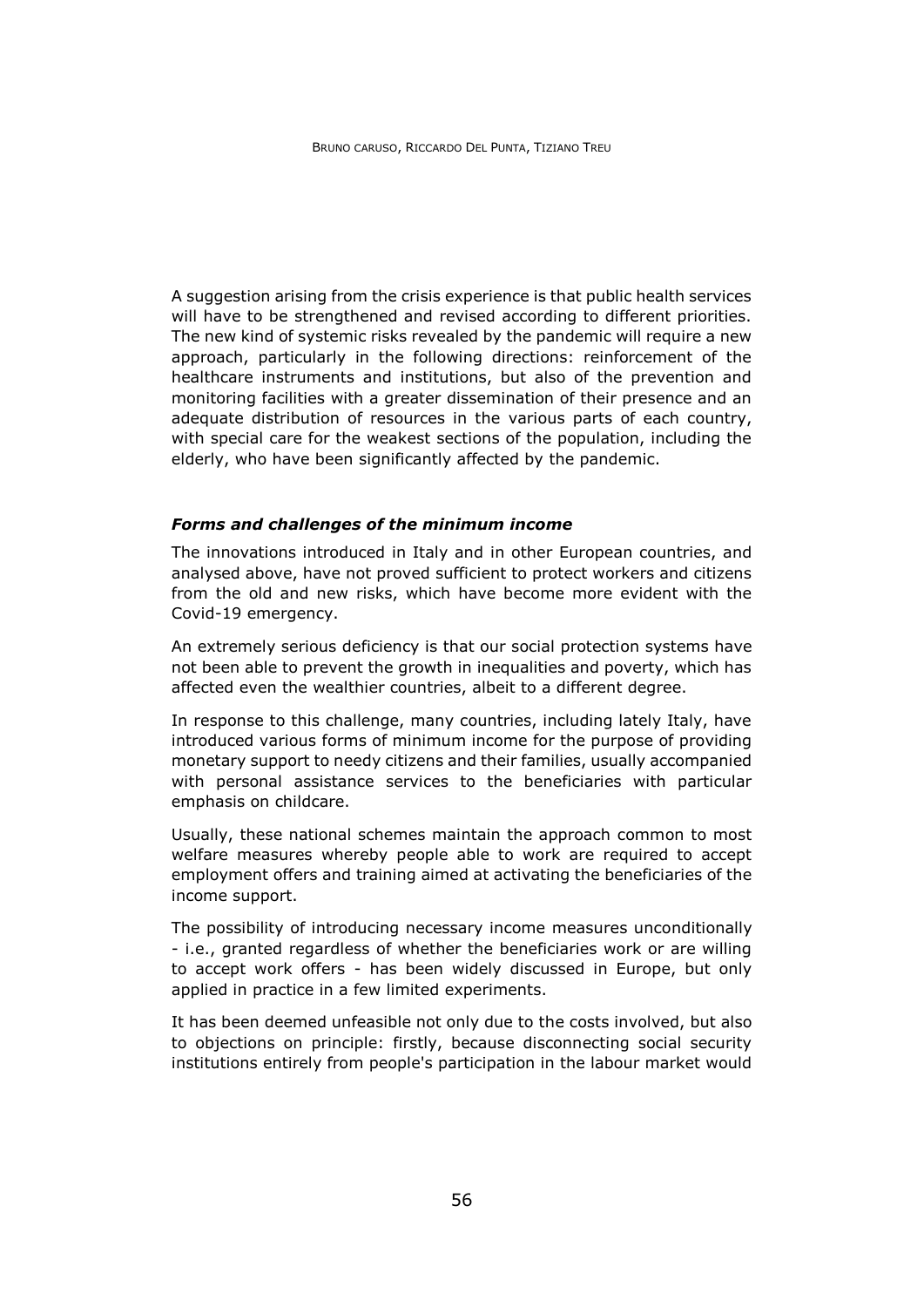obscure or minimise the value of work and contradict the concept of social security as contributing to activation by citizens; secondly, because it might reduce the prior commitment of public economic policies to promote employment opportunities.

The costs of basic income depend not only on its coverage and level but also on its relationship with other social security benefits. The present measures have been introduced in addition to pre-existing forms of income support, although with some specific targeting. The introduction of a general form of basic income would make coordination among social security measures and the need for financial sustainability urgent.

According to some estimates referring to the Austrian case that Prof. Marhold presented to the ISLSS congress in Prague in 2018, a nonconditional income of 800 euro granted on top of other social security benefits would raise state social expenditure to a level (70%) which would be hard for the active population to accept.

On the other hand, granting basic income as a substitute for all other welfare benefits, following a neoliberal approach to social security, would not promote equality. Indeed, it might increase the gap between the poorer and the wealthier because the latter profit more than the former from the existing social security benefits and their redistributive effects.

The loss of income for many people as a result of the lockdown has led the Italian government to approve a so-called emergency income (Act no. 34/2020) targeting people not covered by any other form of income support, including those working in the informal economy and immigrants not protected by the minimum income measures. This has been kept distinct from the minimum income provision and is financed for a limited time to stress its exceptional character.

The discussion on, and controversy over the prospects of these forms of minimum income are bound to continue and be influenced by a possible recurrence of emergencies like the pandemic and by digital technologies; these technologies will see policymakers and social partners confronted with far more drastic choices than in the past.

We need to devise economic and labour policies capable of sustaining employment for all workers expelled from the labour market by technological innovation. As an alternative, we can promote some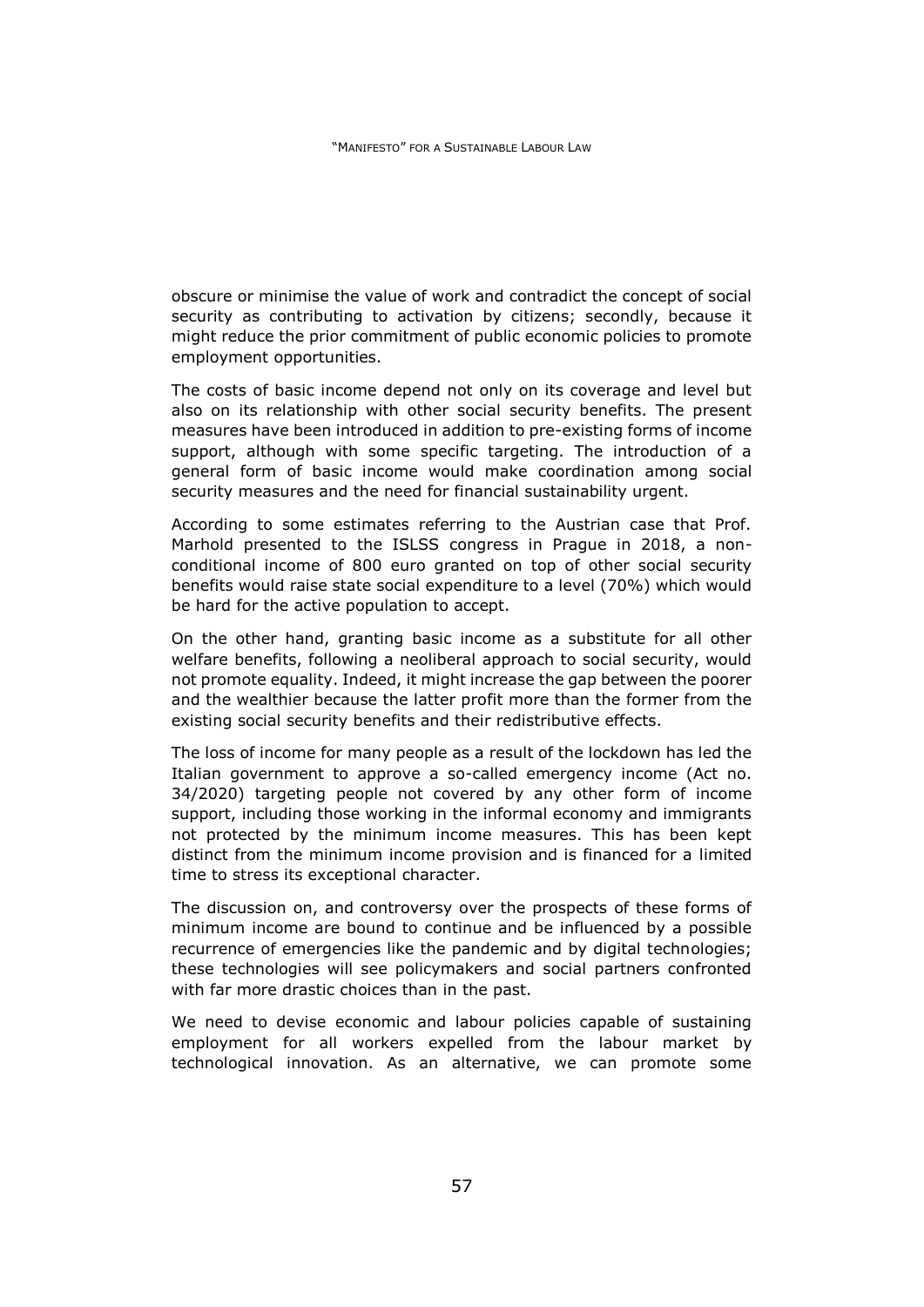redistribution of jobs by reducing working time, as the German metalworkers have begun to do, and/or by increasing part-time work even more than in the Dutch system.

The impact of digital technologies might also increase the pressure to introduce new forms of basic income, assuming that it is impossible to implement viable economic policies to fight the future decline of work. But this assumption should not be taken for granted.

In any case, future choices will require essential changes in welfare and labour policies and better coordination between these two spheres which are necessary to meet the challenges of supporting people in employment transitions, which will become more frequent in future labour markets. Both welfare and labour policies will have to find innovative instruments for fighting work precariousness and promoting quality employment.

We must demand that social security continue to balance the two guiding principles of sustainability, both financial and social.

# **X. Demographic challenges. How to revise the intergenerational pact. Social ageing policies**

Demography has not been traditionally considered by labour law or social policies because the past lifecycles were stable. Relations between different generations were well balanced with young people entering into adult life and the labour market. They replaced the adults who retired with pensions supported by a public welfare system that could count on a regular generational turnover.

The significant transformations of recent years have changed the economy's main characteristics and the relations among different age groups, altering the living conditions of both the old and new generations in such a way as to put the stability of the intergenerational pact, which has sustained social cohesion for centuries, at risk.

The two structural trends, namely, prolonged life expectancy and a reduction in the birth rate, are determined by biological components, but may be significantly influenced by social policies, as demonstrated by the differences in the same trends in the various countries.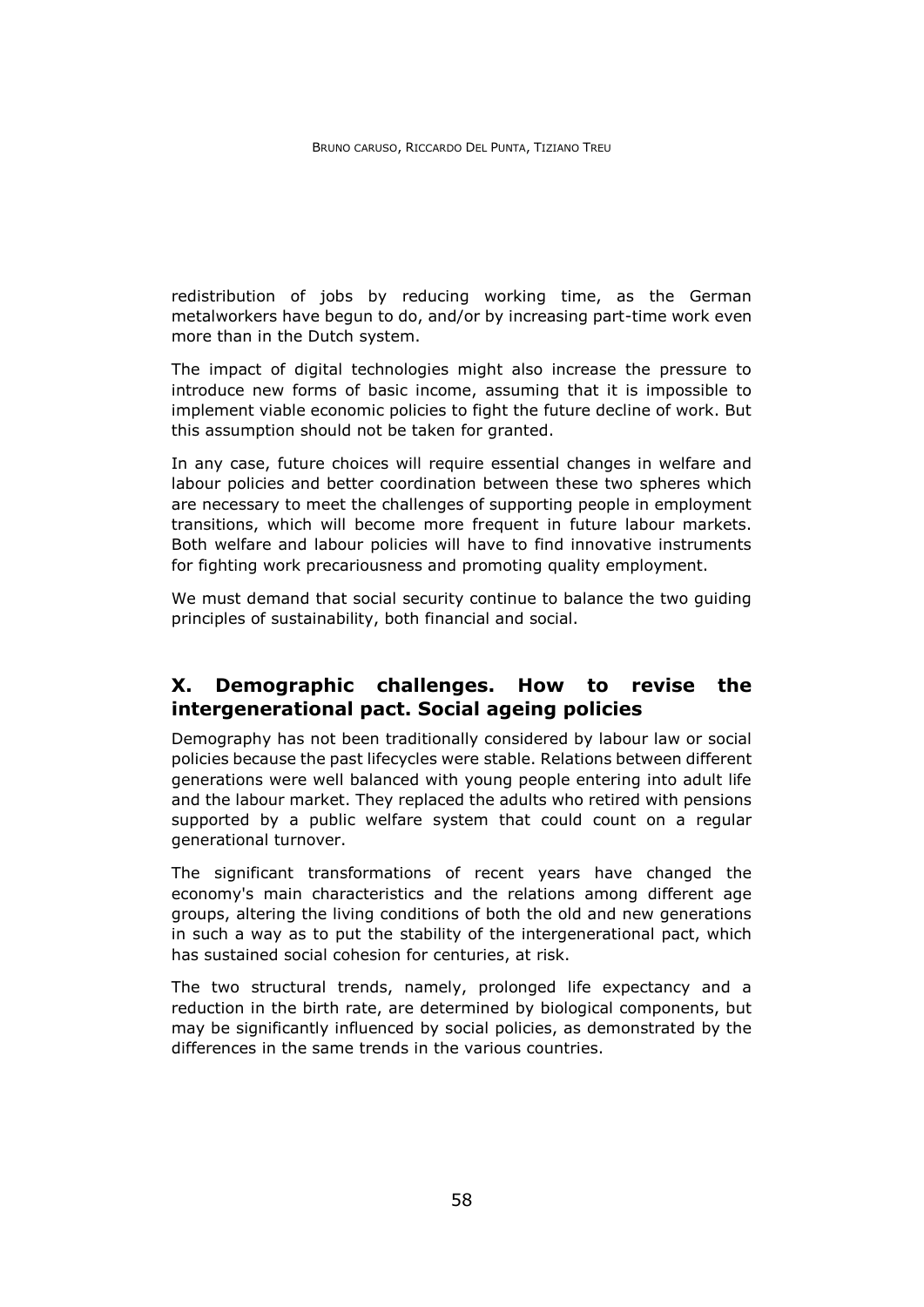Italy is an extreme case because its birth rate is among the lowest in Europe. Unless this trend is corrected, it will dramatically reduce the population in general and even more so, the working population, in the next few years. The combined impact of the two trends will negatively influence many aspects of our society, beginning with the sustainability of the old-age pension system, because the growing age dependency ratio will place an unbearable burden on the younger generations.

The alteration of the relations among generations is even more severe if we consider youth employment and income conditions. The wages of young workers are almost 40% lower than those of adults and their unemployment rate is triple the national average.

The employment imbalance between the young and old has increased lately as a result of recent Italian legislation lengthening the retirement age, thus keeping a growing number of older adults on the labour market, with no significant increase in youth employment.

## *Promoting the autonomy of young generations*

A new balance needs to be found, one that is different from the past. The recent economic, cultural and even anthropological transformations have brought about radical alterations in the traditional relations between generations.

We should mobilise all labour and social policies to reverse the two trends, low birth rate and low growth, which have adverse effects on the country's future and on the younger generations.

The correction of the first trend calls for family-friendly public policies combining tax breaks, healthcare, and educational services for children along the lines followed by countries like France, which have proved to be effective.

We can reverse the second trend by promoting economic policies that stimulate sustainable growth and quality work, combined with specific provisions to favour employment for the younger generations.

The best International experiences show that only by increasing employment opportunities for all is it possible to reconcile working life with youth employment promotion. It is illusory to try to favour the latter by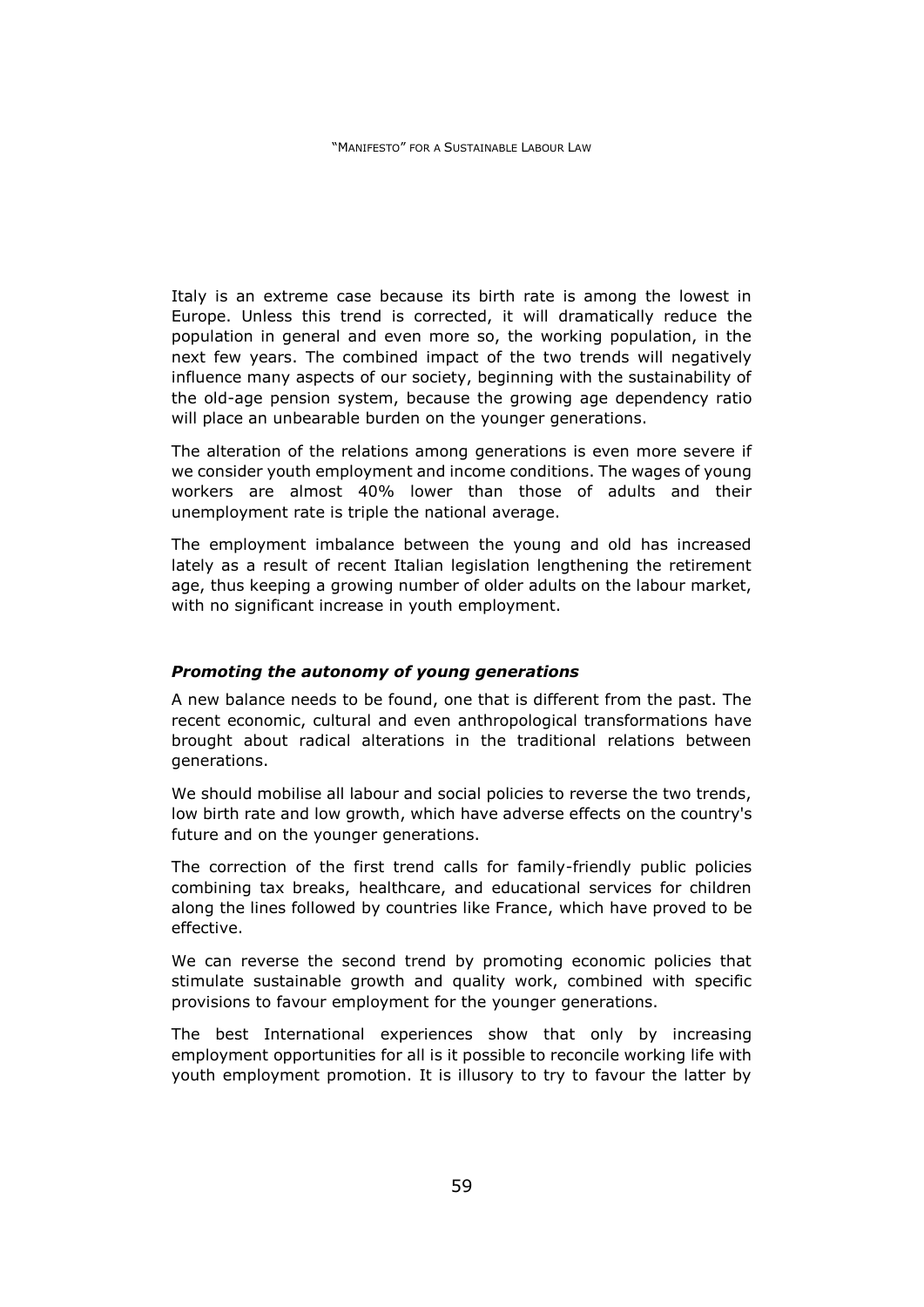bringing forward the retirement age. The application of the Italian legislation which reduced retirement age (Act no. 26/2019), has confirmed that it does not produce any direct effects on the employment of young people.

The promotion of employment has been entrusted to different financial incentives including new recruitments, particularly of youngsters. The effectiveness of these measures has been questioned and has produced varying results, positive only when the incentives have been of short and uncertain duration.

Indeed, to achieve significant results, a combination of consistent economic and social policies prolonged in the medium-long term is required including, in addition to sustainable and stable growth, convergent measures aimed at favouring the entry of youngsters into the labour market, from early counselling on job opportunities and necessary skill requirements, to providing job experience during school years, to providing traineeship and well-defined periods of apprenticeship.

The future evolution of the economy and society will require more investments in education from early childhood to adult life and a reorientation of its contents and techniques. As suggested by the best practices, the value of primary human-centred education should be combined with the acquisition and updating of new skills, both technical and relational.

A significant commitment on the part of families and institutions alike should be that of creating the conditions for favouring the development of young people's personal autonomy, with the promotion of early housing autonomy of young people and couples, facilitating access to loans and capital for initiating economic activities, and the availability of personal funds to be freely used at the beginning of adult life.

## *Active ageing*

More balanced relations between the generations require convergent measures for both young and old. Changes in the pension system and the functioning of the labour market are necessary to meet the consequences of the increased age dependency ratio. Raising the retirement age is a fundamental, albeit insufficient, measure because we must support efforts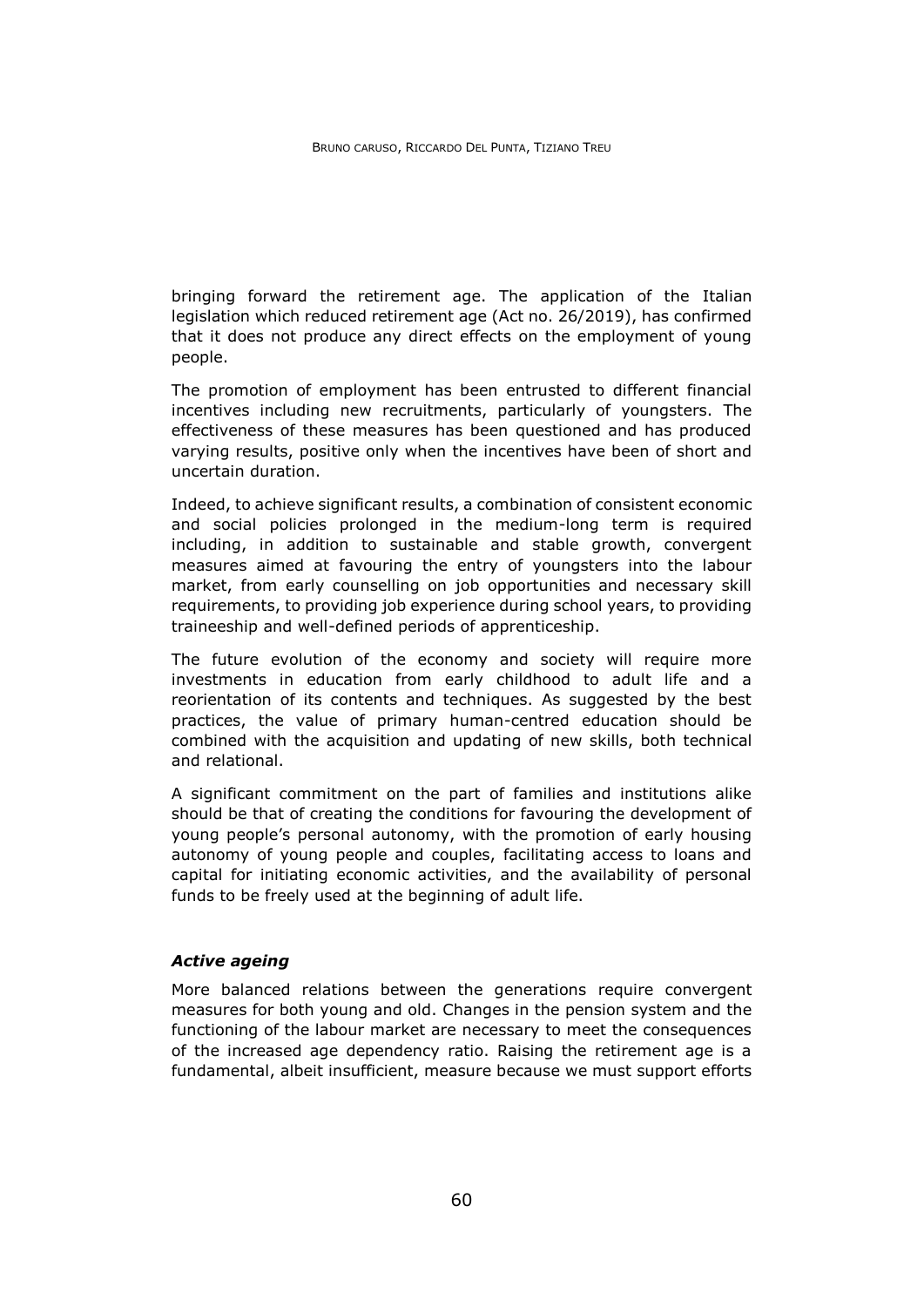capable of promoting employment opportunities during the entire course of life, including old age.

The pursuit of this objective must ensure, contrary to many stereotypes, that people's resources can be useful and improved until late in life; a possibility now possible for many people thanks to the improved quality of life and health conditions of the population.

Many acceptable practices in other European countries show that it is possible to promote active ageing with various measures, which have been recommended by national and European authorities.

The best results can be achieved not through specific and isolated interventions, but instead, by adopting a comprehensive approach that includes measures which affect the various aspects of working and personal life.

These measures usually imply the combined initiative of public institutions and enterprises while also involving the responsibility of individual workers. The quality of ageing depends not only on genetic predisposition but also on personal choices, particularly lifestyles, the conditions and behaviour during the work period, and the quality of interpersonal relations.

International research and experiences indicate various actions that promote active ageing which can be implemented in part by enterprises and in part by public institutions.

The best practices adopted by enterprises include many aspects of working life: continuing and lifelong learning, also in groups of workers of different ages, forms of part-time and flexible working time adapted to the different individual and family conditions of the elderly, types of work organisation, work positions and careers which can optimise the skills and experience of the elderly while avoiding employment in heavy work, frequent health checks and risk prevention measures, forms of gradual transition from a full-time job to retirement, including the so-called "generational relay" which can promote the exchange of experience and knowledge among the generations.

From the generational relay to various forms of gradual retirement, some of these practices should be supported by public institutions, mainly through fiscal incentives and specific retraining initiatives.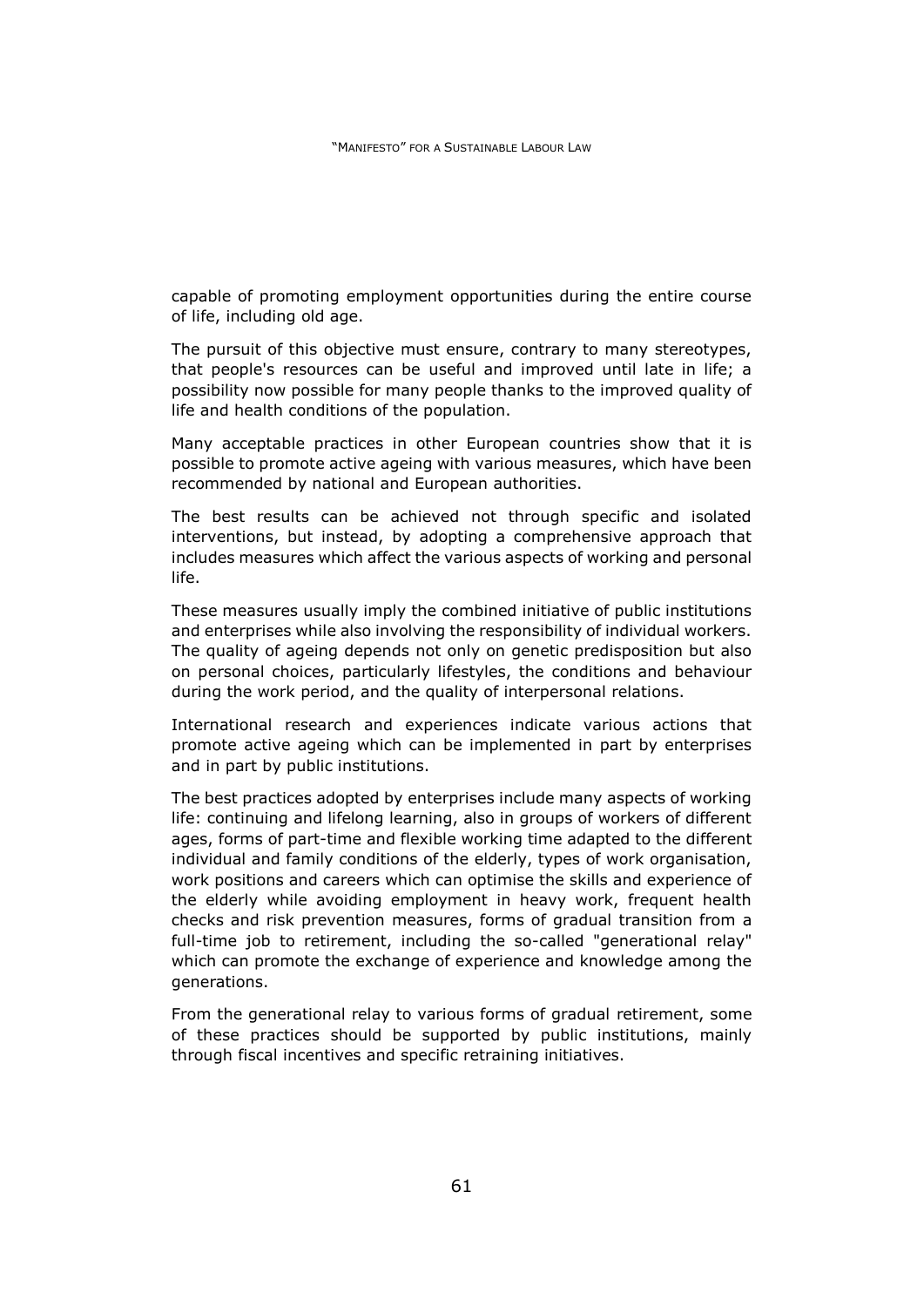Wage policies may also have to be changed to facilitate the employment of older workers. This is particularly necessary for Italy, where wage increases are still linked to seniority - a system that penalises young people's income and contributes to job displacement of the elderly.

The practice of early retirement, which has been widely used in Italy, is another major obstacle to the employment of the elderly. Indeed, it is in strident contrast with active ageing policies and acts as an incentive not to promote them because it usually entails lower costs and economic and organisational advantages for firms, rather than guiding the enterprise organisation towards the objective of active ageing.

The Covid-19 emergency has brought to light an aspect of ageing, namely its physical and psychological fragility, which has been widely obscured or overlooked in the past. The national health services, not only in Italy, have been put under severe stress and are unable to defend the health and often the dignity of older people in particular.

This painful experience is an additional reason for strengthening the general health services and paying special attention to the health risks to which the older population is exposed.

As a final remark on this issue, we want to stress that due to being profoundly rooted in customs, traditions and personal and collective experiences, the relationship between old and young generations may be improved not only by introducing appropriate economic and social measures, but also by reactivating the exchange of experiences and knowledge between young and old.

To this end, new cultural and social research must be undertaken because many traditional channels of communication among the generations have been obscured, if not interrupted, by the current ways of life and interpersonal relations, which are so different from those that prevailed only a few years ago.

It is the responsibility of the adult generation to change how we look at the world of young people and try to understand their new needs and expectations.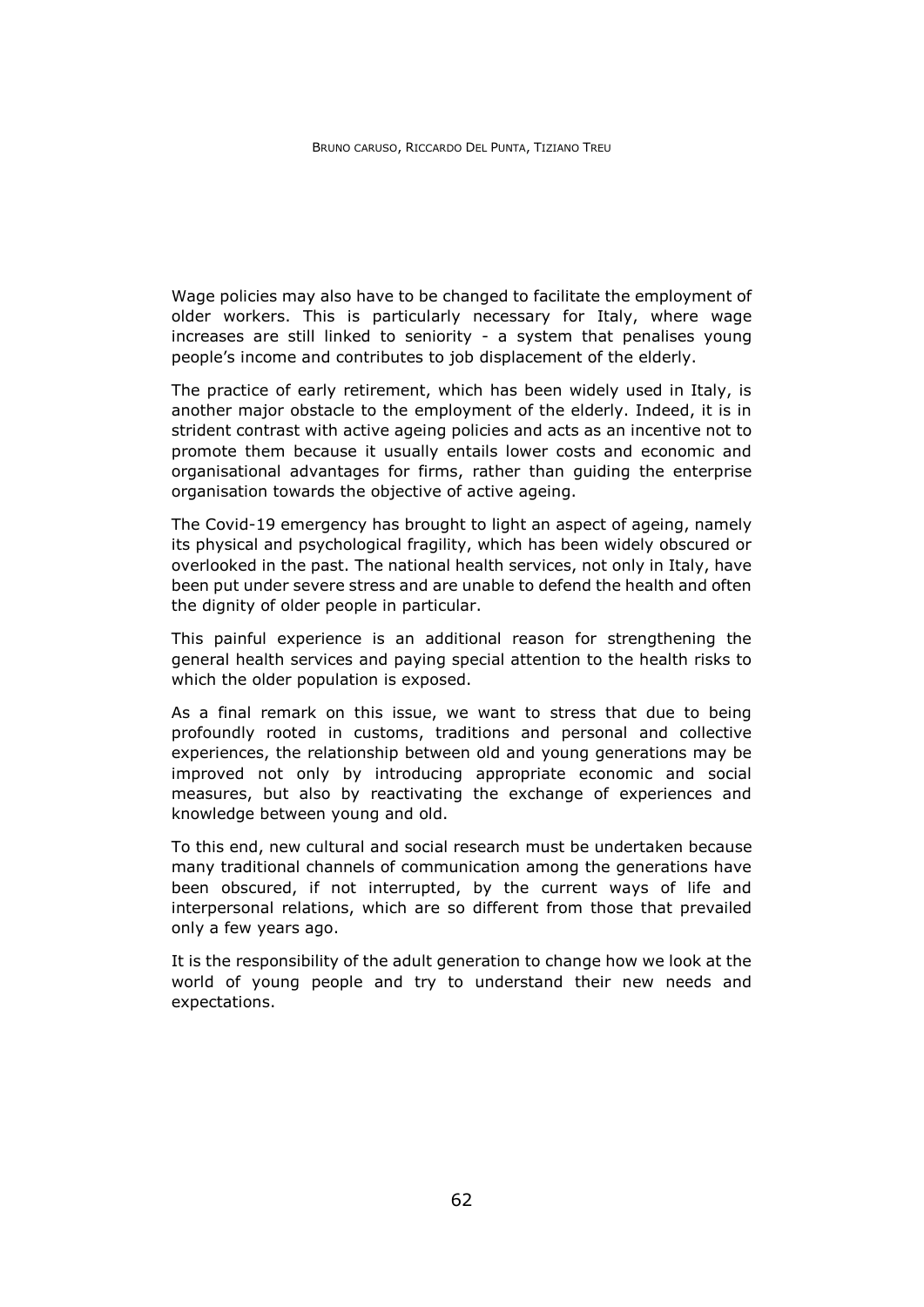# **XI. Labour law beyond national borders. Transnational public institutions and contractual instruments of international social regulations. How to reach migrant workers and companies**

#### *Europe and work*

Labour law is a national product, and it will probably remain so, but a growing part of its destiny will be increasingly determined beyond national borders. First and foremost, by the European Union, whose regulations, while covering only limited areas of the law, have become part of the Member States' legal systems.

It is a common opinion that Europe is now facing a crucial moment in its history. The European Union's response to the 2008 crisis was limited and related only to financial aspects with no concern for, or initiatives in, labour matters. Lacking common guidelines, the Member States made different decisions, often diverging one from the other. This may have contributed to increasing the inequalities among the nations and the malaise and uncertainty of many citizens.

Moreover, the European Union's inertia has caused a growing distance between the needs and expectations of citizens and the EU and its responses.

The health emergency that exploded in 2020 has posed an unprecedented challenge to European citizens and institutions, one that is decisive for the accountability and the very existence of the Union.

Financial initiatives for coping with the emergency have been implemented by the European Central Bank and the European Investment Bank, followed by decisions of the central institutions of the EU Commission and Council; the European Stability Mechanism, the SURE (Support to Mitigate Risks in an Emergency), and the Recovery Fund (backed by the European budget) are all signs of unprecedented innovation in the European economic and social policies.

These measures signal a renewed capacity of the Union's initiative for action, even though they are linked to the emergency and therefore await the post-crisis test. The divergences that emerged during the discussions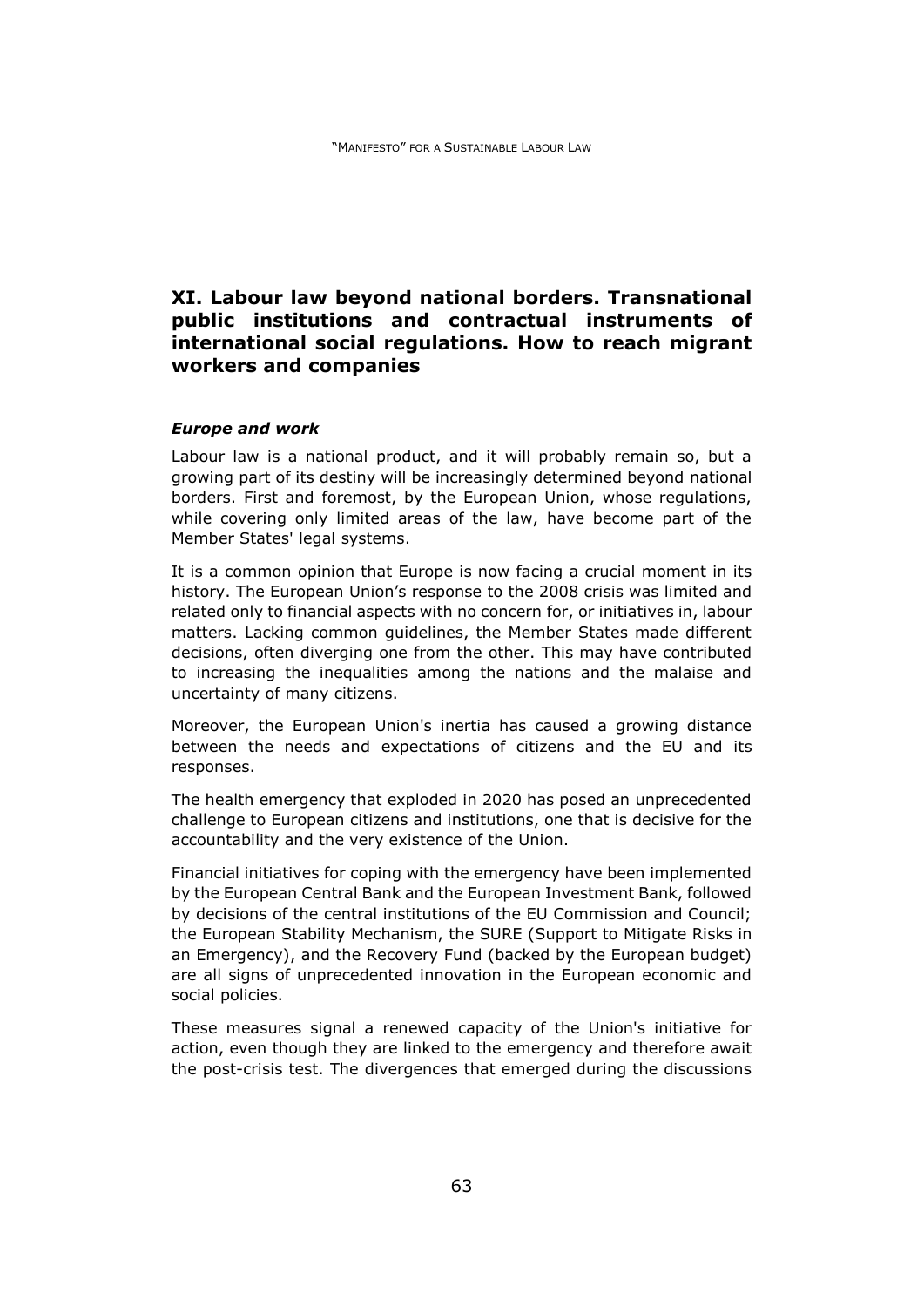among the Member States may undermine the continuity in implementing the decisions and show that as yet there is no consensus on the need for real European solidarity.

Another question that remains open is the fact the most of the resources are granted in the form of a debt albeit at favourable conditions, which stresses the need for the States to implement budgetary and investment policies capable of paying back these new debts, particularly in the case of countries like Italy, which are already highly indebted.

This brings us back to the issue of the need to increase the European Union's budget and its financing resources. The present dimensions are inadequate to support a social and economic union; even more so, the European institutions will be called on to tackle the new demands of citizens hit by Covid-19 and the uncertain future scenarios of the crisis.

Since this crisis has affected both the supply and demand sides of the economy, its consequences will require structural interventions on both sides. It is illusory to think it possible to relaunch the national and European economies only by supporting aggregate demand, mainly because the recovery from the crisis in the new scenario will imply a wide-ranging restructuring of our production methods and a parallel reconversion of our workforce.

The measures taken during the emergency, aimed at reinforcing the welfare institutions of many countries to support workers and enterprises, will not be sufficient to fight inequalities, nor will it be sustainable unless accompanied by adequate investment in innovation and training aimed at promoting sustainable development, as indicated by the ambitious programmes of the Recovery Fund.

The new direction announced by the European Commission will face another vital test in its capacity to take direct initiatives in social and labour policies, which means abandoning the soft law approach and allowing effective implementation of the European Pillar of Social Rights.

The inadequacy of the traditional measures to cope with the social demands emerging during the Covid-19 crisis should encourage the search for new policies capable of both protecting the population from the unknown risks and promoting their capabilities.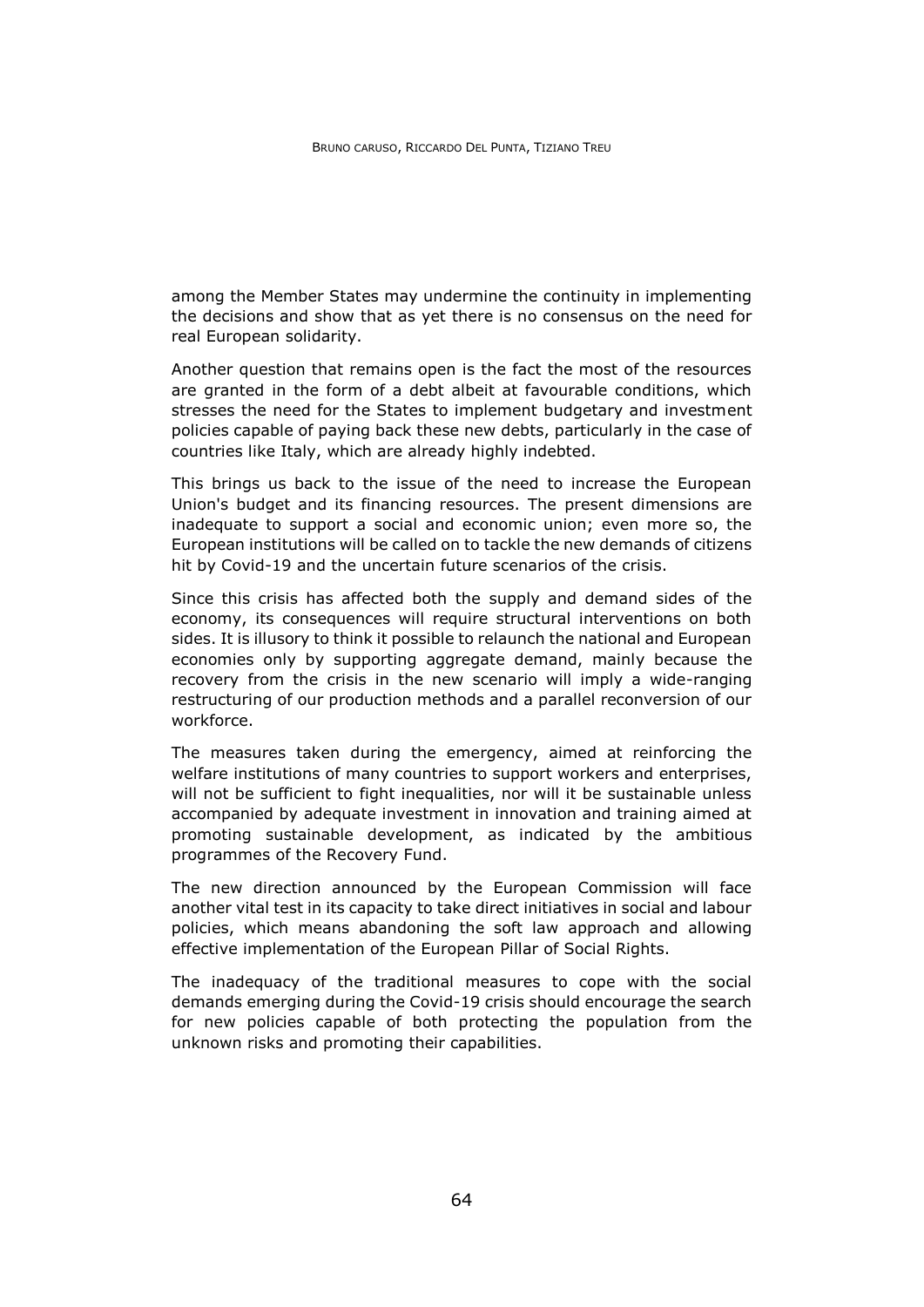New regulation techniques may also be necessary, as proposed by some experts, aimed at reinforcing the open method of coordination (OMC) adopted so far by the European institutions with regulatory frameworks setting several basic social standards and rights, possibly allowing for some degree of flexibility in line with the different economic and social conditions of the Member States.

Another proposal advanced some time ago to the Commission by a group of experts suggested supporting European collective agreements with a (light) legal framework. These agreements might be a viable instrument, more flexible than the law, for defining decent employment standards, here again with some adaptations to meet different national contexts.

The recent worsening of the income and living conditions of millions of European citizens calls for new forms of European Union intervention also in the welfare system.

Its first task should be to reorganise and stabilise the various measures taken during the emergency by the European institutions, and by many national states. The interventions guaranteed by the SURE for the purpose of supplementing the national systems of income support to workers unemployed or suspended from work due to the economic crisis, should be duly implemented and completed by introducing European unemployment insurance financed by common funds, according to the proposals advanced years ago also by the Italian government.

The growth of poverty in many European states has received different and often insufficient responses by their governments.

Here too an intervention by the European Union would be necessary, if not to provide a fully-fledged European minimum income, which might not receive the required unanimous consensus, then at least to supplement the existing national minima financed from the European budget, adapting the solution used with the SURE.

The Covid-19 crisis has convinced many observers and the European Economic and Social Council (EESC) of the need to build common institutions responsible for public health, another area that has been traditionally outside the European Union's competences.

Many of the social protection measures mentioned so far have been promoted through the initiative and the support of the social partners,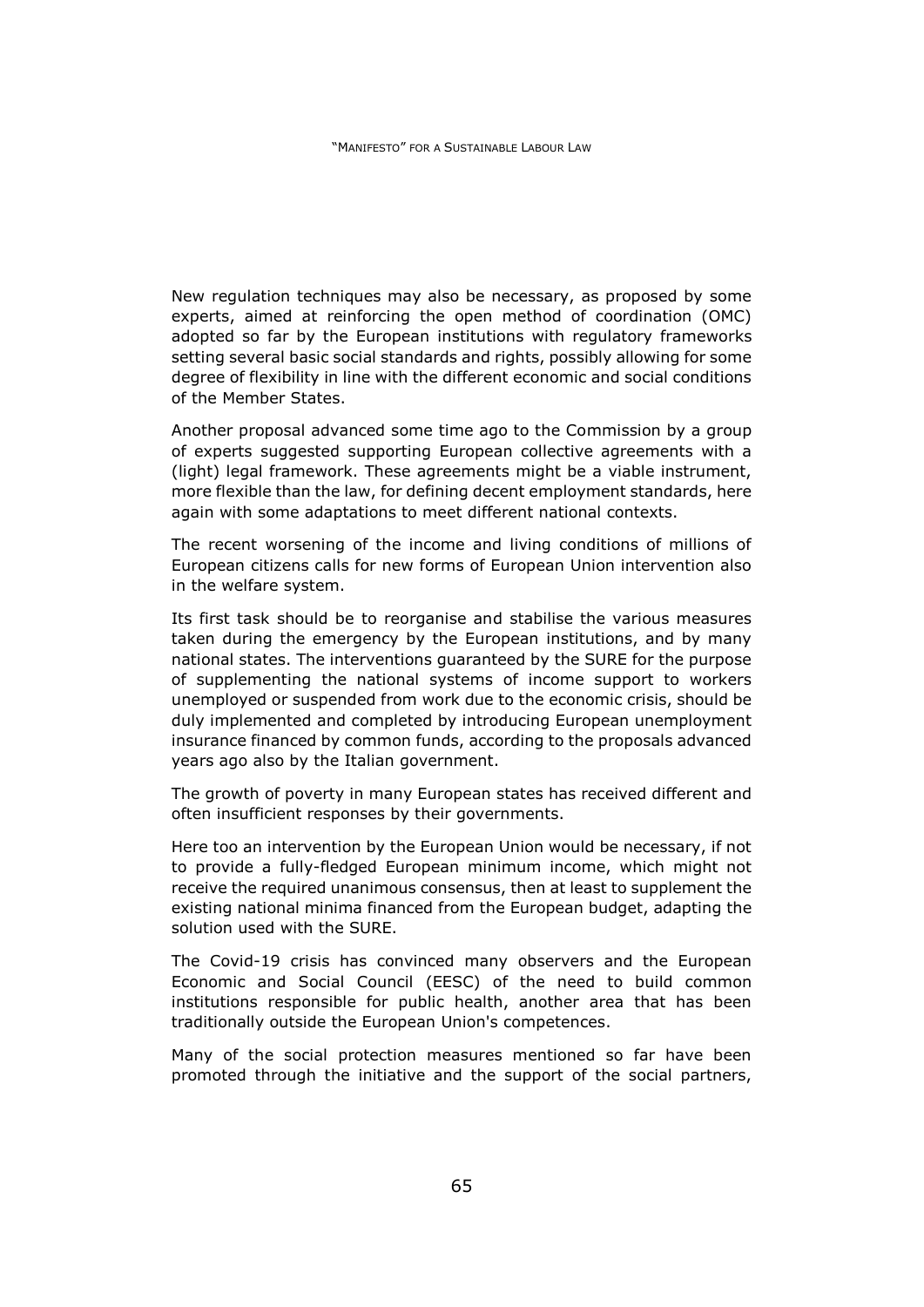through collective agreements that have then been translated into European directives or action programs.

The need to revitalise the collective action that we have advocated above is urgent for national industrial relations and collective negotiating systems at the European level. To this end, both labour unions and employers' associations must extend their organisations and strategies beyond national borders where they have been concentrated to date.

If more widely used, the transnational collective agreements experimented at a European level may be a viable instrument to regulate the conditions of workers who work across borders and stimulate the European institutions to adopt social reforms in the neediest areas.

The social partners' right to be present at the European level and to influence the Union institutions, including the EESC, are essential to support the effective implementation of social rights and disseminate the best social practices in the various countries.

New initiatives could also be explored to support the activity of the social partners, the labour unions in particular, if necessary, forcing the limited competences of the European institutions: for example, by supporting the formation and effects of collective agreements, as occurred with the directive on the European Works Councils. Special attention should be directed to extending the presence and action of workers' representatives in SMEs, which, thanks to the new technologies, are now able to operate beyond national borders.

Indeed, at an international level, the European institutions now face the same challenge Member States are confronted with in their territories i.e. to review their social and legal policies to enable them to cope with the impact of the new technologies and globalisation. The European Union cannot avoid this epochal challenge and must respond either with direct initiatives or by helping the Member States to find appropriate policy answers.

Moving toward these objectives requires significant innovation in the basic conception and role of the European Union. It implies revising the Community's original assumption, whereby simple market integration was sufficient to promote efficiency and progress for all Member States. Consequently, it would require abandoning the asymmetry between the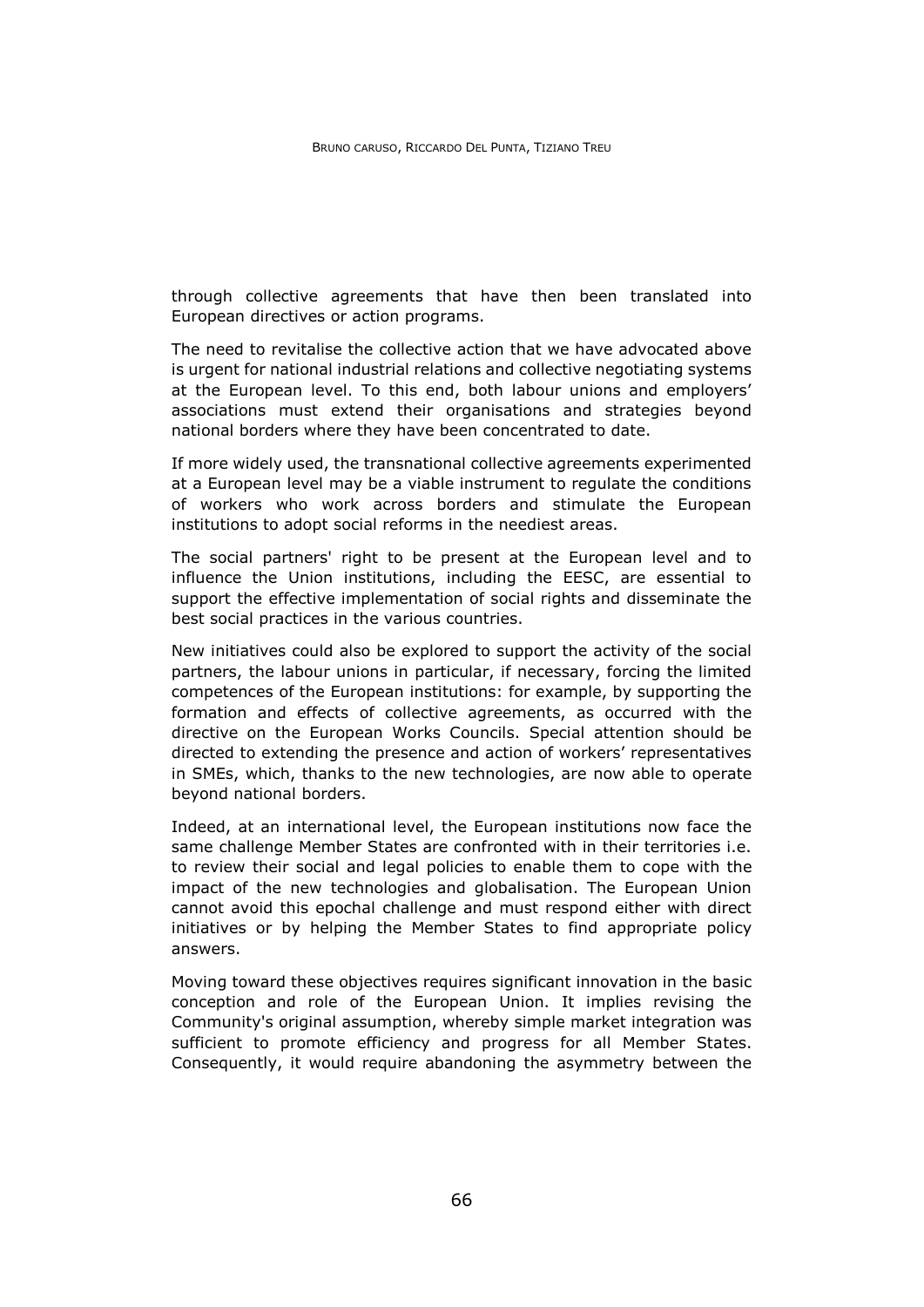powers of the European institutions in market integration and the Member States' exclusive competences in employment and social matters.

This would lead the Union to concentrate its activity less on legal harmonisation and the distribution of resources to compensate for the damage produced by the markets, and to devote itself more to rebalancing with appropriate policies and investments the structural economic conditions of the various Member States and their territories.

This strategy would better pursue the founding fathers' objective of promoting convergent progress in the European citizens' conditions instead of helplessly standing and watching the growing divergence between countries and social groups, which threatens the social cohesion of our communities.

The conditions necessary to support such a strategic change are not at hand. One of these conditions concerns the governance structure of the European Union and implies moving away from the intergovernmental method which has prevailed to date in major decisions. From a broader perspective, the search to give Europe a more well-defined identity both socially and politically, and to build a federal community supported by shared values and constitutional rights and guided by a democratically legitimised government should not be abandoned.

## *How to regulate international employment relations*

It is not only our economies but also our national legal systems that have long acquired global dimensions. The ever greater movement of goods and people across national borders has brought with it the spread of international rules of various kinds and different sources, defined not only by the States but also by other actors such as public and private international organisations and multinational enterprises.

These new rules regard an increasingly wide range of matters, including some traditionally reserved to national law.

The multilevel nature of these rules has dramatically increased the complexity of our legal systems and requires a new approach to our studies, using above all the comparative method.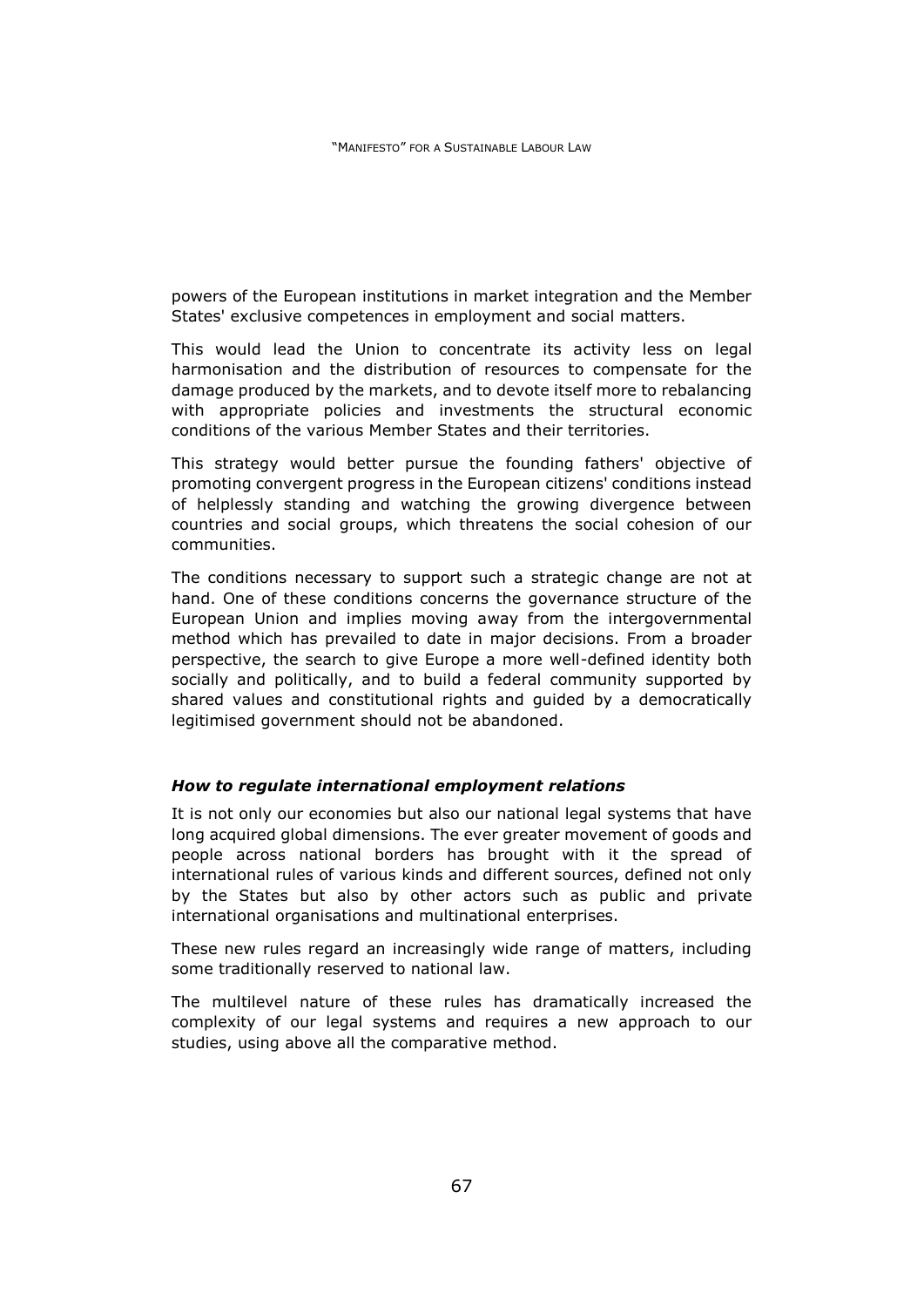But what worries most legal scholars, and particularly labour lawyers, is that the imbalance between the action and scope of national governments and the global dimension of the markets has destabilising effects on the economic and social conditions of individual countries, thereby increasing the inequalities between and within each of them.

The weakness of supranational organisations, beginning with the ILO, deprived of sufficient binding powers and with scarce resources, prevents them from correcting these harmful effects.

The Covid-19 emergency has highlighted another critical aspect of globalisation, namely, the fact that the virus has spread with unprecedented speed due to the intense circulation of people and goods.

According to some, the impact of this emergency may radically change the traditionally positive vision of globalisation and even "return reality within national borders". Even though these prophecies may not occur, the pandemic's spread has demonstrated the extreme fragility of international relations and the possibility that contagion is uncontrollable and affects all national economies. This fragility has not only been limited to financial transactions, as in the past, but has also affected international commerce and the supply chains.

These chains have contributed to expanding the production and distribution of goods at a global level through global networks, transferring entire industrial and service sectors across national borders. The pandemic has now interrupted or undermined these global networks, threatening their very survival. Even though this risk may not materialise, this form of international economic organisation will undoubtedly have to be built on different foundations.

Indeed, the 2008 crisis had already led to signs of a slowing down of globalisation, so much so that the term "slowbalisation" was coined. Now, this process may not only reduce its speed but also change its character and direction.

There are already indications of a possible trend of economic exchanges being concentrated on a reduced scale, within regional areas of variable dimensions; a sort of regionalised globalisation or even a new dimension, that of the bioregions, i.e., supranational areas having a common propensity for sustainable forms of production.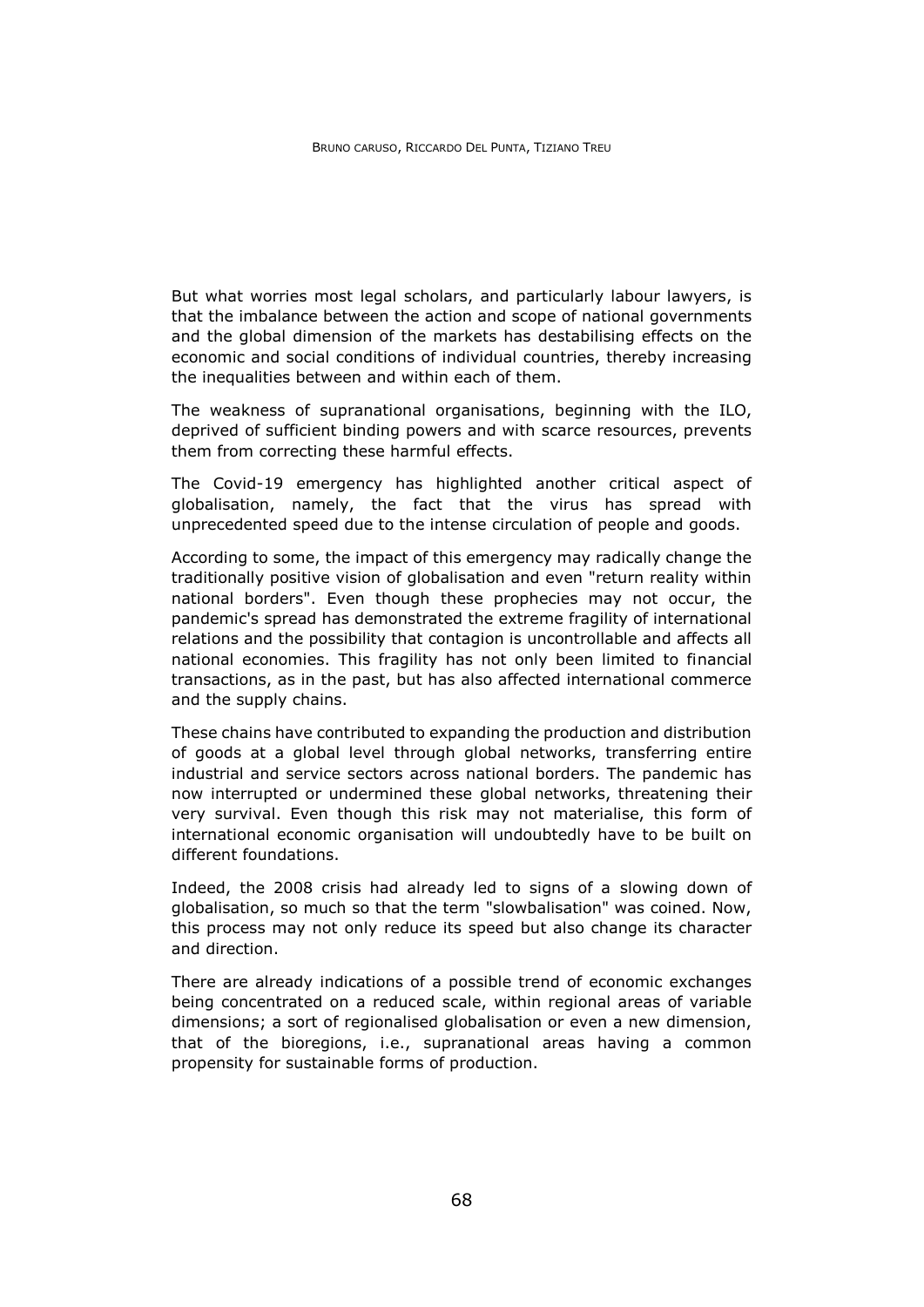The health emergency may not only contribute to accelerating these trends, but will also require the introduction of new regulations, needed to make the international exchanges of goods and people less fragile and safer.

The dangers and adverse effects of globalisation have long provoked protectionist responses on the part of nation states, some of which are traditionally pro-market. Even short of extreme measures, many states have adopted standards to defend their social and economic institutions, which are threatened by global trade.

Following the Covid-19 emergency, these states have reinforced their defence mechanisms, including the closure of borders.

We must see how and when these measures will terminate or be revised. Indeed, some cross-border exchange regulations aimed at controlling health conditions may continue to be necessary, but in such a way as not to endanger the freedom of trade or invade individual privacy.

Here too fully satisfactory solutions will only be possible if the measures are taken and implemented with close coordination among the states concerned and the social partners.

These national defensive reactions to globalisation, and now to the threats posed by the pandemic, are understandable and in part justified. Democratic states, D. Rodrik reminds us, have the right to defend their values and the welfare of their citizens from the negative impact of globalisation and external threats.

The fine line between legitimate responses and protectionist measures may not be easy to define and should be a matter of public discussion and open deliberation.

The principles indicated in the 2008 ILO document on fair globalisation can offer valuable guidelines given that they were agreed upon after a comprehensive consultation process and took into account the various conditions of the states involved in international relations and their different social and economic resources for protectionist measures.

Like many of the principles elaborated by the ILO in its 100-year history, the fair globalisation ones do not represent the mere defence of individual states' social orders. On the contrary, they are inspired by commonly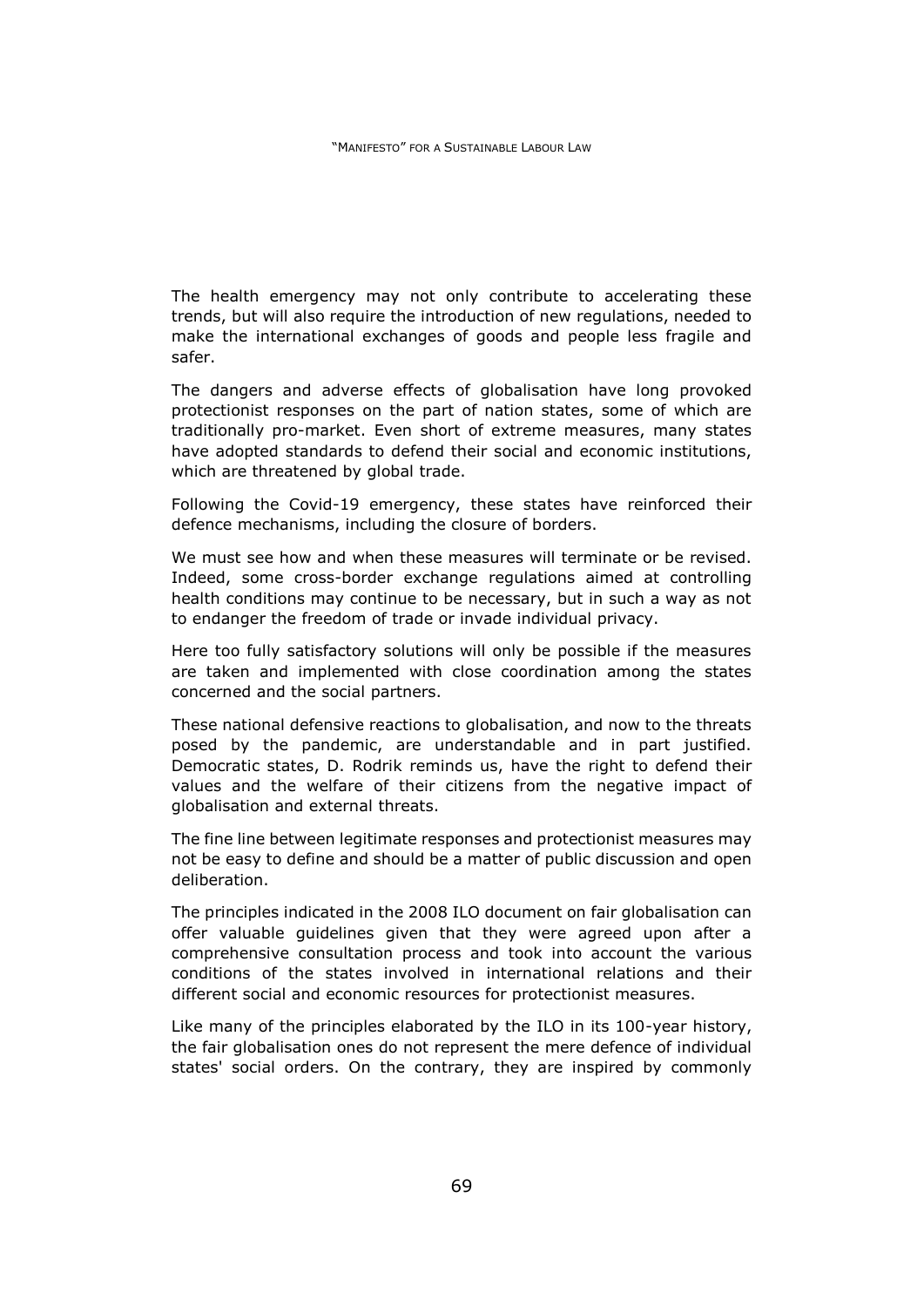shared values; furthermore, they call for a shared commitment on the part of states to pursue a more equitable and sustainable regulation of globalisation and to use their powers to enforce these rules within national borders. To be acceptable, particularly by less developed states, the international social regulations must be inclusive, and accompanied by concrete measures capable of promoting sustainable development and equitable distribution of wealth among the nations and social groups.

The dissemination of decent work and fair globalisation principles has been promoted in international relations with various instruments by different international organisations, the ILO and the United Nations, the OECD, and the European Union.

A powerful instrument to connect global trade with social rights has been the so-called Generalised System of Preferences (GSP): a country provides preferential treatment on tariffs or other benefits mainly to developing countries because they respect specific social standards. The social clauses included in international trade and investments agreements have been a primary source of international social regulation.

These social clauses have not only grown in number to become an integral part of these agreements, but they have also acquired great substantive and procedural complexity.

The rationale of these various sources of international social regulations has been interpreted differently. Initially, the promotion of social rights in international trade was seen as an instrument to regulate competition, while, according to a broader vision, it has been considered a means to promote sustainable development.

This broader approach has influenced to varying degrees the content of trade agreements and has contributed to include the social clause in the same chapter as the clauses on environmental protection and sustainable development.

We can observe the same evolution in the terminology used in these clauses, which has changed from a labour standard to human rights at work. The impact of these forms of international social regulation, especially social clauses, has been judged differently.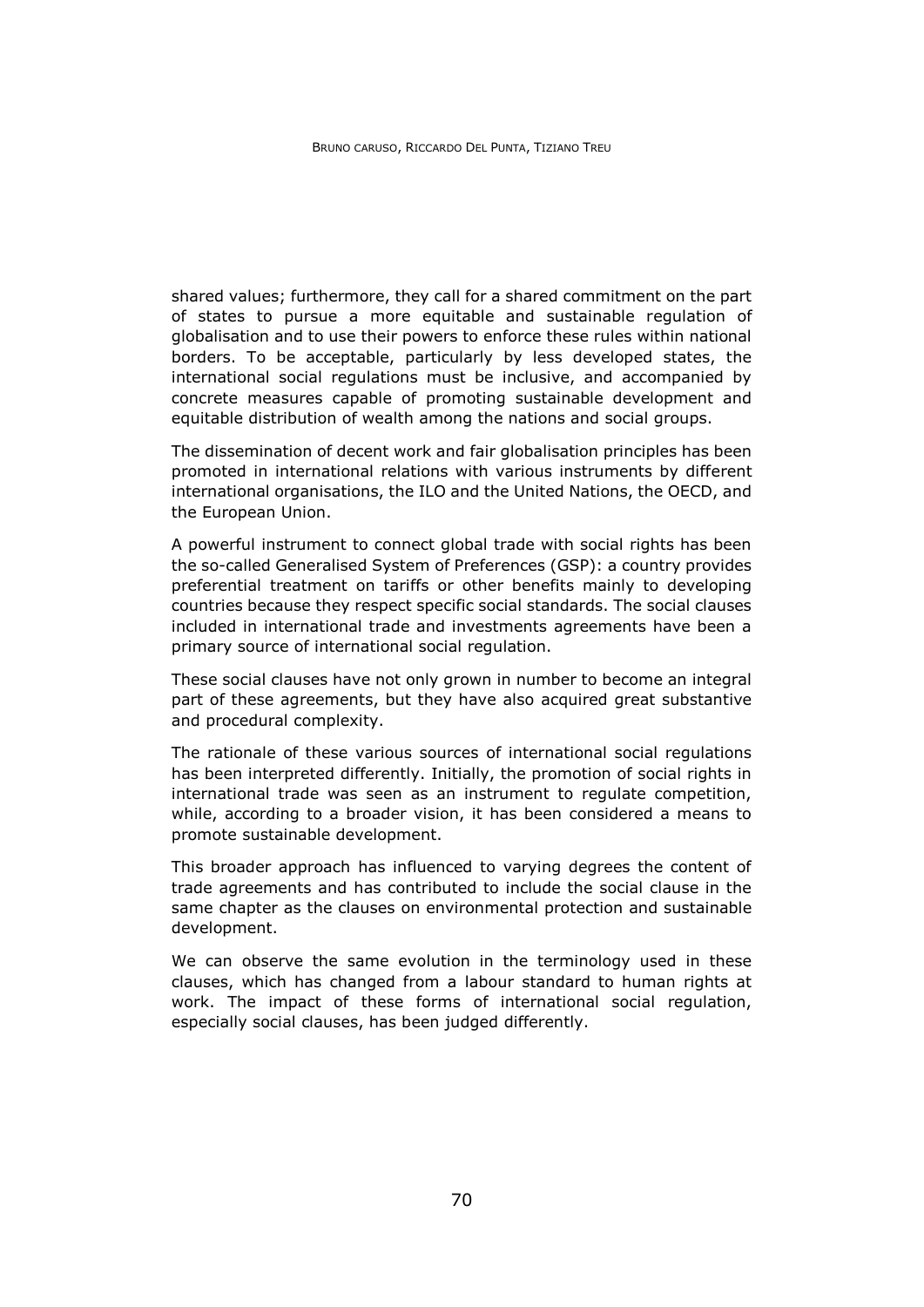Evidence is partial also due to the scarce transparency of the existing sources and trade agreement negotiations, and the accredited results on the efficacy of these clauses are at best uneven.

The ILO reports indicate that the most widely implemented parts of the labour chapters concern capacity-building programs, the exchange of good practices, promotional activities, and public communications. More uncertain is the impact of the social clauses on the actual improvement of national labour standards. Despite the importance attributed to the treaties' procedural aspects and the social clauses, these procedures and enforcement instruments are the weakest links in the agreements.

This weakness is procedural, but it reflects the entire enforcement process, which depends on the ' initiative of the negotiating states, and indeed on their bureaucracies.

The experience indicates that nation states can make a decisive contribution to reinforcing international social regulations in more than one direction. First, they can work to make more stringent the commitments to respect the fundamental principles and rights sanctioned by the ILO, and included in most trade agreements, extending them to promote the harmonisation of rights adopted in the various states. Secondly, they could strengthen the enforcement mechanisms of the social regulations, which, in many ways, depend on their initiative: by using their monitoring and control power to ensure application of the agreements, by involving the main stakeholders (labour unions, NGOs and other civil society organisations) in the enforcement procedures, and ultimately, by establishing systems for the resolution of disputes on the application of the agreements, including impartial arbitration and/or specialised courts.

Trade agreements, recently signed by the European Union, have introduced some innovations in this direction, like those with Canada (CETA) and with Japan (EPA).

Other instruments, in addition to those mentioned above, can promote the dissemination of international social standards: on the one hand, the codes of conduct adopted by multinational enterprises, and on the other, collective agreements signed by these enterprises with their works councils or with international labour organisations. The national states could extend these agreements beyond the signatory parties by acknowledging them when signed by organisations representing the social partners, with binding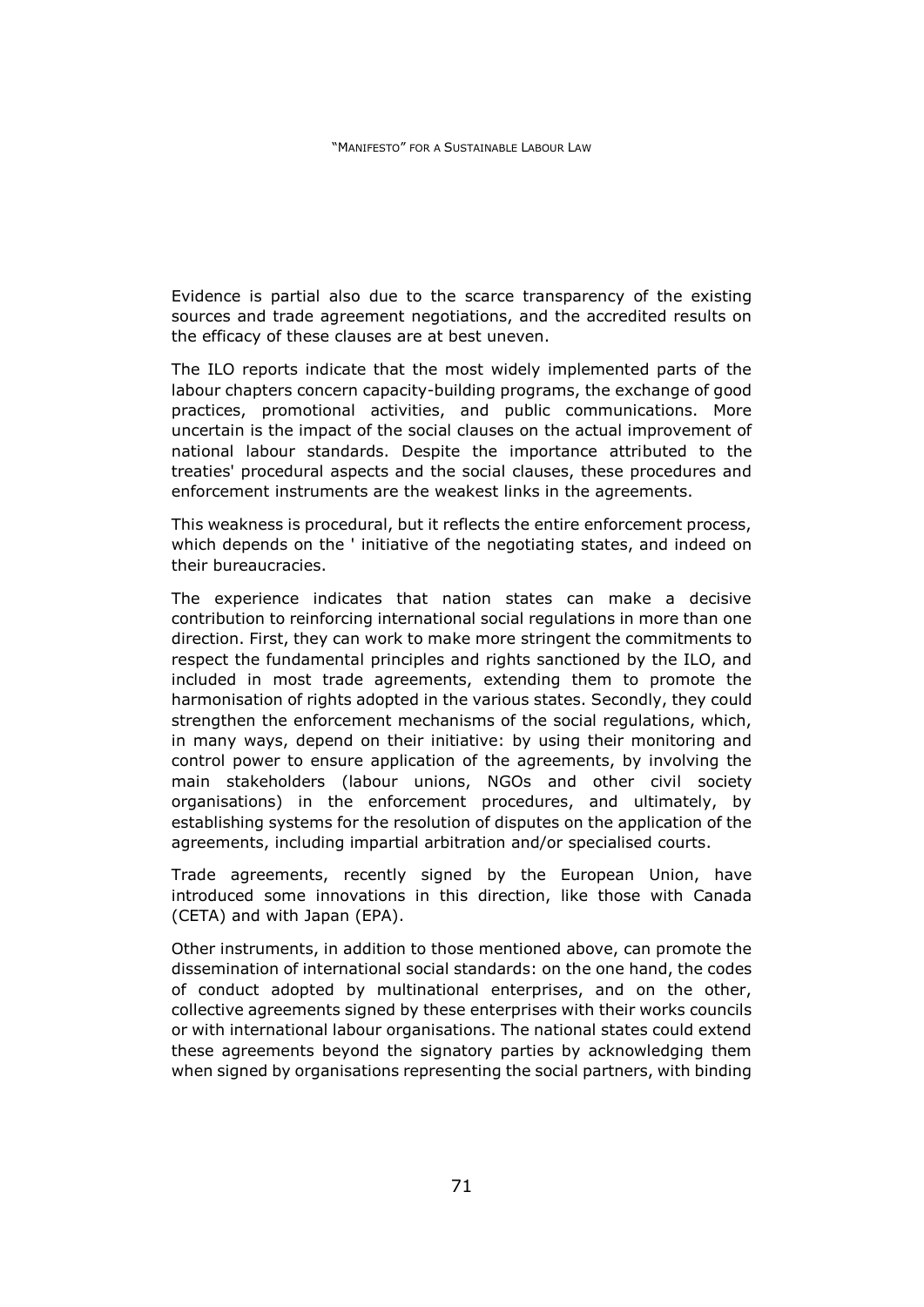legal effects on the national bodies that adhere to these organisations to make them applicable within their national territories.

The effectiveness of large companies' codes of conduct, which are currently lack any legally binding effect and rely only on internal monitoring systems, could be reinforced by (at least) foreseeing these monitoring procedures and their results to be publicly audited with the involvement of workers' representatives.

A further reinforcement of these effects would be to ensure that the enterprises receiving support or benefits from the specific state are required to respect the contents of their codes of conduct, particularly those concerning the fundamental principles and standards set by the ILO.

An important national provision along the same lines is the French Act of March 27, 2017, which imposes on the parent company the duty of monitoring the activities of its subsidiaries, contractors and subcontractors, holding the parent company liable for damages produced by violation of human, social and environmental rights, also those occurring outside France.

In this respect, a further initiative on the part of states could be to apply the ILO rule whereby all Member States are obliged to respect the ILO's fundamental principles and rights, even if they have not signed the relative conventions. These states could demand the observance of the same principles and rights by other states with which they trade in order not to be penalised by unfair competition and social dumping.

Another useful instrument to the same end is the due diligence articulated in the UN guidelines on human rights (2001), which require the multinational enterprises to verify the impact of their actions even beyond the national borders of the mother company and to identify the actual and potential risks caused by businesses with which they have commercial relations.

The adoption of this practice of due diligence is voluntary but is rapidly spreading internationally, and proposals are being discussed in Europe to make it obligatory.

The global nature of the pandemic will require the integration of existing regulations governing international relations with new rules and instruments. The social standards to be internationally respected must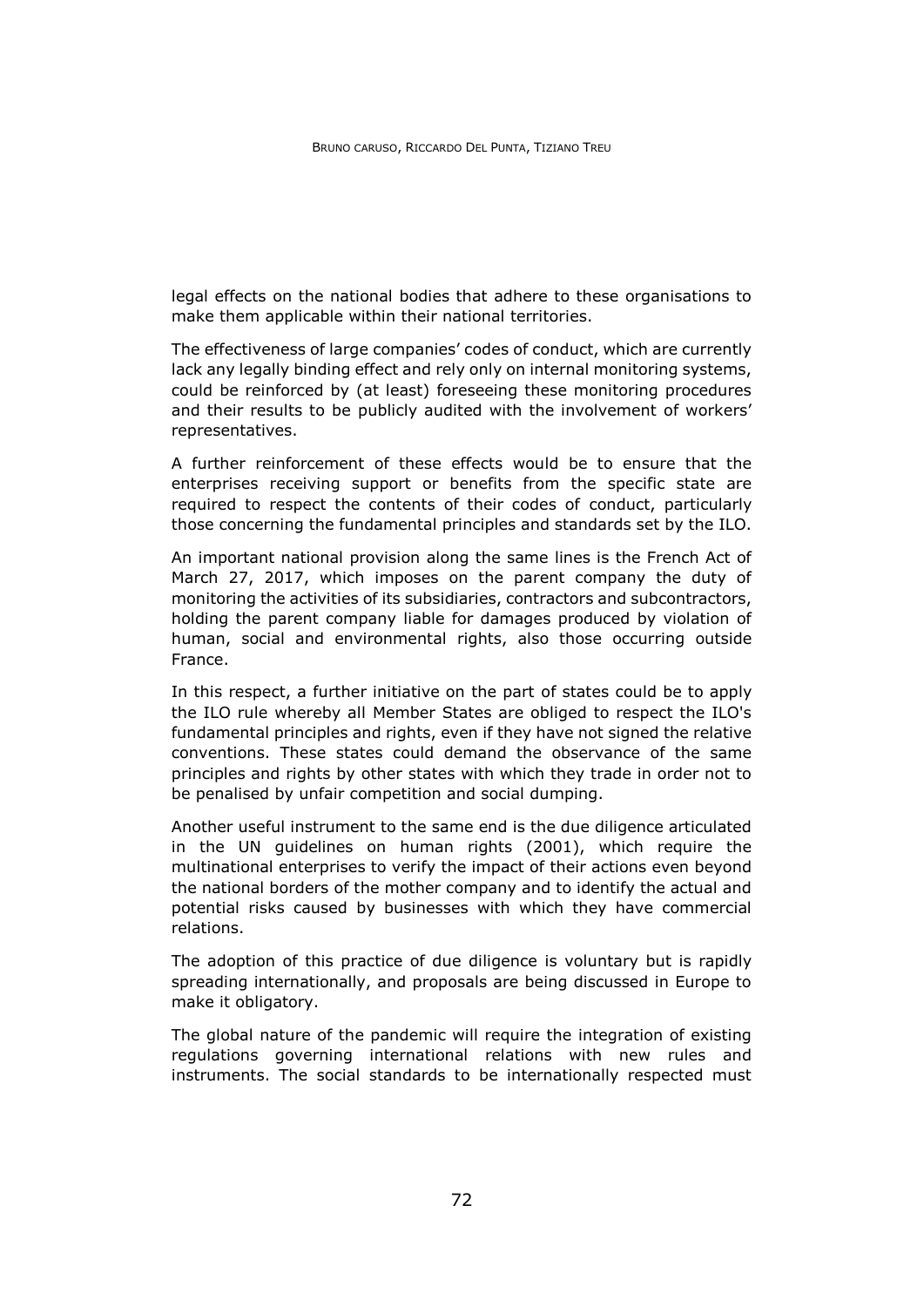include those necessary to prevent the risk of contagion and guarantee the health and safety of people who work beyond national borders.

The experience gained in elaborating and implementing international social standards may also be useful for this new task. Still, it will have to be complemented by the expertise and practice of the World Health Organisation and coordinated with initiatives of the health authorities of the various states.

These standards should be connected and integrated with the vast body of European laws existing in the field of health and safety of workers, and with the measures that many states have implemented to prevent Covid-19 contagion in the workplace, usually on the basis of special protocols agreed among the social partners and then sanctioned by the national authorities.

The questions discussed here concerning the content and effectiveness of international social regulations are part of a broader problem that has to do with the role and strategies of nation states vis-a-vis globalisation, which has always been a contested area, particularly in recent years when recurrent international crises and growing inequalities have revealed the negative side of globalisation. As indicated above, democratic states need to develop clear strategies and answers to help promote the cause of social justice in international relations and not simply to defend their own welfare states.

A most urgent and immediate commitment at the international level should be to defend the practice of multilateral relations against the temptations of unilateralism, and reinforce international organisations, particularly those involved in social and environmental matters.

These are essential conditions necessary to support the historic mission of the ILO in promoting international social progress and creating new institutions and instruments capable of meeting the challenges of the future world of work.

## *Immigration and sovereignist governments*

According to an Italian expert, "immigration is an imaginary enemy" since it is not true that we are under siege, nor is it true that we cannot sustain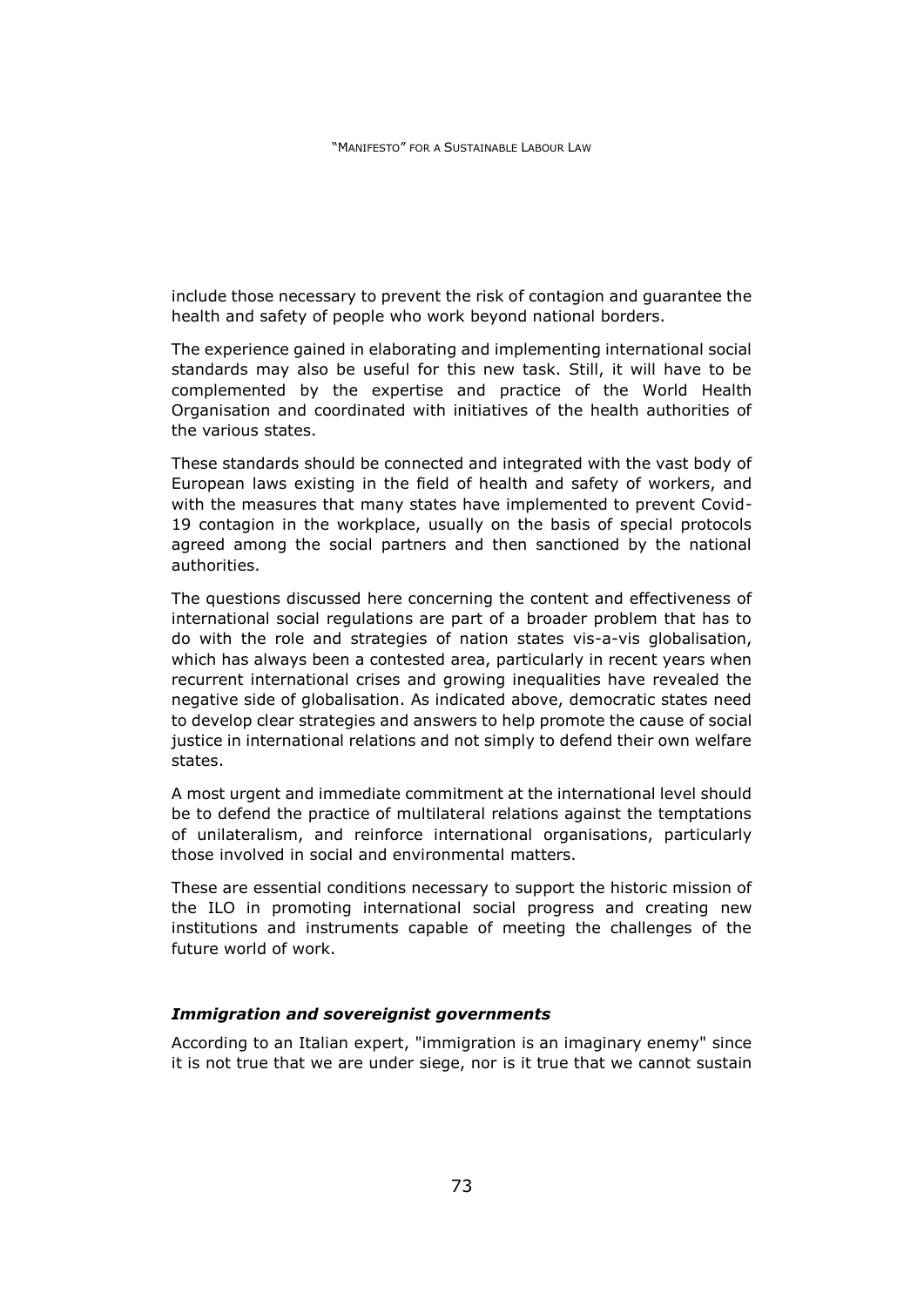the impact of migration, that in recent years we have been invaded, that immigrants are mainly males, Africans and Muslims, that immigration is a direct consequence of poverty and that refugees see Europe as their main destination.

However, according to the estimates of the Toniolo Institute, Italy is the European country where the gap between the perception of non-EU immigrants (25%) and reality (7%) is highest (in Europe 16.2% perception and 7.2% reality).

According to the same estimates, Italy is the country where the index measuring the hostility against migrants and religious minorities is highest. The two sets of data are interrelated because those who are against migrants tend to magnify their number.

Sovereignist propaganda, which feeds on these gaps and data, has spread in Italy in the last few years and risks overriding common sense and becoming a dominant (sub)culture.

On the other hand, data indicate a rise in the number of Italians who emigrate in search of employment, a trend which will probably increase due to the impact of the pandemic.

According to the same expert, immigration is a highly differentiated phenomenon which demands equally diversified measures, although in a midway direction between the two extremes of those who criminalise it for political reasons and those willing to "accept all" due to a guilt complex possibly resulting from the wish to remedy past sins of the West.

Based on real knowledge of the migratory phenomenon, social and labour policies should be tailored differently for the different groups of immigrants.

On the one hand, immigrants who are not only tolerated, but now indispensable for the domestic economy, i.e., the hundreds of thousands of carers and domestic services workers (71% of the total); those employed in jobs which Italians refuse to accept i.e. heavy, dangerous, precarious, underpaid and socially stigmatised jobs; and those who work in professions we are lacking in, namely, nurses, and now probably also doctors.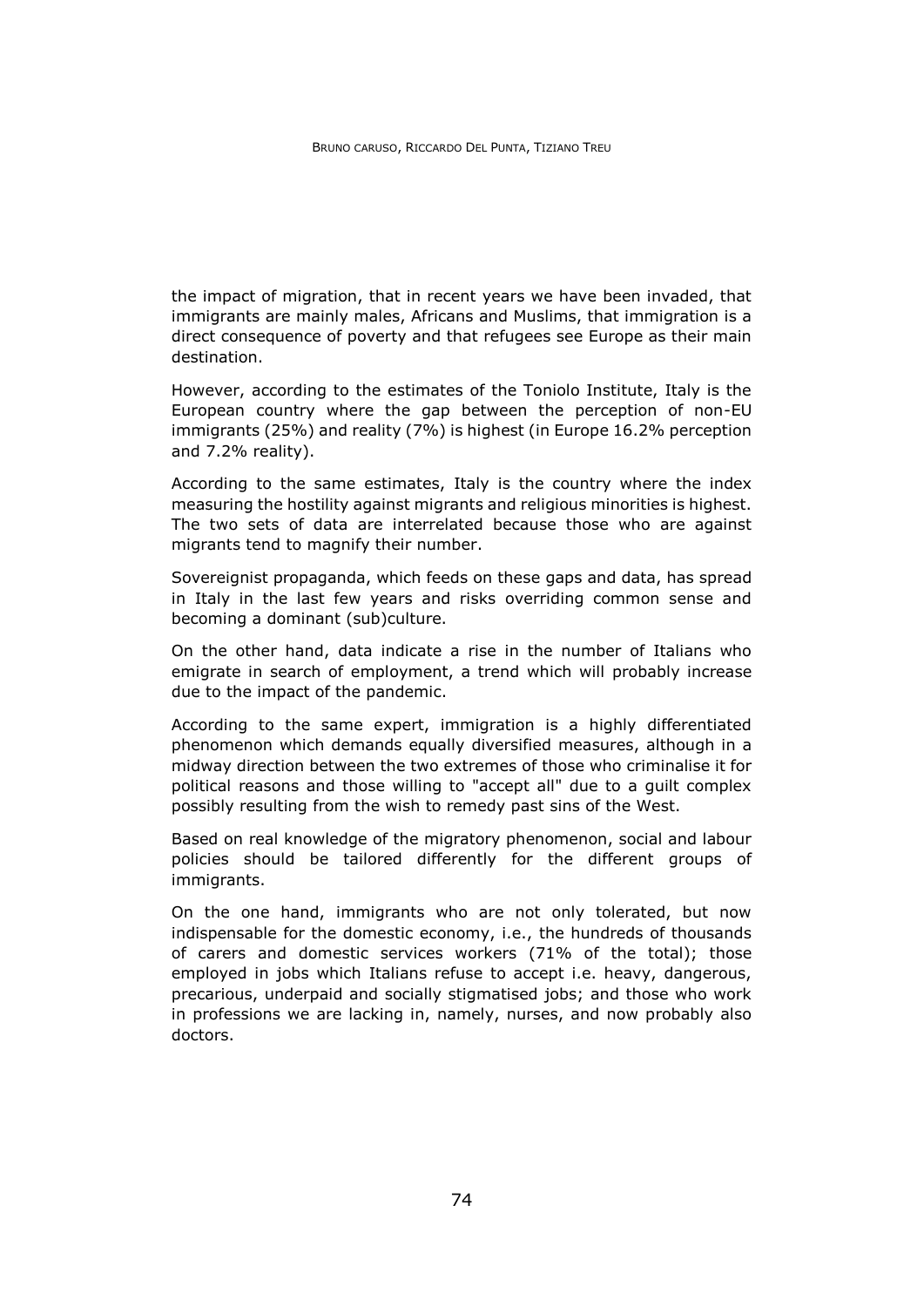Recent Italian legislation has differentiated policies; those for refugee asylum seekers, with the risk of increasing informal and clandestine employment, as well as integration policies aimed at second-generation immigrants, and policies to regulate seasonal work and encourage selfemployment and enterprise-creation among immigrants.

Two areas of labour law and policies deserve special attention here:

a) the regulation of the labour market and employment services;

b) the rules governing immigrants' employment contracts.

The current rules concerning immigrants' access to the Italian labour market and, consequently, entry into Italy have proved inefficient. They need to be reformed: in particular, we should abolish the need for an employment contract signed at a distance as a precondition of obtaining an entry and residence permit. This is unrealistic, particularly for unskilled jobs; the administrative procedures for obtaining these permits are complex, lengthy and costly, hence they are often eluded; the government decrees which set the maximum number of yearly entries of immigrants are not related, apart from a few cases for seasonal workers, to the actual amount of job vacancies, which limits the possibilities of legal entry into the country.

Changing these rules by opening an appropriate legal channel of entry would significantly reduce not only the number of illegal immigrants, but also the pressure to use international protection channels and increase the number of asylum seekers.

Provided that Member States accept responsibility for determining the number of immigrants allowed into their territories (pursuant to art. 79.5 of the TFUE), coordination among these states in regulating the flow of migrants would be necessary due to the supranational character of the issues involved in this phenomenon.

In this respect, the Italian government's failure to ratify the Migration Global Compact of the United Nations, which advocates a programmed admission of immigrant workers in relation to the receiving country's requirements, was a serious omission.

In addition to changing the present rules on admissions, we should reconsider the very notion of economic immigration. Different factors